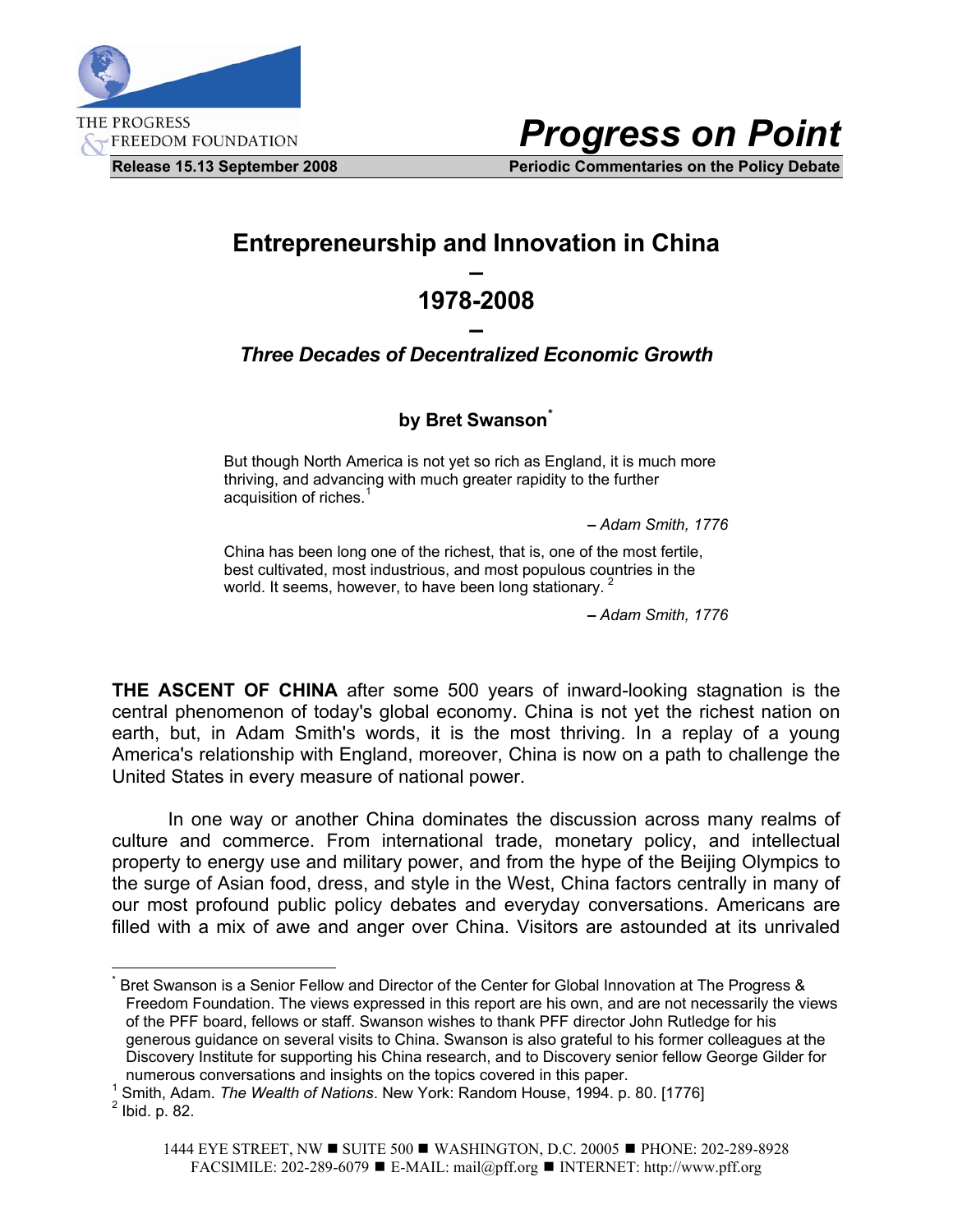growth and palpable energy and optimism. Detractors believe China has driven up oil prices, manipulated its currency, stolen American jobs, oppressed its own citizens, and is preparing for an inevitable clash with the U.S.

 Some of America's most prominent foreign affairs commentators are doing their best to make this clash happen. In a recent 8,000-word article in *The New Republic*, Robert Kagan of the Carnegie Endowment for International Peace referred to China as an "autocracy" (or some formulation thereof) 71 times. $3$  Kagan thus dedicated nearly one percent of his words to defining China as a "one-man dictatorship." Perhaps thinking Kagan too subtle, the American Enterprise Institute's Michael Ledeen followed quickly with a high-profile article calling China the modern embodiment of "classical fascism."[4](#page-1-1) Upping Kagan's ante, Ledeen used more than one percent of his words to make sure we understand the new talking point: the Chinese are "fascists" who "will pursue a confrontation with the West." Finally, in case the point about "autocrats" and "fascists" still was not clear, conservative writer William Kristol compared Chinese President Hu Jintao to Iran's crazed leader Mahmoud Ahmadinejad.<sup>[5](#page-1-2)</sup>

 A host of other sophisticated commentators have warned of China's many dangers to itself and the world. In *The Coming China Wars*, Peter Navarro offers a relentless and exhaustive list of every dangerous and depressing factoid and trend in Chinese economic, cultural, environmental, and military affairs.<sup>[6](#page-1-3)</sup> Longtime China critic James Mann, in *The China Fantasy*, rejects the "Soothing Scenario" view of the China optimists. But he does not necessarily adopt Gordon Chang's view of a *Coming Crash of China*. Instead Mann outlines a "Third Scenario" in which Chinese economic growth continues but either the Communist Party or another "authoritarian" and "autocratic" body remains in power and continues severely to limit political freedoms.<sup>[7](#page-1-4)</sup> On the other hand, French author Guy Sorman believes China's internal problems are so grave that the West doesn't have anything to fear, either economically or militarily, from this Empire of Lies.<sup>[8](#page-1-5)</sup> Then there is the very long list of American politicians who use China as a scapegoat for every perceived or real American economic problem, from the loss of manufacturing jobs and Main Street stores to the sub-prime housing bust and inflation.

 Of such a large and complex society as China, many true things can be said. Many stories, both encouraging and depressing, uplifting and outrageous, can be told. After much progress, China still falls short of our Western standards of human rights, free speech, intellectual property, and the rule of law. But if the U.S. and the world are to craft effective strategies – economic, political, and military – we must do our best to see China as it is, not as a caricature or cartoon. This article is an attempt to tell the economic story of China's rise since Deng Xiaoping's historic "Reform and Opening Up"

 3 Kagan, Robert. "The End of the End of History." *The New Republic*. April 23. 2008. 4

<span id="page-1-1"></span><span id="page-1-0"></span>Ledeen, Michael. "Beijing Embraces Classical Fascism." *Far Eastern Economic Review*. May 2008. 5

<span id="page-1-2"></span><sup>&</sup>lt;sup>5</sup> Kristol, William. "Will Russia Get Away With It?" The New York Times. August 10, 2008.

<span id="page-1-3"></span><sup>&</sup>lt;sup>6</sup> Navarro, Peter. *The Coming China Wars*. Upper Saddle River, New Jersey: Financial Times Press, 2007.

<sup>&</sup>lt;sup>7</sup> Mann, James. *The China Fantasy*. New York: Viking Penguin, 2007.<br><sup>8</sup> Serman, Cuy, The Empire of Lise, New York: Engeunter Beeke, 2009

<span id="page-1-5"></span><span id="page-1-4"></span><sup>&</sup>lt;sup>8</sup> Sorman, Guy. *The Empire of Lies*. New York: Encounter Books, 2008.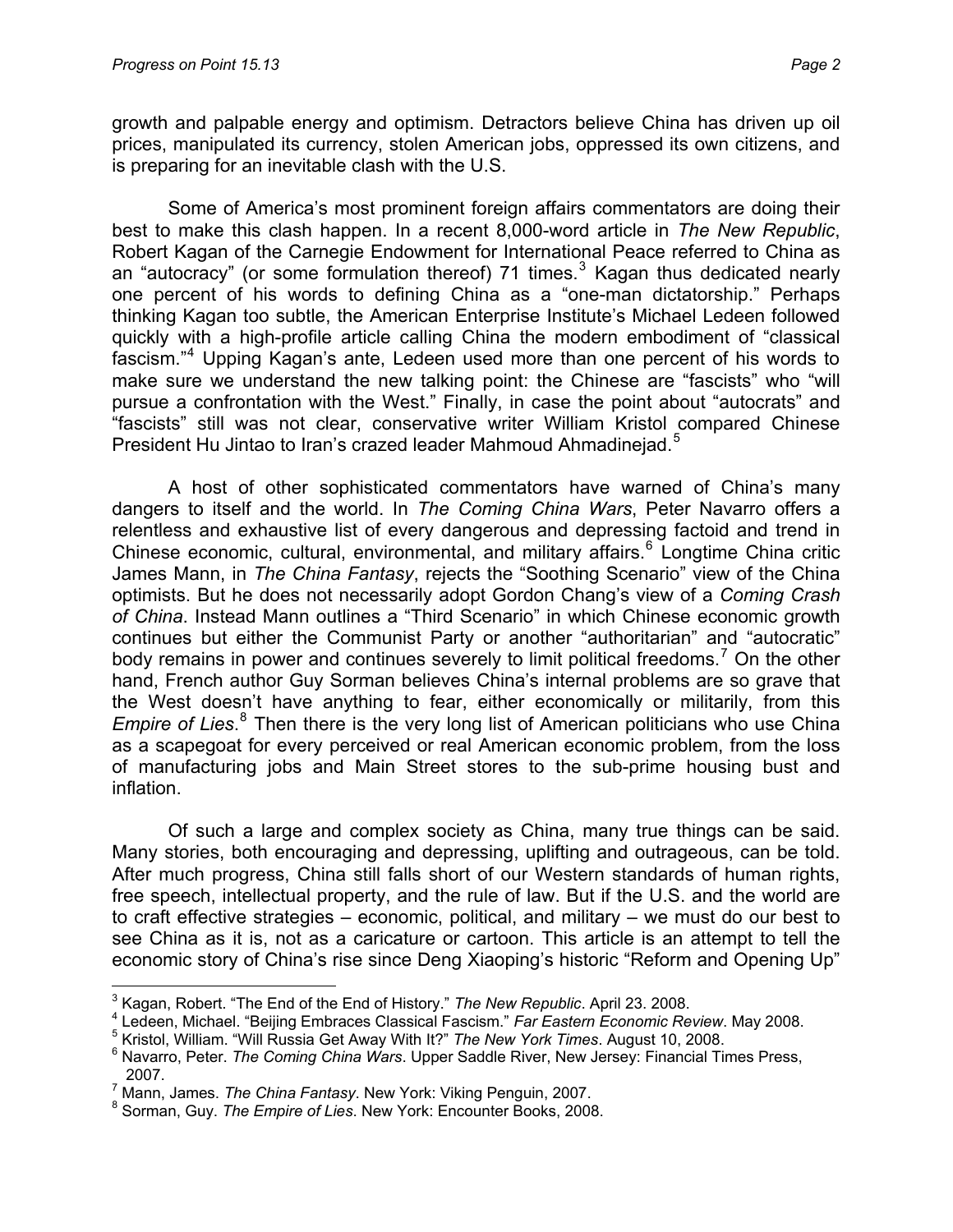campaign began in 1978. The hope is to illuminate contemporary China and, I believe, the very nature of capitalism itself.

**ADAM SMITH BASED HIS OBSERVATIONS** on North America on vague population statistics and anecdotes of enterprise in the New World. No doubt he would have relished the data available to today's economists. He would know that in 2007 China consumed one billion tons of cement, almost half the world total. Or that by 2003, the Chinese bought more washing machines and mobile phones than anyone, and in a sure sign of their rendezvous with greatness are second only to the United Sates in the consumption of beer.<sup>[9](#page-2-0)</sup> By 2003, China produced annually more than a fifth of the world's 900 million metric tons of steel and in 2002 accounted for 58 percent of the increase in global steel production.<sup>[10](#page-2-1)</sup> Just five years later, by May 2008, China again almost doubled its share of world steel production to 38.5 percent. At some 46 million metric tons per month, it now produces more steel than the U.S., Japan, Russia, and Europe combined.<sup>[11](#page-2-2)</sup> From a standing start just a decade ago, China rapidly passed Germany in automobile production and, at 8.9 million units in 2007, ranks third behind Japan and the U.S.[12](#page-2-3) Chinese *purchases* of 8.8 million cars in 2007 rank second behind only the U.S. Annualized foreign direct investment in China by April of 2003 reached a record \$95 billion<sup>[13](#page-2-4)</sup> and remains on track to hit the \$100 billion mark yet again in 2008.<sup>[14](#page-2-5)</sup> Wal-Mart alone imported some \$48 billion in goods from China in 2007 and, if it were a nation, would be China's fourth largest trading partner. In 2005 and 2006, China was home to three of the largest initial public offerings of all time when China Construction Bank raised \$9.2 billion, Bank of China raised \$11.2 billion, and the Industrial and Commercial Bank of China raised \$19.1 billion. The People's Bank of China holds foreign reserves of \$1.8 trillion.

Smith believed "[t]he most decisive mark of the prosperity of any country is the increase of the number of its inhabitants."[15](#page-2-6) With a birthrate of 1.80 children per woman, China's *rate* of population growth is not high, but its demographics are nonetheless daunting. Despite the nation's one-child policy, the average Chinese woman bears more children than almost all of her Western counterparts, and more than her neighbors in Japan and South Korea.<sup>[16](#page-2-7)</sup> Each year, more than 18 million Chinese enter the workforce. At 60 cents an hour, unskilled labor in China is one-quarter the cost in

 $\overline{a}$ 

<span id="page-2-0"></span><sup>9</sup> Hsu, Hubert, and Jim Hemerling. "The Value Trap: China." *Foreign Direct Investment*. February 2, 2003. [http://www.fdimagazine.com/news/printpage.php/aid/125/The\\_value\\_trapChina.html](http://www.fdimagazine.com/news/printpage.php/aid/125/The_value_trapChina.html)<br><sup>10</sup> "World Steel Production exceeds 900 million tonnes." International Iron and Steel Institute. January 20,

<span id="page-2-2"></span><span id="page-2-1"></span><sup>2003.</sup> [http://www.worldsteel.org/?action=newsdetail&jaar=2003&id=75.](http://www.worldsteel.org/?action=newsdetail&jaar=2003&id=75)<br><sup>11</sup> World Iron and Steel Institute. June 20, 2008.<br>http://www.worldsteel.org/pictures/newsfiles/0508 release%20and%20production%20figures.pdf <sup>12 "</sup>World Motor Vehicle Production, by Country and Type, 2006-2007." OICA. http://oica.net/wp-<br>content/uploads/all-vehicles.pdf

<span id="page-2-3"></span>

<span id="page-2-4"></span><sup>&</sup>lt;sup>13</sup> Malpass, David. "Reflation, Dollar, Global Growth." Bear Stearns *Global Notes*. May 21, 2003. p. 34. <sup>14</sup> "China's FDI up 55% in first five months." Xinhua. June 12, 2008.

<span id="page-2-7"></span><span id="page-2-6"></span>

<span id="page-2-5"></span>[http://www.chinadaily.com.cn/china/2008-06/12/content\\_6756636.htm](http://www.chinadaily.com.cn/china/2008-06/12/content_6756636.htm)<br><sup>15</sup> Smith, Adam. p. 80. 16 United Nations Population Division. "World Population Prospects: The 2002 Revision." <http://www.un.org/esa/population/publications/wpp2002/wpp2002annextables.PDF>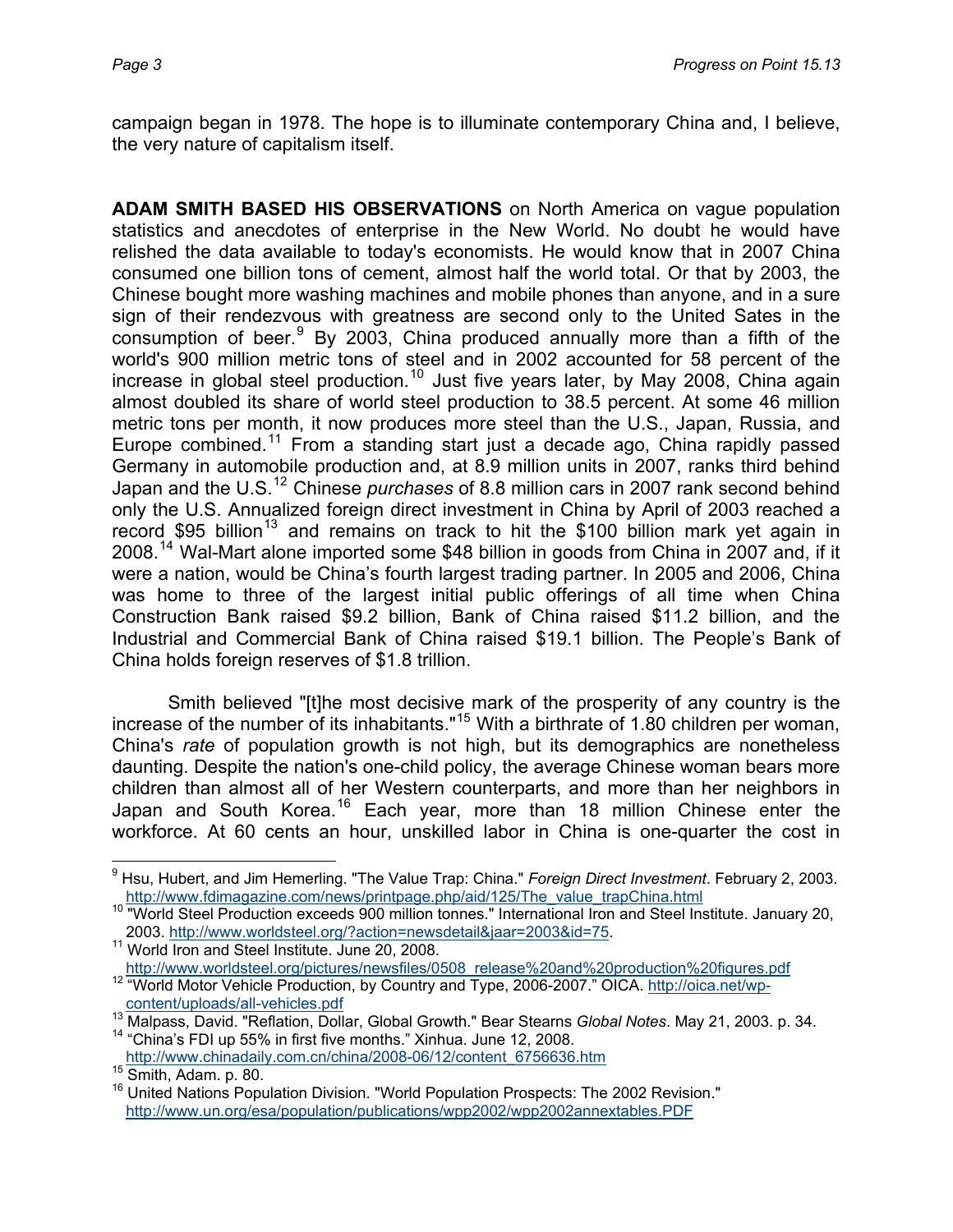Malaysia, one-eighth the cost in Singapore or Taiwan, and one-twentieth the cost in the U.S. or Japan.[17](#page-3-0) The phenomenon is just beginning. By 2020 China will have some 900 million citizens of working age, and by 2040 China will add some 300 million people – an entire United States – to its already world-leading population of 1.3 billion.<sup>[18](#page-3-1)</sup> Robert Mundell, the Nobel Prize winner and founder of the "supply-side" school of economic thought, writes that "[l]ike most growth 'miracles,' China's has been associated with the shift of labor from low-productivity agriculture to high-productivity industry, combined with rapid urbanization, absorption of foreign technology, and a favorable age distribution of the labor force. The period of supergrowth ends when bottlenecks, such as the supply of labor, appear. But in China, this bottleneck is a long way off."<sup>[19](#page-3-2)</sup> When Mundell noted this trend in 1996, "Two thirds of the labor force [was] still in agriculture, and there [were] over 150 million surplus workers in the countryside." $20^{\circ}$  $20^{\circ}$  Mundell concluded that "China will run out of water before it runs out of people."<sup>[21](#page-3-4)</sup>

This endless supply of inexpensive labor is twisting and wrenching the world economy. Viewing China chiefly through a demographic lens, however – a lens that focuses with wonderment on how much the Chinese can consume or how fully Westerners can exploit the cheap labor there – offers a distorted view of its transformation. After all, China is an aging society and will probably level off at around 1.6 billion people – and be passed by India – by mid-century.

Mere demographics is *not* destiny. For centuries China was the world's most populous nation, but beyond the nuclear weapons it acquired in 1964, it was inconsequential on the world scene. If anything, China's demographics revealed the scope of the late dynastic and Communist tragedies.

That China has experienced explosive economic growth in the last 30 years is not a secret, but the depth of change it is now imposing on the world – and the reasons for that change – are still widely unknown. The consumer tendencies, intellectual property practices, and "sweat-shop" capacity of today's Chinese people are surely of interest to the world's multinational corporations, and they will surely fuel all the trends that the analysts say. Western companies will find vast new markets and see their property purloined, and low- and moderately-skilled Western workers will feel the downward pressure on their wages. But if the leaders of the West focus only on these phenomena, they will miss both the great alarms and opportunities emerging from China. They will also ignore one of history's most important lessons about the very nature of capitalism.

 $\overline{a}$ 

<sup>17</sup> Tredennick, Nick, and Brion Shimamoto. "The China Phenomenon." *Dynamic Silicon*. Gilder Publishing,

<span id="page-3-1"></span><span id="page-3-0"></span>August 2002.<br><sup>18</sup> Andrieu, Michel. "China, a Demographic Time Bomb." OECD Observer. September 1, 1999. (also,<br>China in the 21st Century: Long-Term Global Implications(1996): OECD... ISBN: 92-64-14924-4)

China in the 21st Century: Long-Term Global Implications(1996): OECD… ISBN: 92-64-14924-4) 19 Mundell, Robert A. "Introduction" in *Inflation and Growth in China*. Manuel Guitián and Robert A.

<span id="page-3-3"></span><span id="page-3-2"></span>Mundell, eds. Washington D.C.: International Monetary Fund, 1996. p. 2.<br><sup>20</sup> Ibid. p. 2.<br><sup>21</sup> Ibid. p. 2.

<span id="page-3-4"></span>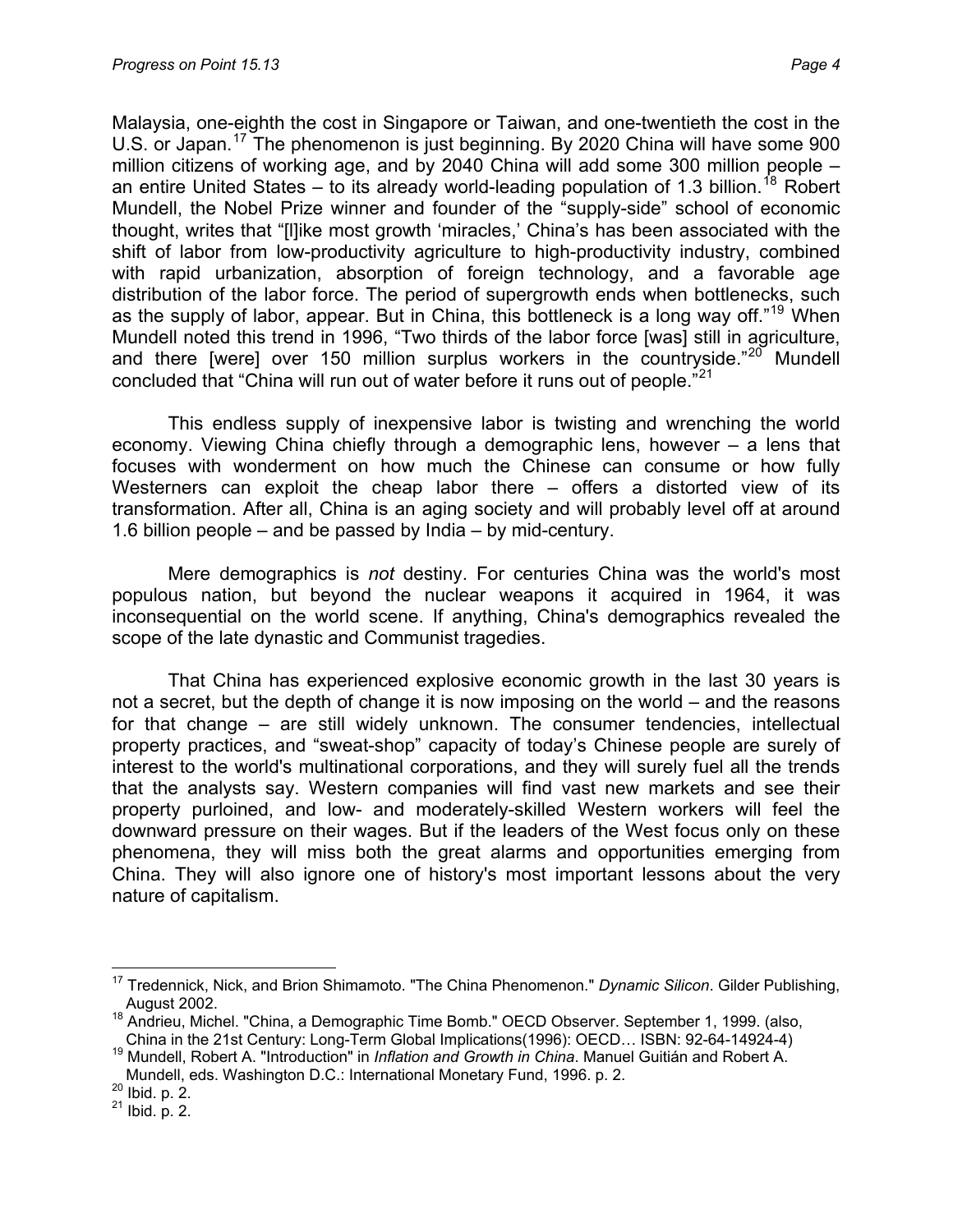**CHINESE CIVILIZATION CAN BE TRACED** back many thousands of years and, as Adam Smith noted, was long considered materially and intellectually wealthy. By the Han dynasty, which stretched from 206 B.C. to 220 A.D., the great historian Sima Qian had already summarized the "division of labor" and the "invisible hand," two famous concepts of the market economy Smith would not write about until eighteen centuries later. "There must be farmers to produce food," Sima wrote,

men to extract the wealth of mountains and marshes, artisans to produce these things, and merchants to circulate them. There is no need to wait for government orders: each man will play his part, doing his best to get what he desires. So cheap goods will go where they will fetch more, while expensive goods will make men search for cheap ones. When all work willingly at their trade, just as water flows ceaselessly downhill day and night, things will appear unsought and people will produce them without being asked. For clearly this accords with the Way and is keeping with nature. $^{22}$  $^{22}$  $^{22}$ 

The Tang dynasty of 618-907 A.D. brought trade with the Romans along the famed Silk Road, and around this time "the city of Guangzhou" – on the southern coast – "had two hundred thousand foreign residents: Arabs, Persians, Malays, Indians, Africans, and Turks."[23](#page-4-1) Paintings depicting the Song dynasty, which lasted until 1279, show a highly developed capitalist culture.

Throughout this early historical period, China was more advanced technologically than Europe. China invented iron casting in the second century B.C., fifteen centuries before the West. It used automatic seeders to plant fields in the first century B.C., some eighteen hundred years before the West. It made paper ten centuries before Europe and porcelain fifteen centuries before. Chinese printers used moveable type four hundred years before Guttenberg. Gunpowder and bombs, respectively, were used three hundred and six hundred years before Europe conjured these tools of entertainment and war. In 1954, Joseph Needham began exhaustively cataloguing these Chinese discoveries and innovations in his series *Science and Civilisation in China*, new volumes of which continue to appear to this day.

By 1400, China was ready to seek out new lands and expand its influence. After the Muslim eunuch Zheng He helped his patron, prince Zhu Di, depose the emperor, Zhu rewarded Zheng He with the command of the world's largest fleet. As Nicholas Kristof has described,

Between 1405 ad 1433, Zheng He commanded seven major expeditions, involving the largest naval fleet that the world would see for the next five centuries. Not until World War I did the West mount anything comparable. Chinese records show that Zheng He's fleet included twenty-eight

<span id="page-4-0"></span> $\overline{a}$ <sup>22</sup> Sima, Qian. *Records of the Historian*. As cited in Chow, Gregory, *China's Economic Transformation*.<br><sup>23</sup> Kristof, Nicholas, and Sheryl WuDunn. *Thunder From the East: Portrait of a Rising Asia*. New York:

<span id="page-4-1"></span>Vintage Books, 2001. p. 31.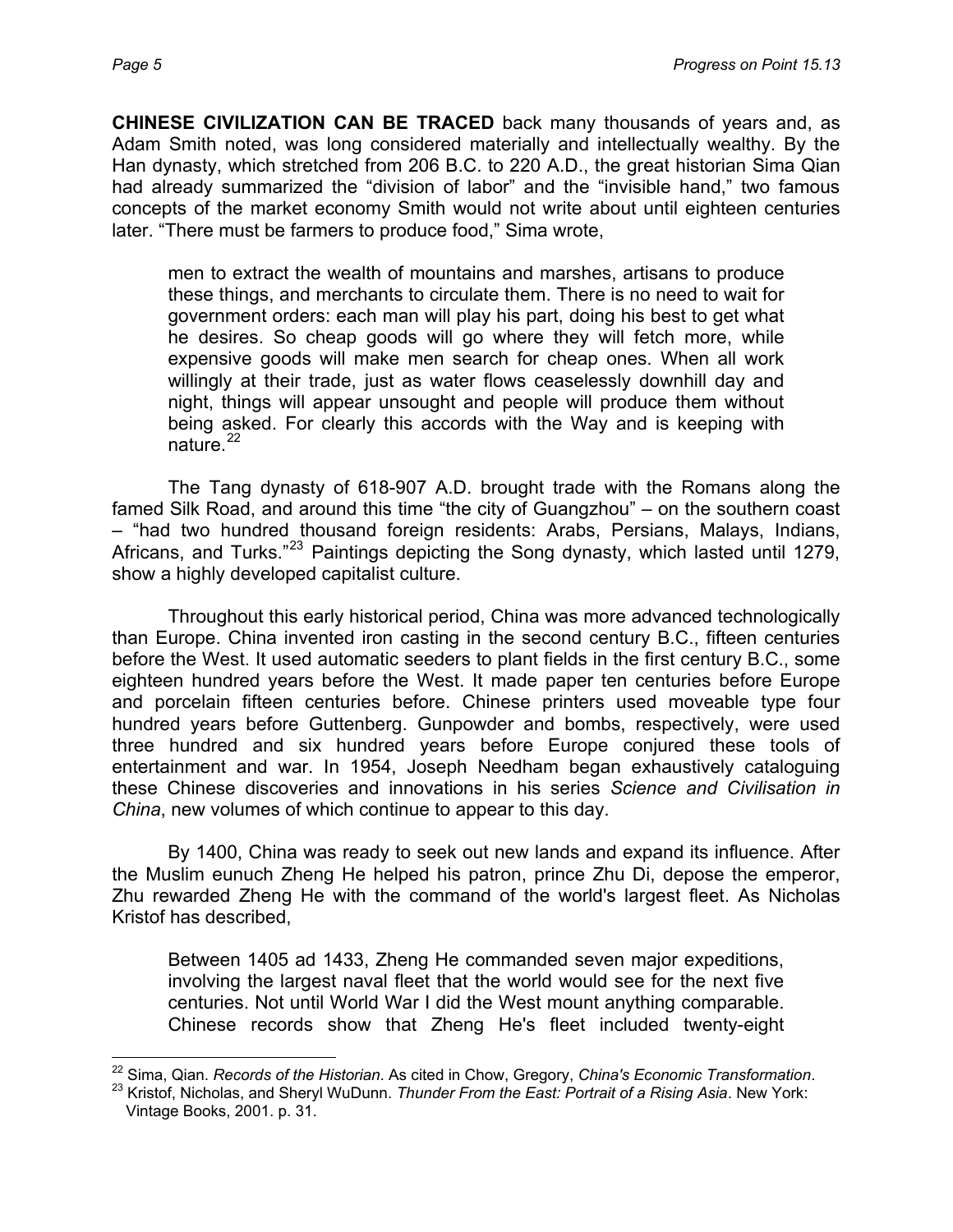thousand sailors on three hundred ships, the longest of which were four hundred feet long. By comparison, Columbus in 1492 had ninety sailors on three ships, the biggest of which was eighty-five feet long. Zheng He's ships also had design elements such as balanced rudders and watertight bulwark compartments that would not be introduced in Europe for another 350 years. $24$ 

Zheng He sailed throughout the Indian Ocean, often stopping in Calcutta, and then to the Persian Gulf, and even to the east coast of Africa. The largest ships – the "treasure ships" – "had nine masts, huge red silk sails, twenty-four bronze cannon, carved wooden animal heads, and painted sides with large 'eyes' in front to see the ocean ahead."<sup>[25](#page-5-1)</sup> There were vessels specially designed for various types of cargo  $$ from horses to troops to drinking water. There were two types of warships. Traveling with 10 translators, five astronomers, 180 physicians and pharmacologists, and two protocol experts, the sophistication of Zheng He's expeditions was unmatched.

Chinese settled in Indonesia, the Philippines, and Malaysia and centuries later would still command elevated social and economic status in these non-native lands. Looking westward, it is said Zheng He could have continued on around Africa's Cape of Good Hope and on to Europe, but China did not think Europe had much to offer. The "ivory, medicine, spices, exotic woods…and African wildlife" were more appealing.[26](#page-5-2) Records show Zheng He brought back to China a number of giraffes given him by African kings. Indeed, legend has it that one of his ships broke up on the rocks off the coast of Kenya near the island of Pate. It was later noted by a curious Portuguese priest that Pate, but no other place in the region, "had a flourishing silk-making industry."<sup>[27](#page-5-3)</sup> (Sericulture had of course originated in the south of China, which to this day retains a 90 percent share in the production of raw silk.) Even today many of the inhabitants of the island of Pate have light skin and narrow eyes, and drums often are played in a style more Chinese than African.

China, with its exploration, commerce, and technology, and India, with its early mastery of math and science, were the richest civilizations on earth, accounting for more than two-thirds of world economic output. Yet just as Europe stepped onto the world stage at the midpoint of the millennium, China inexplicably withdrew. A longstanding feud between the scholars and the eunuchs, it seems, flared into a bureaucratic war. "The scholars destroyed Zheng He's sailing records," Kristof notes, "and with the backing of the new emperor they dismantled China's navy."<sup>[28](#page-5-4)</sup> Building boats with more than two masts was outlawed around 1500, and in 1525 the emperor ordered the destruction of the fleet. "The greatest navy in history, which a century earlier had had 3,500 ships (by comparison the U.S. Navy now has 324), had been extinguished, and China's scholars had decisively steered a course that would lead to

<span id="page-5-0"></span> $^{24}$  Ibid. p. 28.

<span id="page-5-2"></span>

<span id="page-5-1"></span><sup>&</sup>lt;sup>25</sup> Ibid. p. 28.<br><sup>26</sup> Ibid. p. 34.<br><sup>27</sup> Ibid. pp. 36-37.<br><sup>28</sup> Ibid. p. 37.

<span id="page-5-4"></span><span id="page-5-3"></span>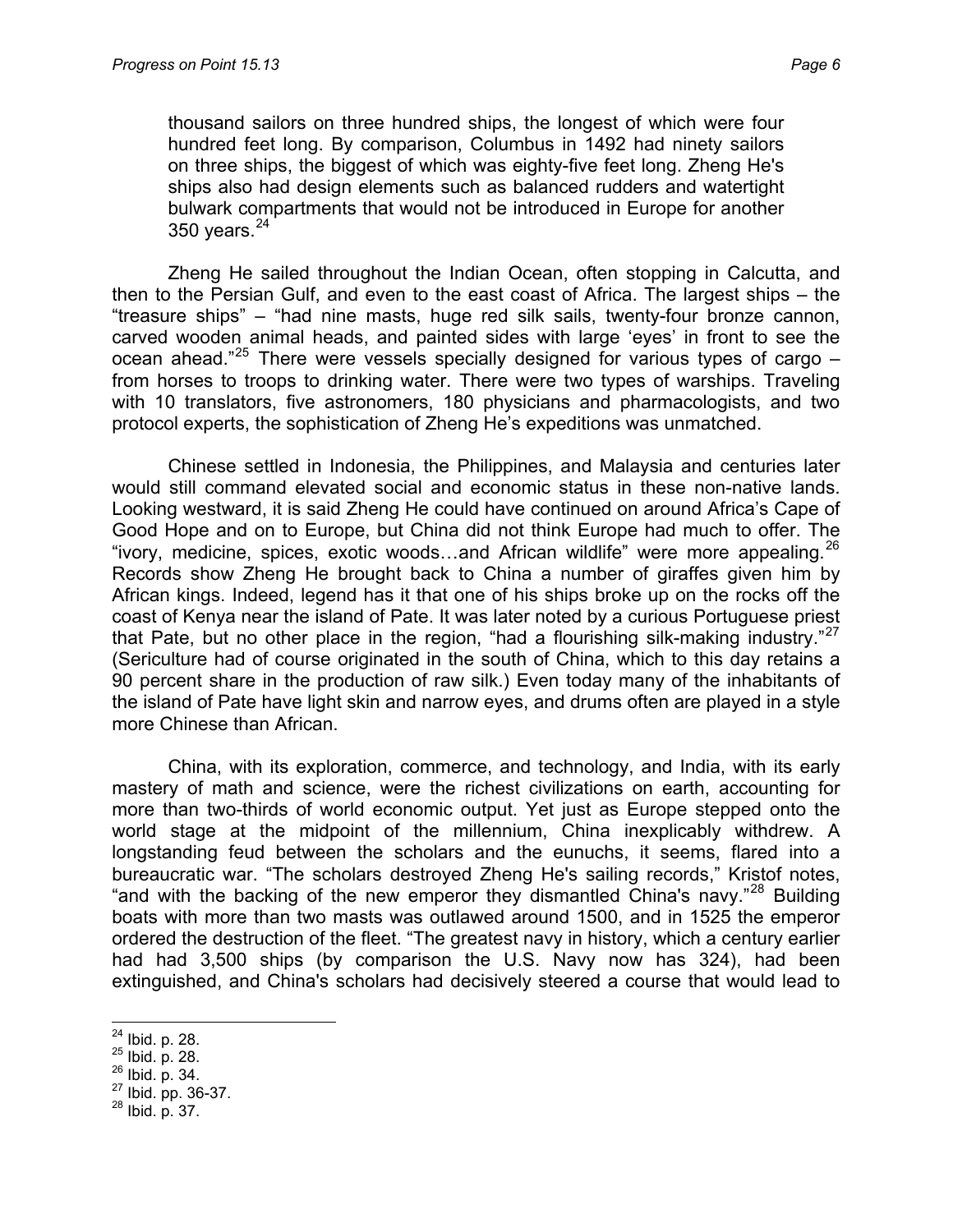poverty, defeat, and backwardness."<sup>[29](#page-6-0)</sup> China had exited the world stage through the trap-door of economic history.

**FOUR CENTURIES OF MEDIOCRITY** and outright humiliation ensued. The closing of China had stopped the rapid acquisition of new knowledge that had once been its hallmark. The weakness and anti-commercial bias of the Manchurian Qing rulers invited exploitation and attack. In the tradition of Zheng He, the British and Portuguese, among others, were now the world's great explorers. In the early nineteenth century, English sailors and merchants came to China looking to buy tea and silk, but they were largely rebuffed. The English, however, were persistent salesmen with irresistible products like opium. Seeking to prevent a flood of British narcotics, China went to war in 1840. It lost badly. In 1842, the Treaty of Nanking was signed, ending the Opium War and ceding to Britain the port of Hong Kong and navigation rights on rivers deep into Chinese territory. Similar "unequal treaties" were signed with Germany, France, and Japan. Portugal had already settled on Macau hundreds of years before. The Boxer Rebellion of 1900 failed to chase away the Westerners but not before killing many of them, and inviting their wrath and a new invasion of eight foreign powers.

In 1911, Sun Yat-sen and his Nationalist Kuomintang revolutionaries ended the Qing dynasty and established the Republic of China. But they were never able to consolidate power. In the nineteen-twenties, the Kuomintang, now under Chiang Kaishek, attempted to unify the nation under a partnership with Zhou Enlai and the Chinese Communists. But this, too, was unstable, and in the nineteen-thirties the Japanese, sensing continuing weakness, took much of Manchuria. Even as the Kuomintang and Communists were fighting each other, the war with Japan became official in 1937, and Japan proceeded to take much of coastal China. After Japan was defeated by the U.S. and Allied Powers in the Second World War, China was free. But there was not yet peace. Once again, civil war broke out. Four years later, in 1949, Mao Zedong finally drove Chiang to Taiwan and became the first unified leader in four decades.

It would take something bold to turn China around. Amazingly, per capita incomes had fallen to a level not seen since the year  $1280$ .<sup>[30](#page-6-1)</sup> Mao's charismatic Marxism was bold enough.<sup>[31](#page-6-2)</sup>

Between 1949 and 1952, all land was redistributed. To accomplish this, notes economist Gregory Chow of Princeton University, "the landlords as a class were brutally extinguished."<sup>[32](#page-6-3)</sup> In 1952, the border with Hong Kong was closed and in 1953 the first Five Year Plan was introduced. Not satisfied with the economic progress, Mao announced the Great Leap Forward in 1958. The Communist bureaucracy was

<span id="page-6-0"></span> $^{29}$  Ibid. p. 37.

<span id="page-6-2"></span><span id="page-6-1"></span><sup>&</sup>lt;sup>30</sup> Ibid. p. 41.<br><sup>31</sup> For a bracing and relentless account of Mao's political and economic horrors, and sheer incompetence,<br>see Chang, Jung, and Jon Halliday. *Mao: The Unknown Story*. New York: Alfred A. Knopf, 2005.

<span id="page-6-3"></span>see Chang, Jung, and Jon Halliday. *Mao: The Unknown Story*. New York: Alfred A. Knopf, 2005. 32 Chow, Gregory C. *China's Economic Transformation*. Malden, Massachusetts: Blackwell Publishers, 2002. p. 26.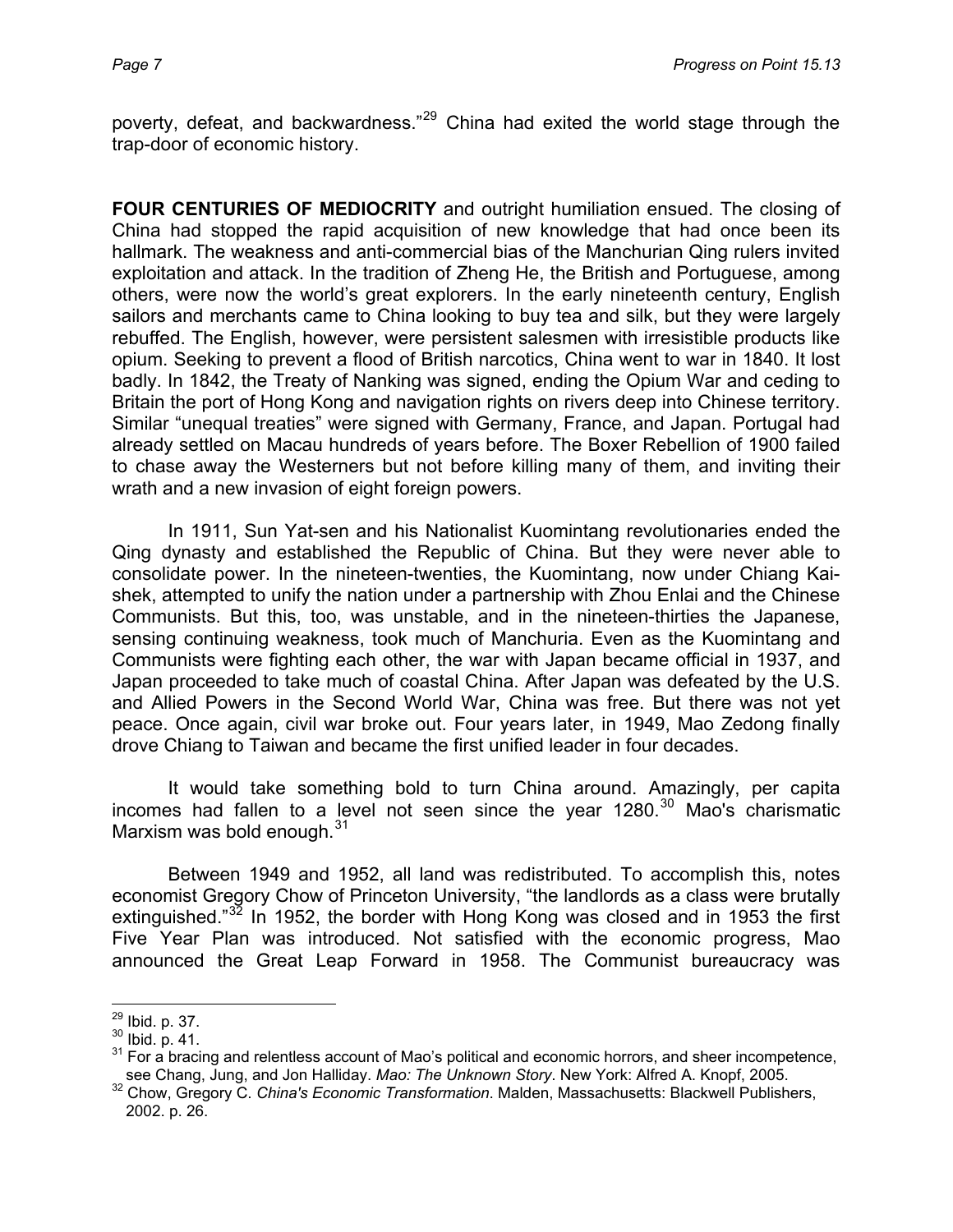expanded. Communes, already established, were made even more formal, and they were given grossly unrealistic output targets. Farmers were ordered to build furnaces in their backyards to produce steel. To meet the output targets, finished metal products of all sorts were thrown into the fires. Fifty years later, Nicholas Kristof would speak to one old man in Nanjing, the town where Zheng He the explorer was buried. Kristof asked the old man what had happened to the grave, now in disrepair. The old man remembered how they had "smashed" the famous Ming Tablet at Zheng He's tomb for building materials. "Beside the tablet," the old man continued, "there used to be a turtle-shell tomb protecting the grave….But in the Great Leap Forward, we all set up backyard furnaces to make steel….China was going to make more steel than England….we all made little furnaces and threw our cooking pots and shovels inside….So then they told us that we had to have a road so the trucks could come and collect the steel….The only thing we could do was smash up the old Zheng He tomb. We broke it up into little pieces and put it on the dirt trail…." The old man summed up, "But of course we never did make enough steel for a truck to come and get it."[33](#page-7-0)

As Chow dryly observes, "Mao did not understand economics and was extremely skillful in mobilizing the masses."<sup>[34](#page-7-1)</sup> He thought economic goals could be achieved simply by "rallying mass support....The end result was an economic disaster."<sup>[35](#page-7-2)</sup> Between 1958 and 1962, at least 25 million Chinese – some say more than 50 million – died of starvation.

In December 1964, Premier Zhou Enlai announced the four modernizations – of industry, agriculture, defense, and science and technology. But the modernization never came, as Mao's Cultural Revolution came crashing down in 1966. Just when the economy had climbed back to reach the level of output of 1958, Mao's Red Guards began a new wave of economic and political terror. Books were burned. Art was destroyed. Intellectuals and bureaucrats were purged indiscriminately. Education effectively ceased. University enrollment dropped from a peak of 962,000 students in 1960 to just 48,000 in 1970. Enrollment at specialized secondary schools plunged from 2.2 million to just 38,000 in 1969. Universities would not regain their 1960 level of enrollment until 1979.<sup>[36](#page-7-3)</sup>

Princeton's Chow simulated the path of the Chinese economy without the Great Leap Forward and Cultural Revolution and found that absent these two defining political events, the Chinese economy in 1993 would have been almost three times as large.  $37$ 

In the early nineteen-seventies, President Richard Nixon, sensing China's enormous potential, announced his wish to visit. In preparation, the U.S. sent its ping-

<span id="page-7-3"></span>

 $33$  Kristof. p. 34.

<span id="page-7-1"></span><span id="page-7-0"></span> $\frac{34}{35}$  Chow. p. 27.<br> $\frac{35}{36}$  Ibid. p. 204.<br> $\frac{37}{37}$  Ibid. p. 104.

<span id="page-7-2"></span>

<span id="page-7-4"></span>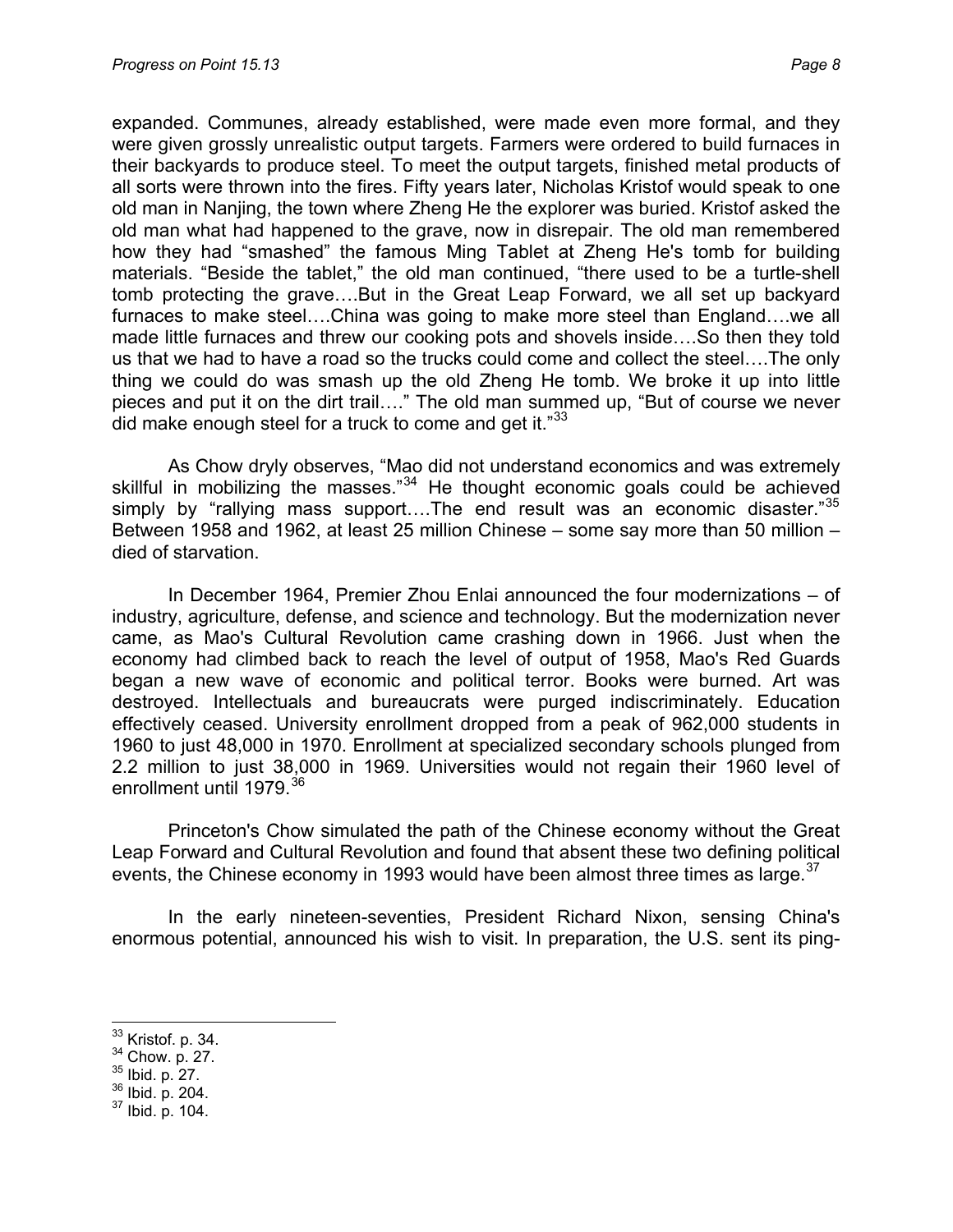pong team, ended travel restrictions, and ended its long-standing trade embargo against China, and in 1972, Nixon made his famous trip.<sup>[38](#page-8-0)</sup>

Nixon's vision would help set the stage for the dramatic events of the next few years. On January 8, 1976, Premier Zhou Enlai succumbed to cancer, and later that year, on September 9, Mao Zedong, "who had been mostly bedridden for the past two years, his ankles and legs swollen, his sight gone," died.<sup>[39](#page-8-1)</sup> Less than a month later, on October 6, Mao's wife and her Gang of Four, who had taken control of the Communist Central Committee back in 1973, were quickly deposed. The Gang of Four had had a power-base in Shanghai, and they had devastated the city economically. A fourteenmember committee was assigned to purge the Shanghai reactionaries. One committee member, a seemingly nondescript 50-year old named Jiang Zemin, was assigned to restore the city's transportation system and revive Shanghai's industrial base, which he did successfully. The picture of Chinese leadership, however, would remain cloudy for two years. Hua Guofeng, Mao's chosen successor as Party Chairman, was looking back to the glory of the Cultural Revolution, but for most of Beijing's political class, mere memories of Mao were quite sufficient.<sup>[40](#page-8-2)</sup>

In July 1977, a once-exiled farmer named Deng Xiaoping returned to Beijing and won back his Party posts. Ten years earlier, in 1967, Deng had been named the "number two enemy" of the Party and confined to his home.<sup> $41$ </sup> Again, in early 1976, Deng had been banished by a barely sentient Mao. But by December 1978, with Mao and the Gang of Four gone, Deng achieved the most transformational political victory of the century, maneuvering the Party conference "to jettison 'class struggle' as the Party's main objective and replace it with economic development, termed 'socialist modernization.'"[42](#page-8-4)

No one, not even Deng, knew just how far-reaching and ingenious his strategy was, but in the space of some twenty years, one of the most oppressive economies in the world was to become in many respects one of the freest.

Many observers will say that the worldwide supply-side tax-cut revolution began in 1981 with the passage of Ronald Reagan's Economic Recovery Act, which was based on a bill sponsored by Congressman Jack Kemp and Senator Bill Roth and which had been in circulation since 1976. Others say it began in 1978 with the passage of Congressman Bill Steiger's capital gains tax cut or with California's substantial reduction

<span id="page-8-0"></span> $\overline{a}$  $38$  For a detailed and fascinating account of the preparations and China trip itself, see MacMillan, Margaret. *Nixon and Mao: The Week That Changed the World*. New York: Random House, 2007.

<sup>39</sup> Gilley, Bruce. *Tiger on the Brink: Jiang Zemin and China's New Elite*. Berkeley, California: University of

<span id="page-8-2"></span><span id="page-8-1"></span>California Press, 1998. p. 63.<br><sup>40</sup> Richard W. Fisher, now president and CEO of the Federal Reserve Bank of Dallas, has vivid recollections of meeting the "hapless" Hua Goufeng when Fisher and his U.S. Treasury colleagues travelled to China in 1979 to officially normalize relations between the two nations. "A Perspective on China: Remarks Delivered to a Working Dinner Sponsored by the Progress & Freedom Foundation." Aspen, Colorado. August 18, 2008.<http://dallasfed.org/news/speeches/fisher/2008/fs080818.cfm><br><sup>41</sup> Gilley. p. 55.

<span id="page-8-4"></span><span id="page-8-3"></span> $42$  Ibid. p. 65.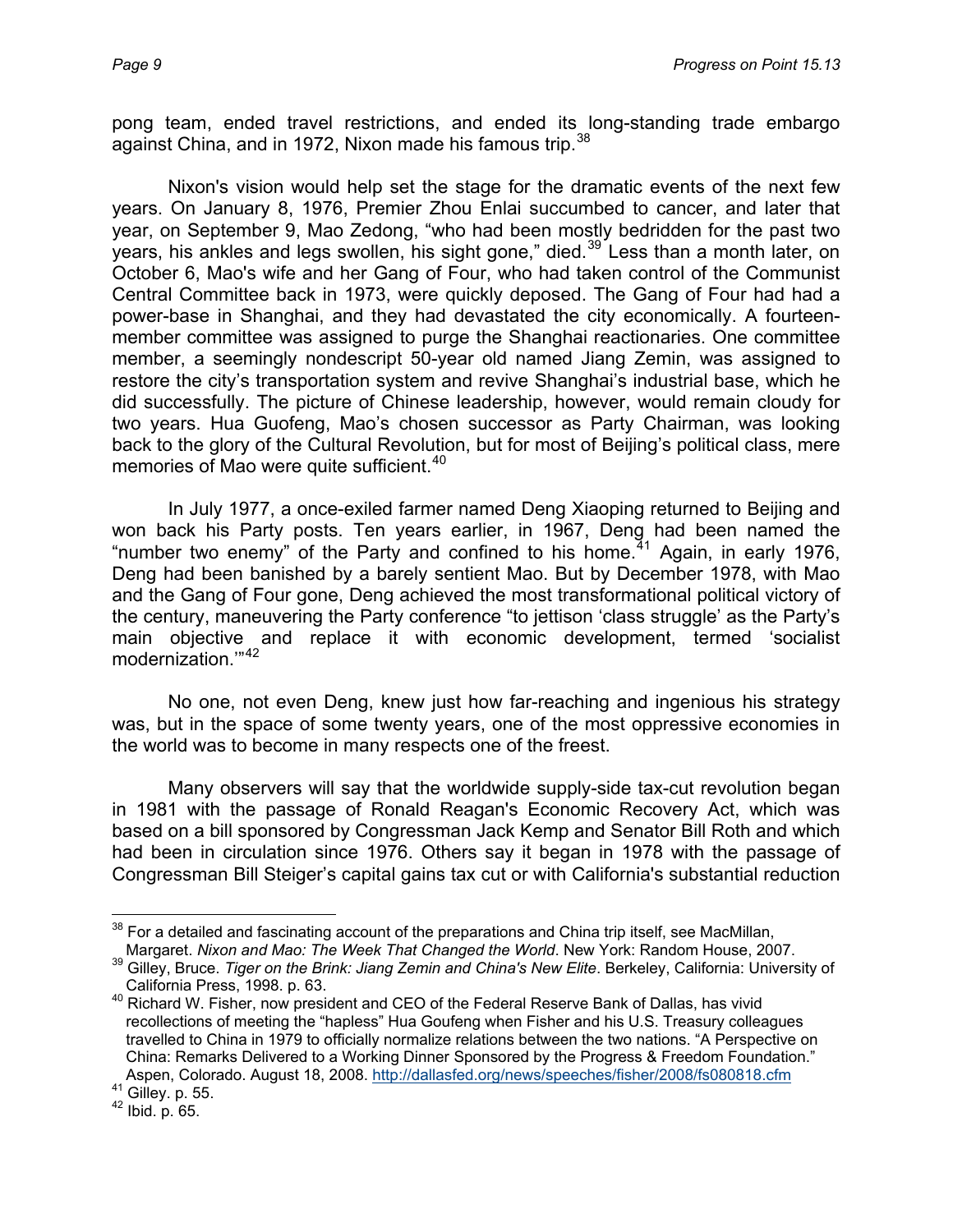in property tax rates, known as Proposition 13, in the same year. Others still, with Margaret Thatcher's economic reforms in Great Britain. But by far the largest and boldest supply-side tax-cut of the era, and maybe of all time, occurred in Communist China.

For several years during the seventies, with poverty intensifying and the leadership in Beijing wandering aimlessly, some farmers had quietly moved away from the formal collective system. One commentator called it a "surreptitious grass-roots land reform."<sup>[43](#page-9-0)</sup> One of Deng's very first acts in 1978 was to encourage this trend, allowing farmers to raise pigs, chickens, and ducks, simple activities that nevertheless had been banned during the Cultural Revolution. Then in September 1979, at the Fourth Plenum of the Eleventh Central Committee of the Communist Party, Deng cut tax rates on China's 600 million farmers. Dubbed the "household responsibility system," Deng's plan decollectivized the farms. Farmers could now lease their land from the local government for a fixed annual price. They were free to produce the crops they wanted. They were free to sell them at the market. The choice of work or leisure was also now theirs. All profits above the lease payment – in essence a lump-sum tax – were theirs to keep. The marginal tax rate paid by 16 percent of the world's population had been cut from 100 percent to zero.

At first land leases were short-term, but soon the leases were lengthened, even made permanent, and land became transferable. "Hence," Chow writes, "the difference between this right to use and ownership [was] moot."<sup>[44](#page-9-1)</sup> Between 1978 and 1984, total grain output rose by one-third, to over 400 million tons, and the real incomes of farmers increased 18 percent annually.[45](#page-9-2) Suddenly, the weather, which always seemed to bring famine in the fifties and sixties, improved, and by the mid-eighties China had a surplus of grain. Whether one attributed China's newfound fertility to beneficent global warming or supply-side economics, the results would have surpassed any of Mao's fantastical "output objectives." Today, more than 99 percent of all agricultural output comes from private farms, $46$  and China produces more cotton, more wheat, and more total grains than the  $U.S.<sup>47</sup>$  $U.S.<sup>47</sup>$  $U.S.<sup>47</sup>$ 

Although agriculture employs hundreds of millions of workers and provides a strong export base for China's economy, it is not the source of its emerging power. In the late seventies Deng knew the world was passing China by. China had mostly missed the Industrial Revolution and the next several centuries of innovation and learning. The most recent influx of technology had come through the cooperative exchange programs of the nineteen-fifties in which Soviet engineers and bureaucrats trained their Chinese counterparts. Most of the factories and machines built under Mao were based on Soviet blueprints. Chinese citizens gained a few modern skills, but

<span id="page-9-0"></span> $\overline{a}$ 43 Zhou, Kate Zhou. *How the Farmers Changed China*. 1996.

<span id="page-9-4"></span><span id="page-9-3"></span>

<span id="page-9-2"></span><span id="page-9-1"></span><sup>15</sup> Gilley. p. 45.<br><sup>45</sup> Gilley. p. 65.<br><sup>46</sup> Chow. p. 48. 47 "World Agricultural Production." Circular Series, February 2003. U.S. Department of Agriculture. <http://www.fas.usda.gov/wap/circular/2003/03-02/Wap%2002-03.pdf>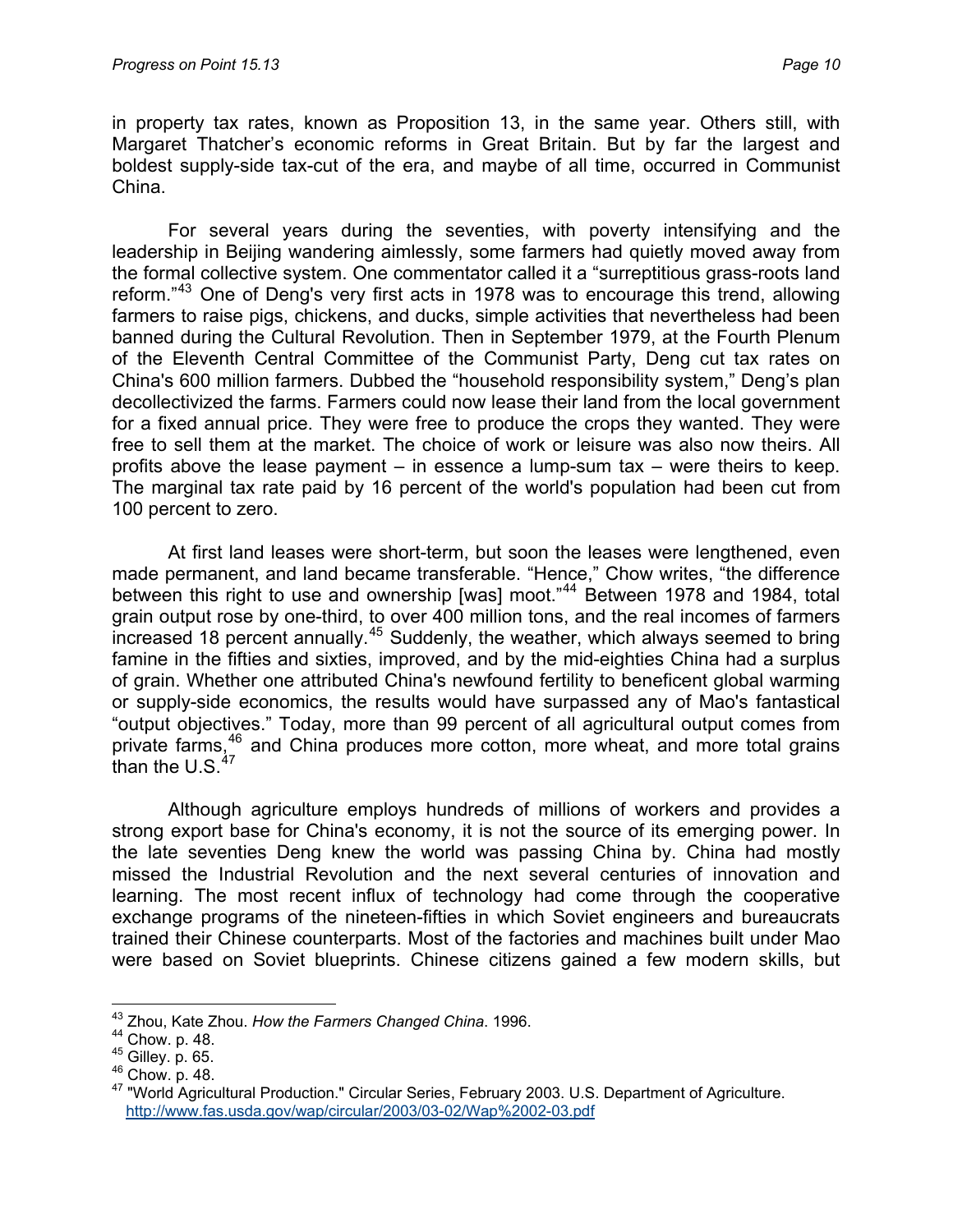Soviet techniques and industrial organization were far from the leading edge. Even this Soviet "expertise" stopped flowing when Sino-Russo relations went cold in 1960 and the Russian industrial tutors went home. Continuing the five-hundred-year trend, China had once again severed its few links with the outside world. In 1978, foreign investment inflows were less than a billion dollars,  $48$  and the sum of China's imports and exports was just 7 percent of its national income.<sup>[49](#page-10-1)</sup>

Above all, Deng Xiaoping was a realist. When he stood tall and honest and looked toward the South China Sea, he saw not the imperious and exploitive might of the capitalist machine but a "fragrant harbor" of freedom and prosperity. He saw tiny Hong Kong rising above the giant Chinese nation, not to crush it but to point the way. Across the Yellow Sea to the east he saw the dark cloud hovering to the north of the thirty-eighth parallel and the sun shining on the south. Across the Taiwan Strait, his own countrymen, banished as he had once been, were creating a new China, recalling the days of invention and innovation that had defined most of China's history. In brutal contrast with China's jingonomics, Hong Kong exports totaled more than 100 percent of its GDP. This could be so because its policies were so favorable to economic activity that even goods produced elsewhere were purposely funneled through the Hong Kong port on their way to the rest of the world. South Korea and Taiwan were following this path as well, and Japan had already proved the fastest growing economy in the postwar period.

Deng saw what China could be. But if the destination seemed clear, the route was less obvious. The relatively tiny, fast-growing nations seemingly surrounding China on all sides had had a special advantage on their paths to prosperity: they weren't China. None had a billion people to educate, clothe, and feed. None had a Marxist pedigree, with its attendant poverty of mind and materiel. None had an entrenched bureaucracy, a xenophobic zeitgeist, or a powerful and paranoid Red Army, sure to resist change.

As with all bloodless revolutions, and most successful business decisions, Deng sought not to solve his problems but to transcend them. In August of 1979, two new commissions were established to administer foreign trade and investment. The commissions were charged with finding the most effective ways to advance Deng's new policy of "Opening and Reform." The two vice-chairs of the commissions were men named Wang Daohan and Zhou Jiannan. As it happened Wang was a longtime patron of Jiang Zemin, who had helped calm Shanghai in the wake of the Gang of Four's arrest. Likewise, Zhou was a native of Jiang's home province of Jiangsu. Jiang Zemin seemed an obvious choice for the outwardly-oriented commissions given his close relationship with the vice-chairs and especially his previous experience traveling to Moscow, Romania, and Hong Kong.

At Deng's direction, the first challenge for the commissions was to establish four "Special Economic Zones," or SEZs, on the isolated, relatively unpopulated, and sleepy

<sup>&</sup>lt;sup>48</sup> Chow. p. 53.

<span id="page-10-1"></span><span id="page-10-0"></span> $49$  Ibid. p. 53.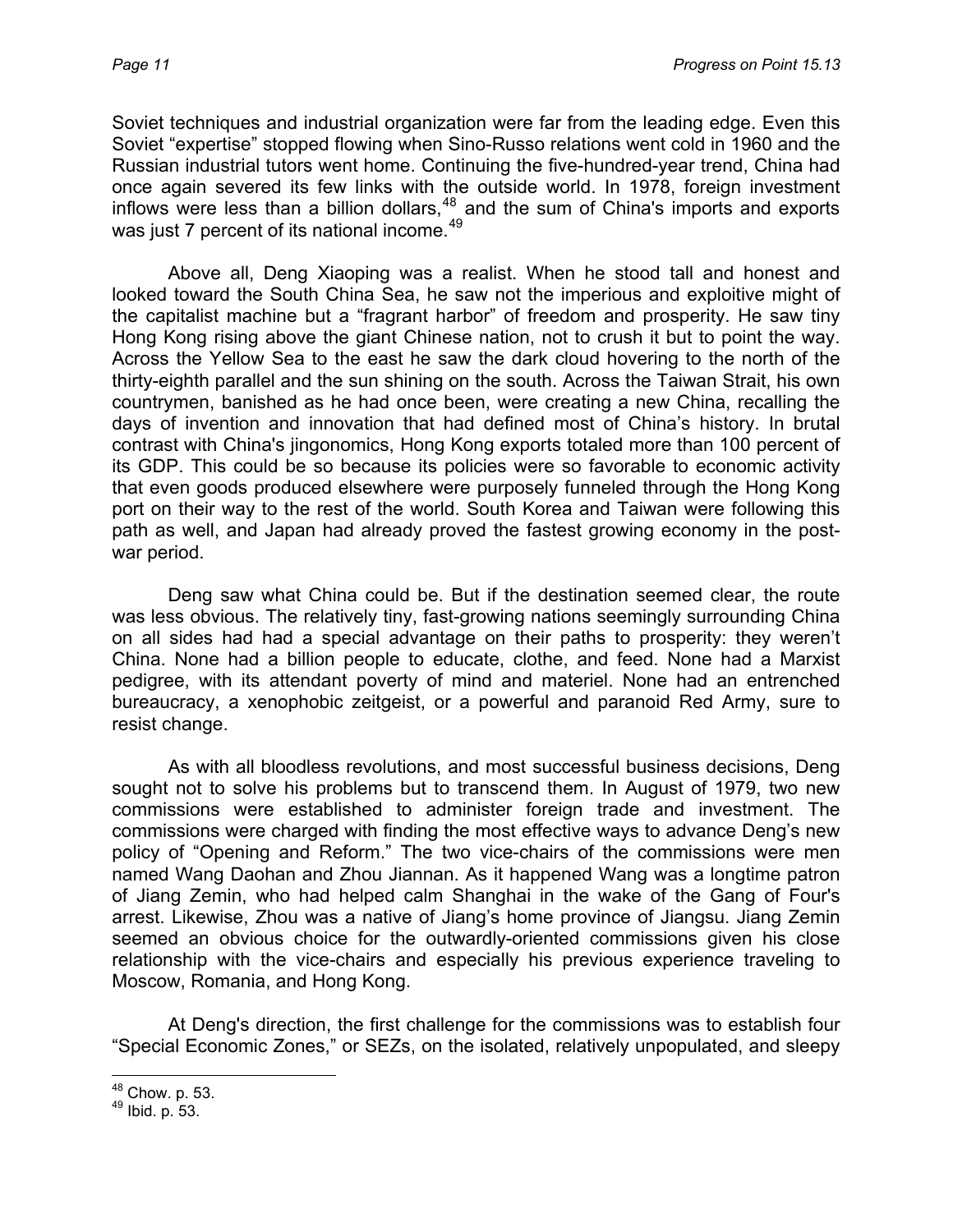southern coast of China. As early as February 1979, one such zone, dubbed an "export commodities production base," was already being tested in the Baoan district in the city of Shenzhen, a "weed-infested wasteland"<sup>[50](#page-11-0)</sup> just inland from Hong Kong. Less than a year after joining the commissions, vice-chair Wang Daohan was promoted to mayor of Shanghai, and he recommended that Jiang replace him. By mid-1980, the plans for the SEZs were rapidly evolving, and Jiang headed a nine-member delegation to visit similar development projects in a dozen countries.

Over a period of seven weeks, Jiang and company visited Sri Lanka, Malaysia, Singapore, the Philippines, Hong Kong, Japan, the U.S., Mexico, Ireland, the U.K., and finally Geneva, for a United Nations briefing. "Many members of our delegation were going abroad for the first time," recalled Jiang. "Everything was new to them."<sup>[51](#page-11-1)</sup> The most impressive visits for Jiang were to the Shannon Airport free-trade zone in Ireland, an experiment that would later become a model for economic reform in that nation, and to the Jurong industrial estate in Singapore.

The UN officials in Geneva doubted the efficacy of the SEZ approach, but Jiang and his group returned home more committed than ever to Deng's plan. They crafted a paper for the Politburo in which they advocated vesting substantial authority in local governments to grant private land leases, determine tax rates, and approve foreign investment. Foreign investors, Jiang believed, should even be allowed to hire and fire employees at will.

The Beijing bureaucracy was less than enthusiastic. Their powers of central authority were being challenged, as were the state-owned domestic industries. But Jiang and his commissioners were resolute.[52](#page-11-2) "'Stones from other hills can be used to polish the jade on this one,' they argued in allegory. Adopting the methods used by capitalist countries, they meant, would not undermine socialism in China, but would help strengthen it."<sup>[53](#page-11-3)</sup> In November 1981, Jiang went before the National People's Congress to explain and advocate his SEZ proposals, and "[a]fter a long debate, a divided standing committee finally gave its grudging approval."<sup>[54](#page-11-4)</sup>

In addition to Shenzhen, the cities of Zhuhai and Shantao, also in Guangdong province bordering Hong Kong, and the city of Xiamen in Fujian province, just to the northeast and across the strait from Taiwan, were the spearhead of Deng's reform experiment. The four zones were just that, experiments, undertaken in an out-of-sight area of China – meant to demonstrate over time the efficacy of trade and technology without alarming Beijing's conservatives and Peoples Liberation Army hardliners. The foreign reaction to the zones was immediate, and massive. Between 1979 and 1983, foreign capital poured in, totaling some  $$14.4$  billion.<sup>[55](#page-11-5)</sup>

- <span id="page-11-3"></span>
- <span id="page-11-4"></span>

<span id="page-11-0"></span> $\overline{a}$ <sup>50</sup> Hou, Ruili. "Where the Sun Rises: Shenzhen – China's First SEZ." *China Today*. January 2003. p. 16.<br>
<sup>51</sup> Gilley. p. 67.<br>
<sup>52</sup> Ibid. p. 68.<br>
<sup>53</sup> Ibid. p. 68.<br>
<sup>54</sup> Ibid. p. 68.<br>
<sup>55</sup> Chow. p. 307.

<span id="page-11-1"></span>

<span id="page-11-2"></span>

<span id="page-11-5"></span>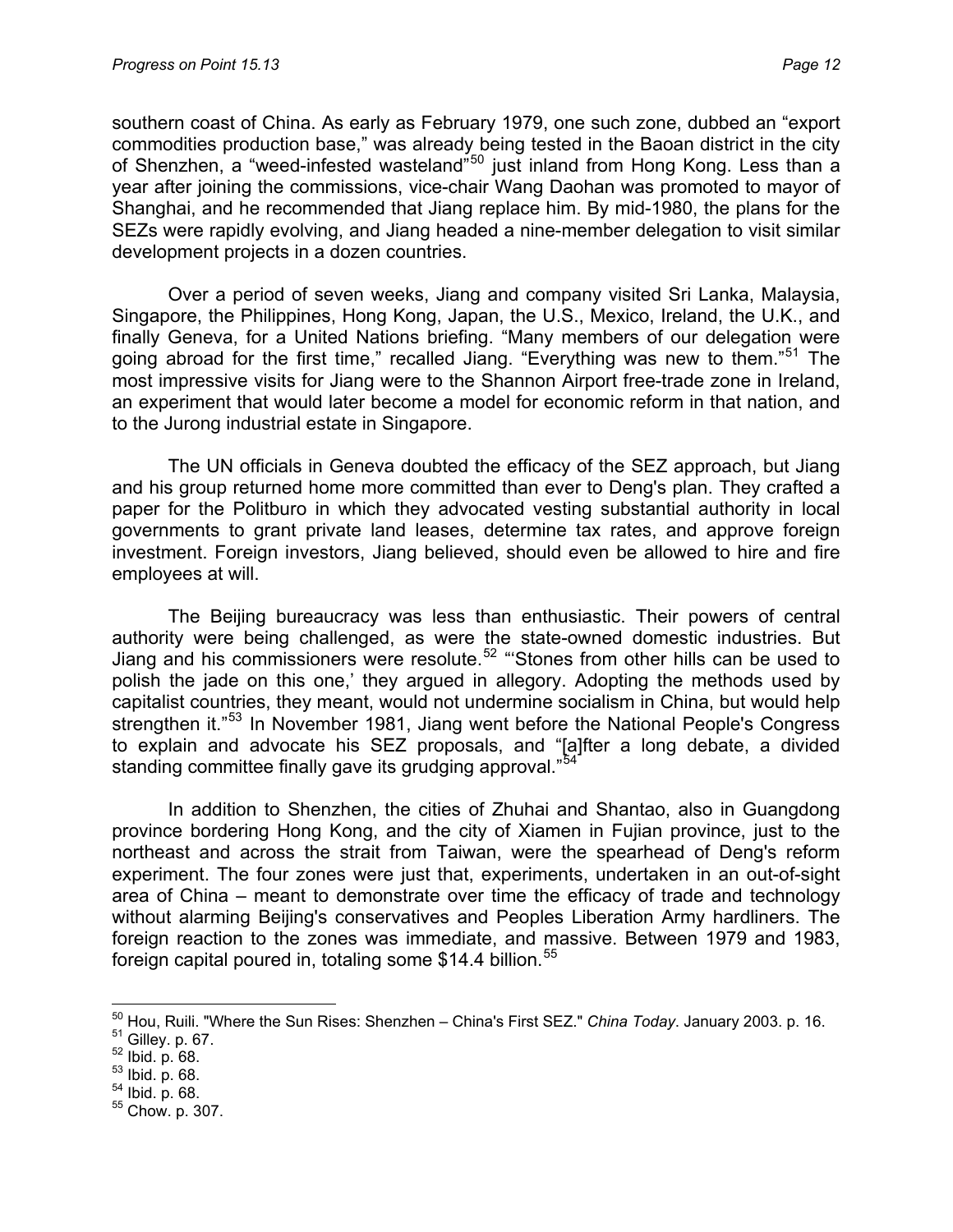The special zones represented the second large tax-cut of the Deng era. Investors who located new plant, equipment, and technology in the zones were not taxed on the profits earned in the first two years of profitability. The next three years worth of profits were taxed at a rate of just 7.5 percent. Only after five years of profitability did the "standard" but still low SEZ tax rate of 15 percent take effect. Most new enterprises took the form of Joint Ventures (JVs) between outside investors and Chinese interests. But unlike the rest of China, these were real businesses with the ability to hire and fire and to offer flexible salaries. Workers were allowed to contract for their labor. Both parties were better off. These new entities were outside the socialist industrial regime, and much of the regulatory and bureaucratic apparatus simply did not apply. Local leaders were given great freedom to develop the zones as they saw fit. Because of the very inexpensive price of labor in China, merely opening the nation to investment would have yielded substantial investment and growth. But Deng and Jiang's powerful tax incentives greatly compounded this comparative advantage.

In a somewhat surprising development, investment from within China exploded, too. "Like vacuums," noted David Zweig in his detailed study of China's opening, "SEZs, which needed enormous infrastructure investments and were the first localities given preferential policies, sucked in domestic capital from all over China."<sup>[56](#page-12-0)</sup> Between 1983 and 1985, investment in fixed assets in the SEZs increased fourfold in real terms and doubled as a share of national investment.<sup>[57](#page-12-1)</sup> Between 1980 and 1985 three out of China's four top cities in terms of infrastructure investment were SEZs – Shenzhen, Zhuhai, and Xiamen – and the fourth was the city of Haikou, capital of Hainan Island, soon to become the fifth SEZ. Shenzhen received 89 percent of its loans from domestic financiers,[58](#page-12-2) and "[i]n less than a decade...developed from a piece of farmland to a modern city<sup>"[59](#page-12-3)</sup> to rival Hong Kong which just years before had towered over it.

In March of 1982, shortly after Jiang had helped to start the SEZ ball rolling, the commissions handling foreign investment and trade were combined into a more formal body, the Ministry of Foreign Economic Relations and Trade, or MOFERT. Jiang's commission posts were eliminated. But Jiang's work had been noticed and he was quickly promoted. The administrative reorganization had also produced a new Ministry of Electronics Industry, where Jiang became vice-minister.

Jiang had been trained as an engineer and in his recent time abroad concluded that China had a big technology problem. He estimated – probably underestimated – that China was 15 years behind the West in electronics.<sup>[60](#page-12-4)</sup> "The output, quality, and reliability of products is low, and most of the sector loses money," he said upon taking office.<sup>[61](#page-12-5)</sup> "The factories are scattered, and the research is backward."

 $\overline{a}$ 

<span id="page-12-4"></span><span id="page-12-3"></span>

<span id="page-12-5"></span>

<span id="page-12-0"></span><sup>56</sup> Zweig, David. *Internationalizing China: Domestic Interests and Global Linkages*. Ithaca, New York: Cornell University Press, 2002. p. 67.<br><sup>57</sup> Ibid. p. 67.<br><sup>58</sup> Ibid. p. 67.<br><sup>59</sup> Chow. p. 53.<br><sup>60</sup> Gilley. p. 70.<br><sup>61</sup> Ibid. p. 70.

<span id="page-12-1"></span>

<span id="page-12-2"></span>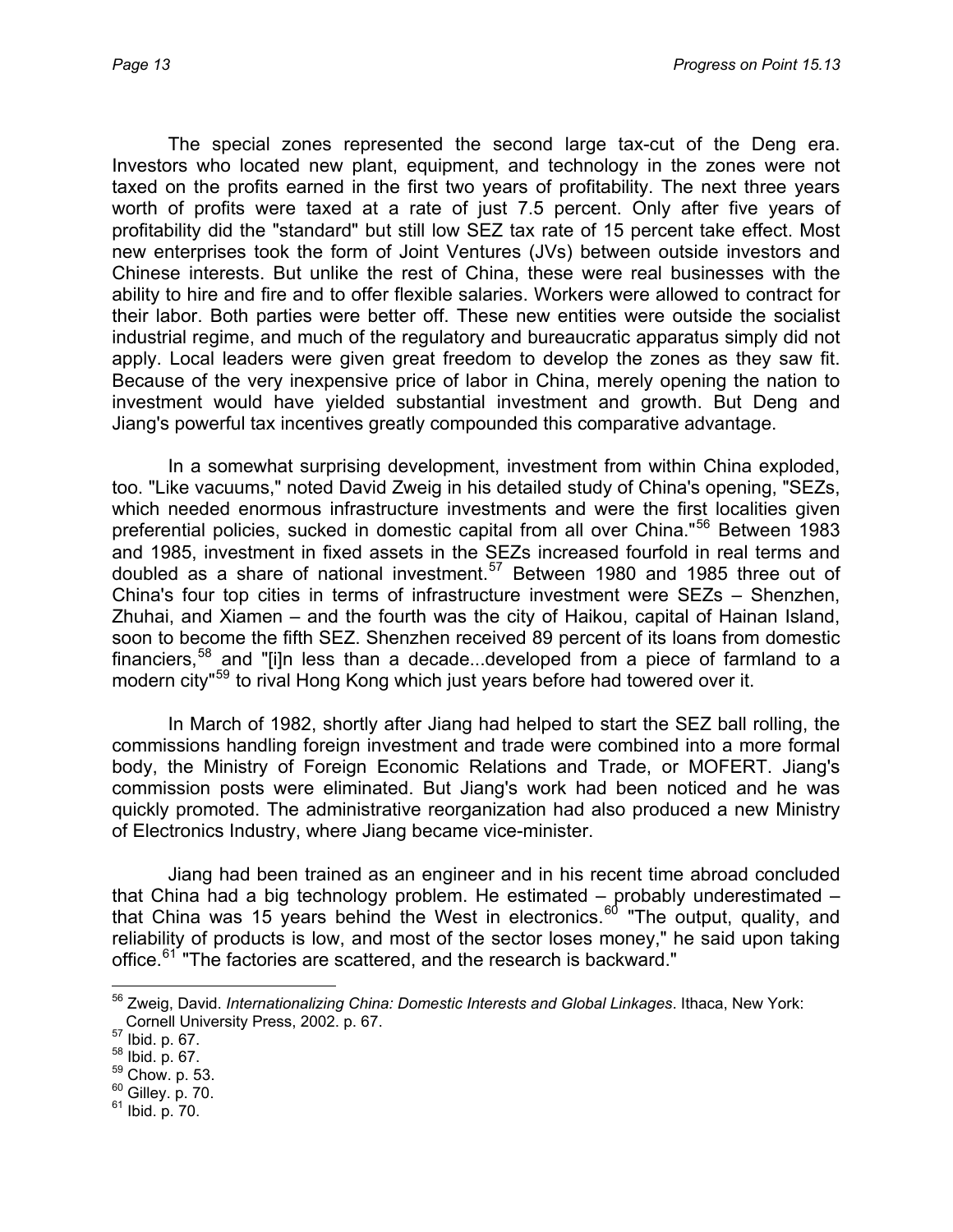Jiang knew all about backward technology. But from an early age he also understood its importance. He had excelled in science in middle school and went on to study in the industrial technology and electrical machinery program at Nanjing's Central University, enrolling in 1943. He came from a family of art and politics, but later he would recall that he "wanted to do something more practical to save the country. So I decided to learn a scientific skill."[62](#page-13-0) After two years at Nanjing, the campus merged with Shanghai's Jiaotong University where he was the youngest in a class of sixty-eight and where for once the labs were fully equipped.<sup>[63](#page-13-1)</sup> English was the language of all lectures, texts, and exams. It was post-war, pre-Mao China, and Jiang recalled it as the "bourgeois" stage of his education. "I received a lot of education in capitalism and Western culture."<sup>[64](#page-13-2)</sup> He also studied furnaces but was only a middling engineering student.

In June of 1946, Jiang joined the Communist Party, but "[h]e was no ideologue: freedom and democracy were his bywords, and the Western 'bourgeois' notion that science was the savior of the nation was his working model."<sup>[65](#page-13-3)</sup> He graduated from Jiaotong in 1947 and "was assigned to watch two 300-horsepower diesel engines as an engineer in the power-supply department of the U.S.-owned Hai Ning Company's factory" in Shanghai.<sup>[66](#page-13-4)</sup> The top products were canned foods and Pretty Lady popsicles.

About this time, a 43-year old army commander named Deng Xiaoping was leading 200,000 Communist troops through Jiang's native Jiangsu province, just to the northwest of Shanghai, to take on the Kuomintang Nationalists. Some two years later, in April of 1949, the Communist forces were massed around Shanghai, and within months the Kuomintang fled their besieged stronghold to Taiwan. When the Communists annexed the Hai Ning facility and renamed it the Yimin Foodstuffs Factory, Jiang, the only Communist on staff, was made chief of administration.<sup>[67](#page-13-5)</sup> With promotion came marriage – to his high school sweetheart, Wang Yeping, in December 1949.

A year later, in 1951, Jiang was recruited to become deputy director at Shanghai's China Soap Factory. There he met 36-year old Wang Daohan, who would later elevate Jiang to head the SEZ commissions. Wang immediately claimed Jiang as his own, and when Wang was made vice-minister of Mao's new First Machine-Building Ministry in Beijing in 1952, he tapped Jiang to lead a new electrical power equipment department at the ministry's Number Two Design Bureau in Shanghai.<sup>[68](#page-13-6)</sup> Two years later, Jiang was called to Beijing to help draw the blueprint for the future of the Machine-Building Ministry, and by April of 1955, he was on his way to Moscow to learn about power-supplies used in automobile factories. Starting in 1954, some 400,000 Soviet technicians had come to China to help with Mao's modernization, and about 10,000

- 
- 
- <span id="page-13-2"></span><span id="page-13-1"></span><span id="page-13-0"></span> $^{63}$  Ibid. p. 21.<br>  $^{64}$  Ibid. p. 23.<br>  $^{65}$  Ibid. p. 30.<br>  $^{67}$  Ibid. p. 33.<br>  $^{68}$  Ibid. p. 35.
- <span id="page-13-5"></span><span id="page-13-4"></span><span id="page-13-3"></span>
- 
- <span id="page-13-6"></span>

 $62$  lbid. p. 20.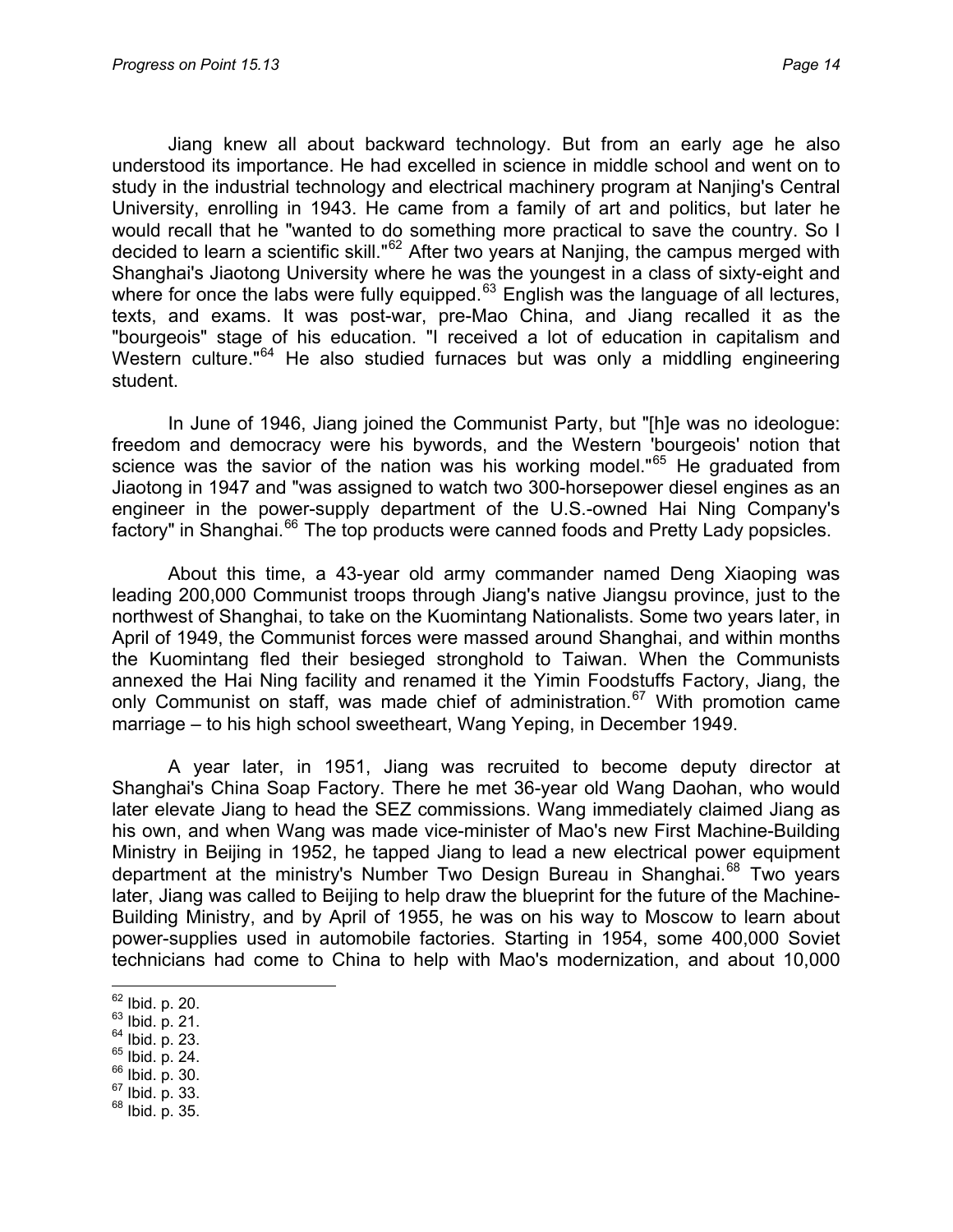Chinese traveled to study in the USSR. The Sino-Russo exchanges were the extent of the new generation's contact with the outside world. Jiang was 28, and his trip to Moscow was his first outside China. In the previous generation, ambitious young people were known to visit foreign lands, as Deng Xiaoping did when in 1920 at the age of sixteen he left for a work-study program in Marseilles, France. He planned to stay for a year but ended up staying six.

In 1956, after a year in Moscow, Jiang returned to China and his new post at the Number One Vehicle Plant in Changchun. Number One made not only trucks but also the steel that went into them. Soon, Mao's Great Leap would impose unrealistic output goals on the nation's industrial base. Number One Vehicle was to quadruple its annual production of trucks to 40,000 and increase the number of models to seventy-three. Electricity was one of the most important inputs, and Jiang continually pushed his power plant to the limits, one day reaching a record output of 112 tons of steel. But there was never enough steel for the cars, and there were never enough cars for Mao. The steel, moreover, was of poor quality. One of Jiang's colleagues, Li Shizheng, remembered that it was "useless for making cars."[69](#page-14-0) They constructed air pumps of wood and car bodies of bamboo. "By the end of [1958] steel output had soared to 11 million tons," recounted Bruce Gilley. "But more than three-quarters of it was substandard."<sup>[70](#page-14-1)</sup>

Fuel was also in short supply. The Changchun factory ran on refined oil and coal, which were scarce, and by 1961 Beijing ordered Number One to convert its power plants to heavy crude oil, a process none of the Chinese understood. The Soviet experts were now gone, and it fell to Jiang to figure out a new system in just two months. Jiang's deputy director of technology, Zhou Huaifei, understood enough to know using a new fuel source could be dangerous. "This is crazy! We might cause a serious accident," he warned.<sup>[71](#page-14-2)</sup> But Jiang was determined. "Don't let the pressure get to you," he replied. "If we show some determination, even the most unfamiliar technologies can be mastered."[72](#page-14-3) Using only partially helpful manuals the Russians had left behind, Jiang and his starving workers worked around the clock, and the project was completed in three-and-a-half months. Jiang ate and slept little and was left with an acute stomach problem that persists to this day.

Nineteen sixty-two brought a promotion to do research in electrical equipment back in Shanghai. The three years Jiang spent there are said to have been "quiet," but it may have been because he was working on radar and communications projects for the military. It is known that in 1965, he visited Hong Kong, which was the key place China acquired sensitive technology from the outside world. Just as the Cultural Revolution was being inaugurated in 1966, Jiang moved to the Thermal Power Machinery Research Institute in Wuhan. China was targeting nuclear power, and Jiang would dive into volumes on nuclear reactors, but Mao's purges were bringing most productive

<sup>69</sup> Ibid. p. 44.

<span id="page-14-3"></span>

<span id="page-14-2"></span><span id="page-14-1"></span><span id="page-14-0"></span> $\frac{70}{71}$  Ibid. p. 44.<br> $\frac{71}{72}$  Ibid. p. 46.<br> $\frac{72}{72}$  Ibid. p. 46.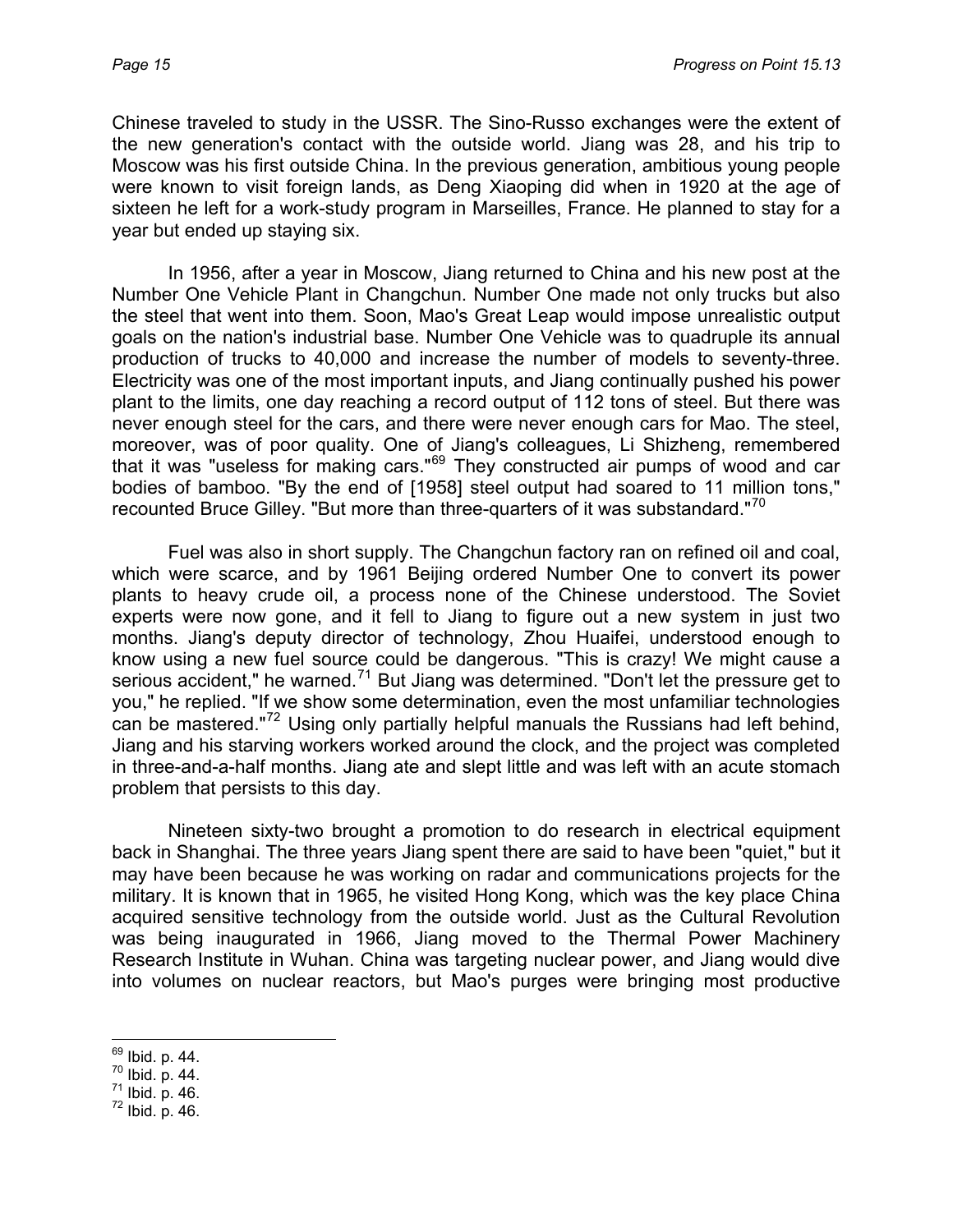activities to a halt, including those at the Thermal Institute.<sup>[73](#page-15-0)</sup> China would not fire up its first nuclear reactor until 1991.

These Chinese technology failures would inform Jiang's commitment to Deng's economic strategy. Jiang's stint as head of the Electronics Ministry starting in 1982 lasted three years, and some biographers call it a failure because exports of electronic products did not meet expectations in these years, $74$  but in 1984 China did launch its first geostationary communications satellite under Jiang's leadership. Jiang also toured the U.S. and after a visit to the Massachusetts Institute of Technology commented that he would have liked to pursue his doctorate there. During this time, he also met Carver Mead, Silicon Valley's leading physicist, the fifth employee at Intel, chief researcher of Moore's law, and the key inventor of numerous semiconductor technologies. Jiang came to understand the unique economic power of the silicon chip, and he was successful in transmitting his enthusiasm for electronics up the chain of command of Communist Party leaders. "One day in early 1984," recounts Gilley,

Jiang received a call from the office of Chen Yun, a fellow native of Jiangsu province, who was perhaps second only to Deng in the overall hierarchy, asking him to come over for a chat about electronics development. On March 3, Jiang and two colleagues from the ministry stopped by Chen's house as requested, carting along a microscope, a microprocessor, and some integrated circuit boards. When they arrived, a *People's Daily* reporter and another from the Xinhua News Agency were already on hand to record the proceedings. Realizing the import of the moment, Jiang adopted a more formal mien, buttoning up his dark blue Mao tunic and adjusting his pen so that it was visible in the left breast pocket, the accepted symbol of a diligent grassroots worker. Chen sat in his comfortable chair and peered through the ancient microscope at the densely printed circuit board as the cameras flashed. Jiang commentated on what the hoary elder was seeing, while his assistant stood at the ready with a magnifying glass. "This is a real eye-opener," Chen said at last, sitting up from the microscope. "I think our government cadres have no idea about the urgency of learning this new technology."<sup>[75](#page-15-2)</sup>

Later in the spring of 1984, Premier Zhao Ziyang, another economic reformer, used a visit by Deng to the Special Economic Zones to push through the next round of zone exemptions. This time fourteen Open Coastal City (OCC) designations were awarded. Beijing had originally planned to open just five cities, but pressure from eager local leaders led to an expansion of the project.<sup>[76](#page-15-3)</sup> It was a phenomenon that would only intensify. Even though some Beijing conservatives were worried at the apparent

<span id="page-15-0"></span> $^{73}$  lbid. p. 53.

<span id="page-15-1"></span><sup>&</sup>lt;sup>74</sup> Both Gilley and Willy Wo-Lap Lam (*The Era of Jiang Zemin*, 1999) say the consensus view is that Jiang's stint at Electronics was less than impressive. In my view, these assertions are not thoroughly backed with evidence.

<span id="page-15-3"></span><span id="page-15-2"></span> $^{75}$  Gilley. pp. 72-73.<br> $^{76}$  Zweig. p. 56.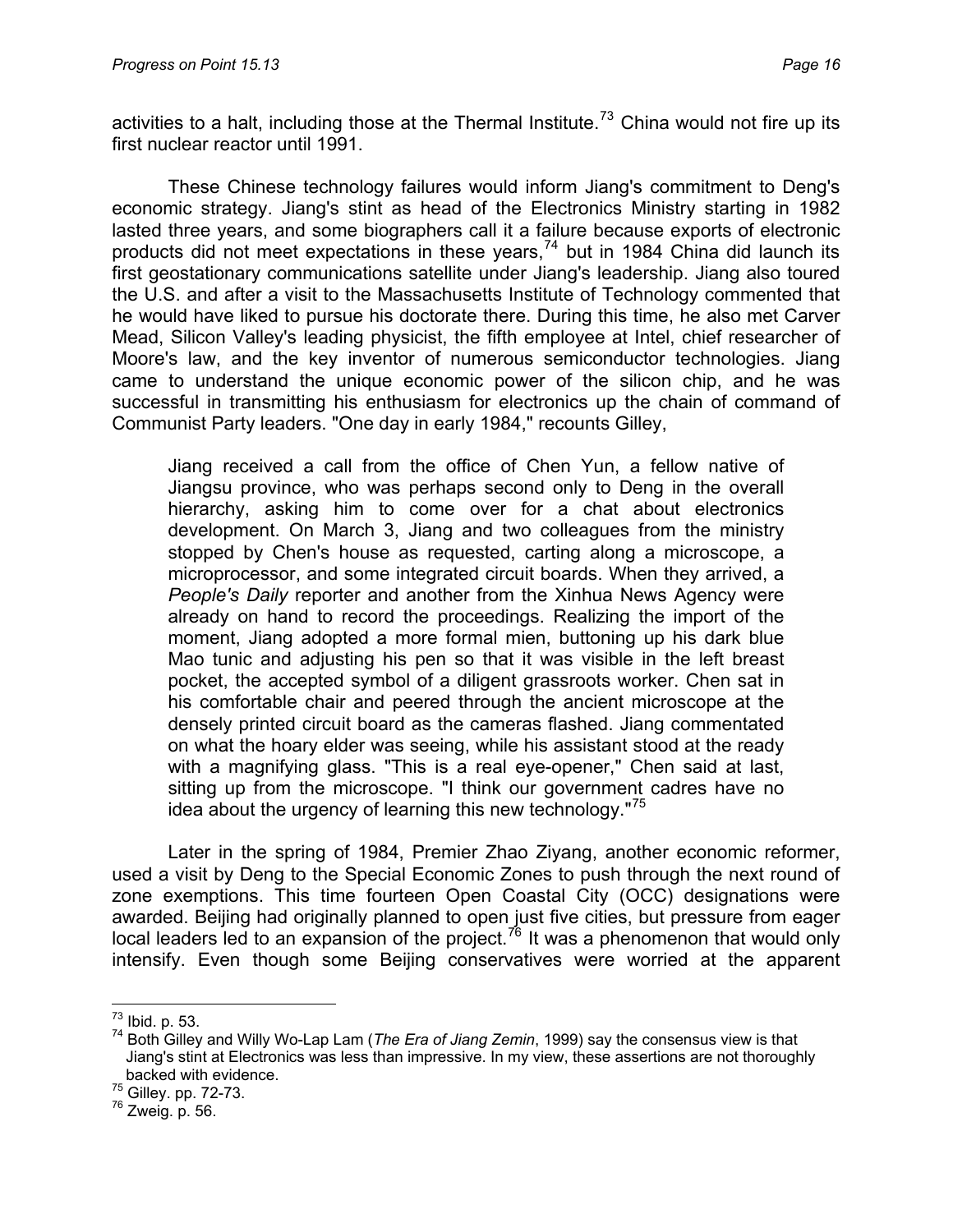success of democratic pressure, such enthusiasm for Deng's reforms was seen at the highest levels as entirely positive. During his visits to the SEZs in Guangdong and Fujian provinces in the south, Deng had "stressed that the guiding thought behind openness and the SEZs was not to 'rein in' (*shou*) but to 'let things go' (*fang*)."<sup>11</sup> As their name implied, the OCCs were open to foreign trade, and twelve of the fourteen were also granted Economic and Technical Development Zones (ETDZs), inferring even greater local freedom to deregulate and attract investment.

Many of the policy preferences offered to foreign investors also were extended to domestic entities. In the ETDZ in Nantong, native enterprises paid income tax of just 15 percent, compared to the nationwide 55 percent rate. In Qingdao, a city north of Shanghai with another ETDZ, the corporate income tax rate on domestic firms was 16.5 percent. In other cases, enterprise managers "were given the flexibility to keep money in their own hands by setting up legal *xiao jingku* (small coffers)."[78](#page-16-1) This enabled the entrepreneurs who founded and ran businesses to engage in the most crucial process in all of capitalism – the reinvestment of profits in new endeavors. State-owned enterprises and local and regional enterprises from all over China moved out of their own jurisdictions into the zones. By mid-1986, Shenzhen had attracted some 2,300 cooperative enterprises established by twenty-seven *outside* ministries and twentyseven *outside* provinces.<sup>[79](#page-16-2)</sup>

February of 1985 saw the opening of the rivers. In an effort to slowly bring zone economics inland, the Yangtze River delta, the Min and Li Rivers in Fujian, and the entire Pearl River delta were opened. Rural areas along these waterways began to see significant investment. In 1988, the fifth SEZ was created on the island of Hainan, and the Open Coastal experiment was greatly expanded to more communities in Jiangsu, Shandong, Hebei, Fujian, and Zhejiang provinces, to Tianjin Municipality, and to border regions in Liaoning and Guizhou provinces. "The result," wrote David Zweig, "was a much closer link between coastal rural China and the international economy, both in exports and in JV formation."<sup>[80](#page-16-3)</sup> Also in 1988, zone economics finally came home to Beijing with the establishment of Haidian High-Tech Development Zone (HTDZ) in the northwestern part of the city.

Local leaders took seriously Deng's admonition to "let things go." In Tianjin, many factories outside the official geography of the zone were simply registered in the zone, without moving their physical assets, and thereby remitted a far smaller proportion of their profits to the regional and national ministries. State-sponsored Foreign Trade Companies (FTCs) also moved into the zones and greatly increased their intake of foreign exchange; outside the zones they had to turn over a substantial quota to MOFERT. Often companies in the zones simply ignored many national regulations. "The pattern of development under China's open policy," noted Zweig, "depended greatly on the entrepreneurship of local bureaucrats or leaders of organizations and

<sup>77</sup> Ibid. p. 59.

<span id="page-16-3"></span>

<span id="page-16-2"></span><span id="page-16-1"></span><span id="page-16-0"></span> $\frac{78}{79}$  Ibid. p. 63.<br> $\frac{80}{19}$  Ibid. p. 88.<br> $\frac{80}{191}$  Ibid. p. 57.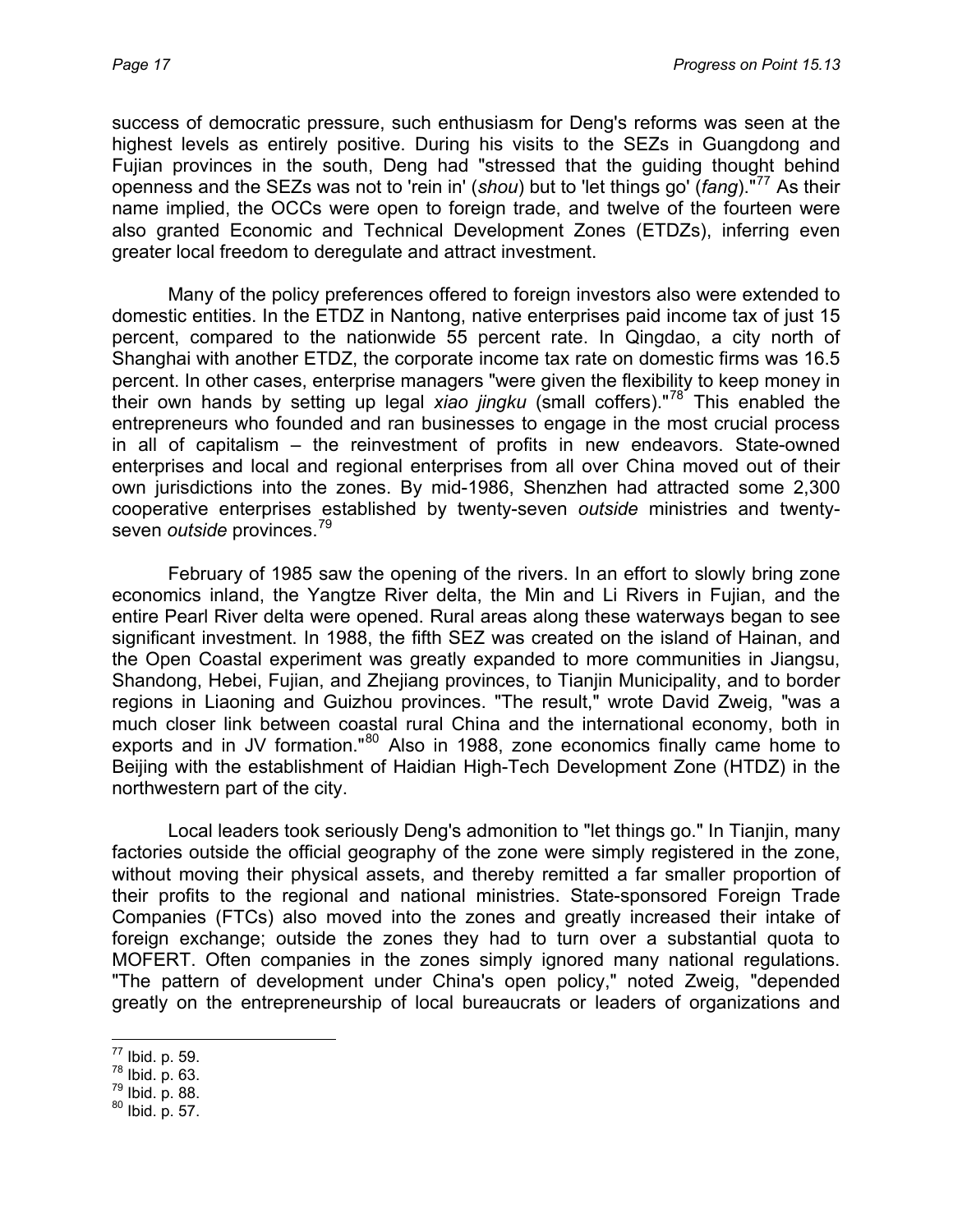their ability to manipulate or evade centrally erected barriers to global transactions."<sup>[81](#page-17-0)</sup> The success of domestic firms operating in the zones, however, was not dependent on foreign trade alone. Many zone-based domestic firms were focused on their native market. Zweig concluded that "the zone's low tax rates and the ease of doing business in its deregulated environment, more than its function as a global linkage, was probably the key attraction."<sup>[82](#page-17-1)</sup> Although China officially retained many obstacles to doing business, so much of the economy had shifted to the zones that the real environment was one of *laissez-faire*.

Strikingly, the once-great metropolis of Shanghai had failed to keep up with the rest of coastal China. "In the days before the Third Field Army marched into Shanghai and declared it part of the Communist in 1949," wrote Gilley, "the sprawling city at the mouth of the Yangtze River was among the most cosmopolitan in Asia. But incompetent and corrupt rule by the Nationalists during the civil war, followed by three decades of communist-style industrialization, had left it impoverished and ugly."<sup>[83](#page-17-2)</sup> When Wang Daohan left the SEZ commissions in 1981 to become mayor of Shanghai, many hoped he would help return Shanghai to its glorious past. But Wang was largely unsuccessful. By the start of 1984, just twenty-three foreign investment projects with a total pledged value of \$220 million had come to Shanghai. That year it was declared an Open City along with thirteen others, but it was slow off the mark, and by 1985, its share of national exports, which had totaled 24 percent in 1980, had fallen to just 12 percent.<sup>[84](#page-17-3)</sup> Deng would later regret he had not immediately given Shanghai SEZ status. In 1985, however, Wang turned 70 years old, giving Beijing a convenient excuse to replace him. By December 1984, the leadership had already made its choice of succession, and in mid-1985, Wang's protégé Jiang Zemin was brought in from the Electronics Ministry to revive the city as Shanghai's new mayor and Party chief.

Jiang's first objective was to modernize the city's infrastructure, and over the next five years he would spend \$8 billion for a new train station, subway, telephone network, airport extension, and a bridge across the Huangpu River. But almost immediately upon taking the reins, before he could begin rebuilding the city, Jiang was confronted with a mini-crisis: China's first bout with inflation.

In 1984, Beijing had put prices on a dual track. Consistent with its gradual, decentralized approach to opening up the economy, Deng and the Party leaders knew that abandoning the socialist "price system" all at once could have unpredictable and possibly disastrous consequences. Even though a market economy was emerging in the early and mid-eighties, state-owned enterprises, with their own centrally directed system of "prices," still accounted for most economic activity. The new dual track price system kept the old system for the SOEs and created a new system of market-based prices for the new economy. Even SOEs, however, were allowed to use the new market prices after they had met their various quotas using the old system. They could

<sup>81</sup> Ibid. p. 17.

<span id="page-17-2"></span><span id="page-17-1"></span><span id="page-17-0"></span> $^{82}$  Ibid. p. 88.<br> $^{83}$  Gilley. p. 74.<br> $^{84}$  Ibid. p. 74.

<span id="page-17-3"></span>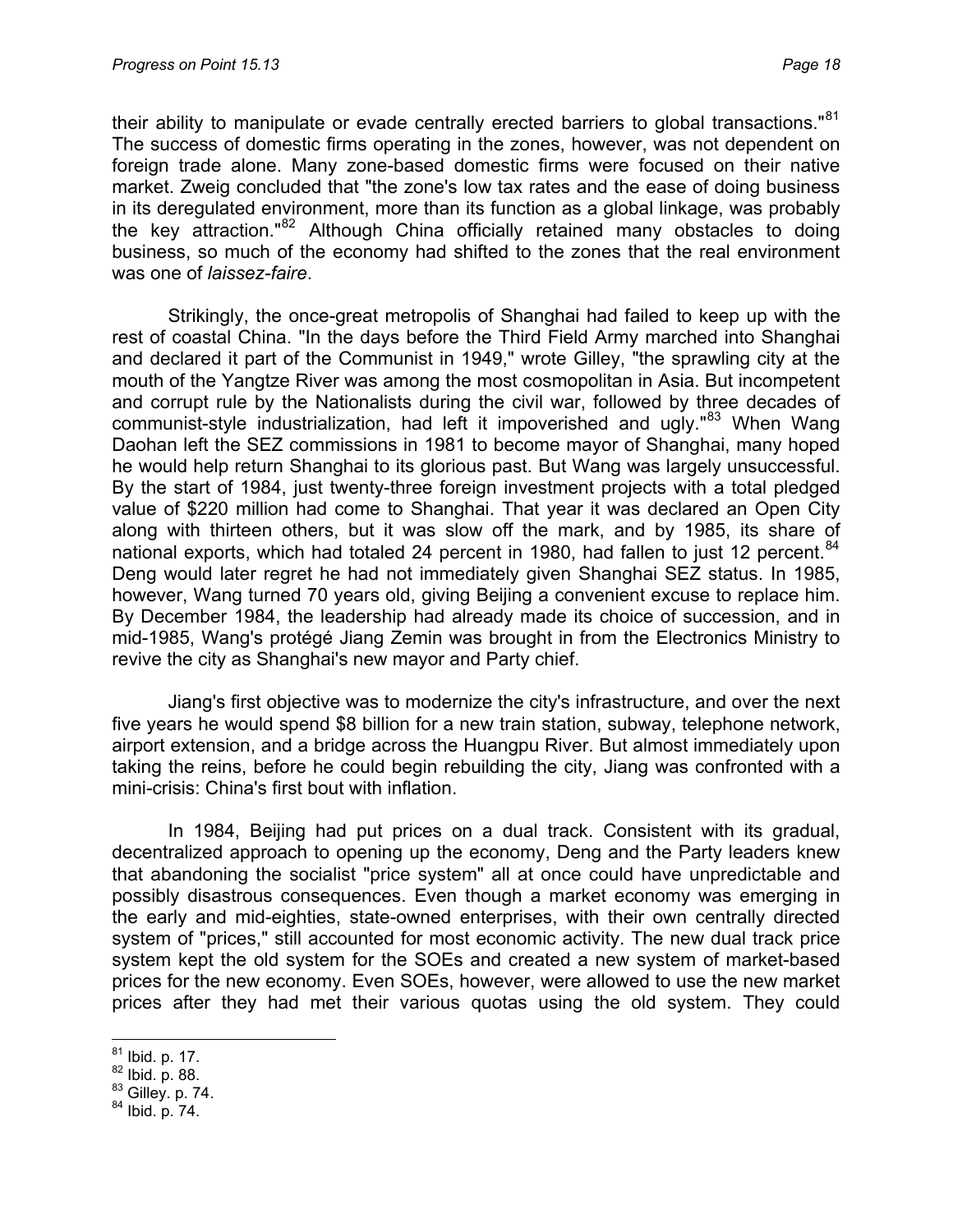purchase extra, or marginal, inputs from the market and sell the corresponding outputs on the market. Because it is *marginal* costs and *marginal* revenue that determine firm behavior, the two-tier system encouraged the SOEs to start making optimal decisions for the very first time.<sup>[85](#page-18-0)</sup>

The dual track was a stroke of genius, for the most part smoothing the transition from a command to a market economy. Later, several other nations that made the switch all at once experienced hyper-inflation. China avoided such a catastrophe, but after experiencing inflation of just 2 percent in 1984, retail prices in Shanghai rose by 17 percent in 1985. The Shanghainese – also known as "Shanghai people" – grew restless. There were student marches. Many, including elders like Chen Yun, called for price controls to tame the inflation. Premier Zhao Ziyang, the liberal reformer and architect of the market price transition, even granted big-city mayors like Jiang some leeway to impose controls. But Jiang was steadfast in his support of the market. He made speeches to the students and to the people of Shanghai, and he acknowledged their concerns. He believed, however, that the key to stabilizing prices was *to increase the supply of goods*, not to impose artificial controls that would only foster greater distortions. Controlled prices are not prices at all. Unless prices are achieved through voluntary exchange, they lose all their power as the crucial conveyors of information in a capitalist economy. The Chinese economy, Jiang understood, was undergoing a dynamic shift toward the market, and attempts to interfere with the natural, if sometimes uncomfortable, process, could jeopardize the whole capitalist experiment. Jiang was not an economist, but his intuition – that increased economic activity combats inflation, rather than fuels it – was a central insight, one that many of the West's best economists still do not fully understand. Jiang recommitted to economic growth in Shanghai, and soon inflation was subdued.

Shanghai's fortunes were to improve further in December of 1987, when Beijing sent a dynamic and blunt economic expert named Zhu Rongji to be Jiang's second-incommand. Zhu would be mayor, with responsibility for day-to-day management. Jiang would drop his mayoral title but retain his role as party chief, the strategic head and public face of the city. Just two months earlier, Jiang had been elevated to the 15 member Politburo, the sanctum sanctorum of Chinese government. Despite what many observers viewed as his rather ordinary abilities, Jiang was climbing the Party hierarchy with great speed, and it was apparent Deng was grooming him for a future senior leadership post. Over the next fifteen years, Jiang and Zhu, together, would transform Shanghai, consolidate and extend Deng's economic revolution, and lead China into the twenty-first century.

Their effort to restore Shanghai's glory would begin where Deng and Jiang had inaugurated their Special Zone reforms a decade before – in Guangdong province. In January 1988, barely a month after Zhu became mayor, the two led an 11-member Shanghai delegation to the Pearl River Delta to see how the region had become China's fastest growing and richest. What they saw was not dissimilar to the great economic feats Jiang had once seen in Singapore, Japan, and Ireland, the very success stories

 $\overline{a}$ 

<span id="page-18-0"></span><sup>&</sup>lt;sup>85</sup> Chow. p. 51.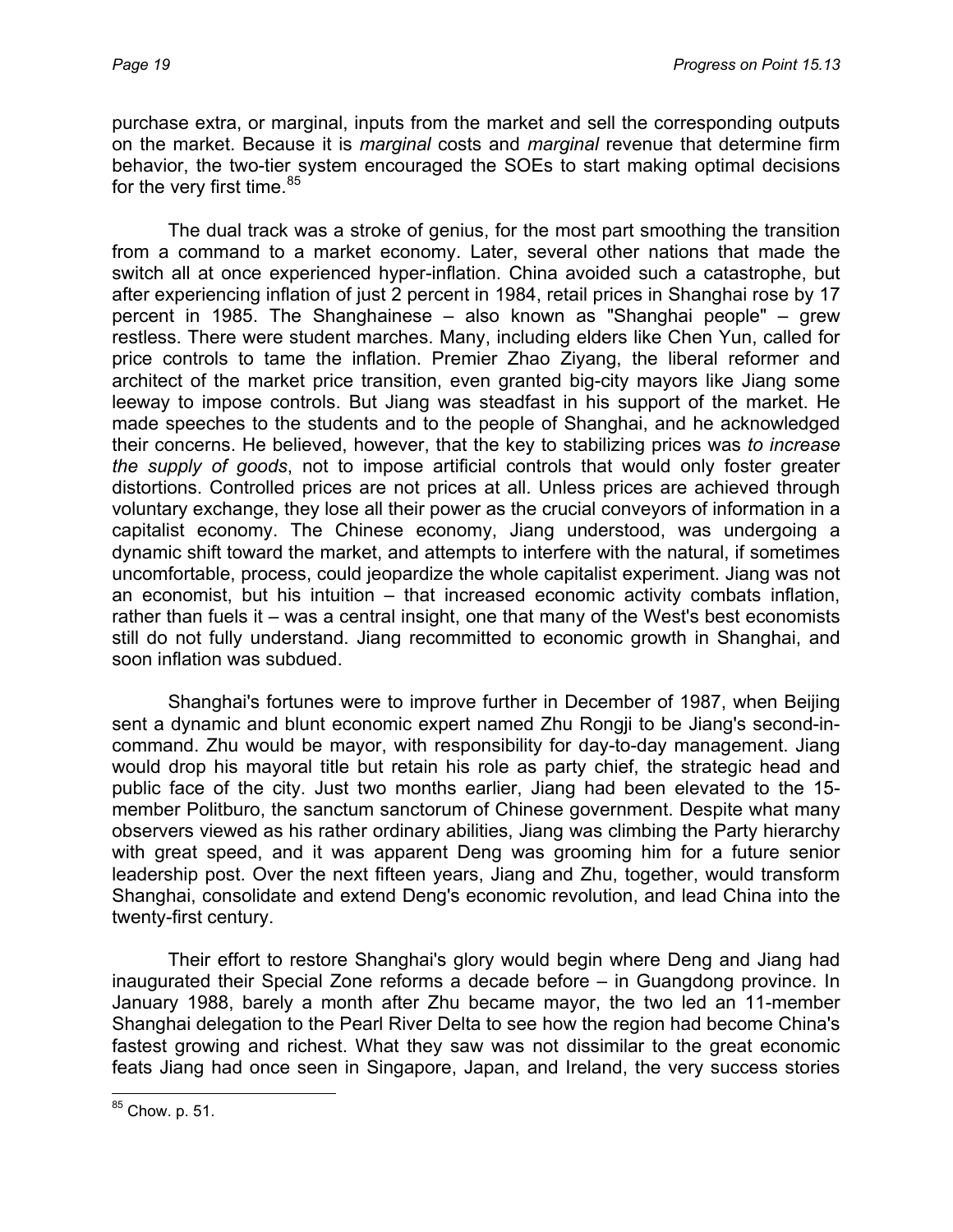that had inspired his efforts to install the SEZs. Now China's own Guangdong was the example for Shanghai. Upon returning from the trip, Jiang biographer Gilley notes, "Jiang held a meeting for 10,000 cadres, at which he said they must 'learn humbly' from Guangdong. 'We should no longer be blind or self-content.' Jiang said. 'Everyone from the top down has to adapt to the needs of the commodity economy."<sup>[86](#page-19-0)</sup>

Jiang and Zhu's first act was to push through a substantial reduction in the red tape that had been discouraging foreign investment. The problem was highlighted in March of 1988, when the *Economic Daily* exposed the ridiculous run-around entrepreneurs and foreign companies had to endure to set up a new business. The article told the story of one young company whose managers had given up after a fifteen-month wild goose chase among nineteen different government bureaus and fourteen government commissions, which yielded 126 official approvals, but still not enough to get their start-up off the ground.<sup>[87](#page-19-1)</sup>

The story proved both an embarrassment to Jiang and a helpful lever to push through business-friendly reforms. "I felt deeply ashamed when I was told about this case," Jiang had admitted. "When I visited Dongguan [Guangdong province] in January, they told me they approve these contracts in an hour. How can we expect foreigners to put up with all this red tape?"<sup>[88](#page-19-2)</sup>

Jiang soon held his famous "denounce red tape" meeting, and Zhu designed and won approval for a new one-stop shop investment center in Shanghai. Beijing agreed to hand over all authority to Shanghai's Foreign Investment Commission to approve investments of up to \$30 million. One commission instead of 33. One approval instead of 126. Shanghai was finally on a path to regain its prominence as one of the world's great cities.

**DENG XIAOPING HAD FREED THE PEASANTS** to farm and opened the coast to trade with the world. But he was completely surprised by the quieter revolution occurring in most every town and village in the country. In the wake of Deng's initial 1978 reforms, agricultural productivity was increasing so rapidly that by the mid-eighties there was not only a surplus of food but also a surplus of farmers. Many rural Chinese, whether displaced or ambitious, were heading for the booming cities on the coast. Even so, towns and villages were left with an excess of agricultural workers, a dearth of non-farm jobs, and declining tax revenues.

From the earliest days, Deng's motto for economic reform was that "some must be able to get rich before others." He understood that economic egalitarianism breeds uniform poverty. Implicit was an embrace of change, renewal, and even, one might say, creative destruction. He would say, "The temple is not big enough for too many gods.

 $\overline{a}$ 

<span id="page-19-1"></span><span id="page-19-0"></span> $\frac{86}{87}$  Gilley. p. 102.<br> $\frac{87}{88}$  Ibid. p. 102.

<span id="page-19-2"></span>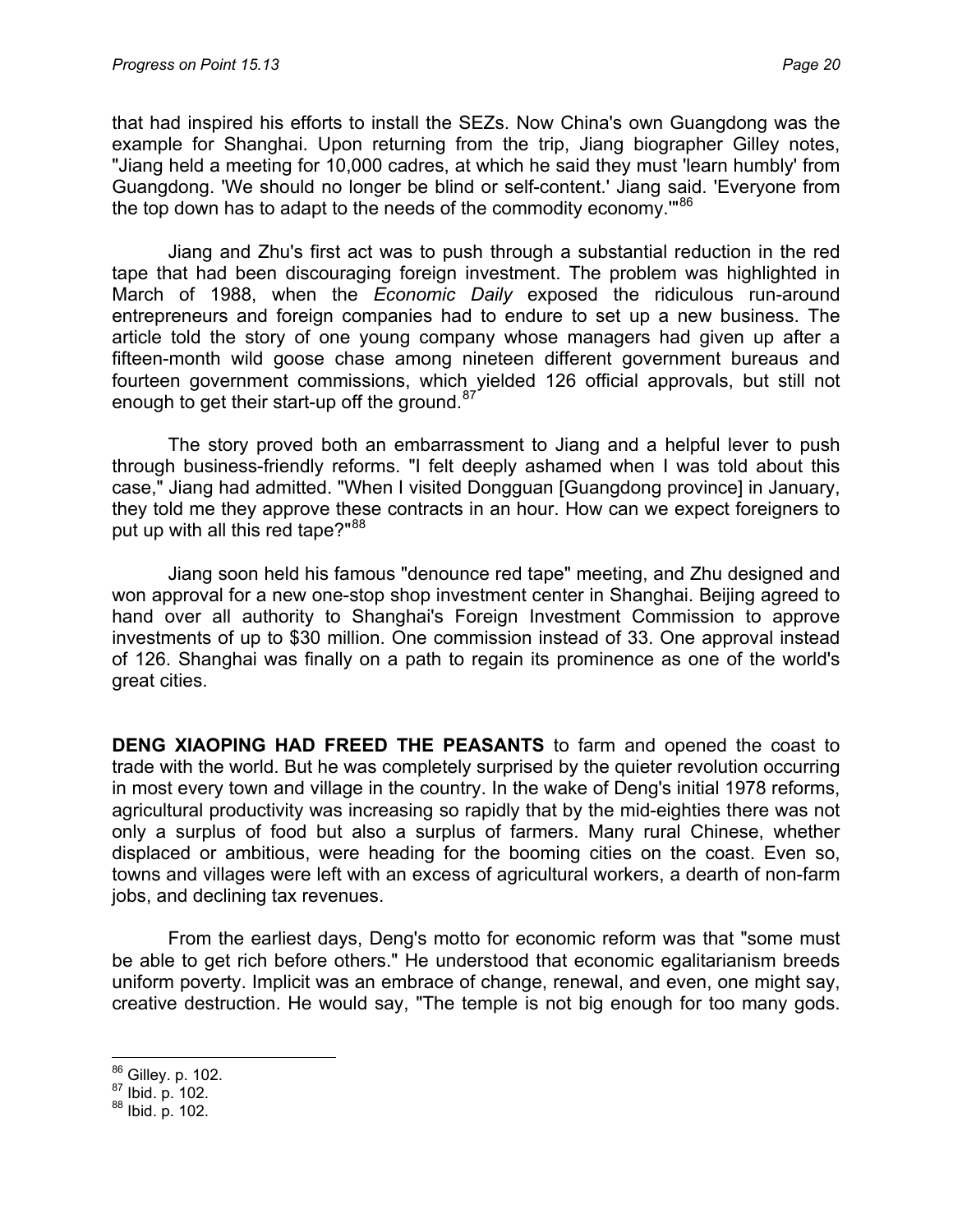Unless the old withdraw, there will be no room for the young."<sup>[89](#page-20-0)</sup> The towns and villages, suffering from Deng's policy to let the coast "get rich before" the rural areas, could have resented Deng and resisted his disruptive move toward capitalism. Instead, they embraced it.

Through the nineteen-eighties, hundreds of thousands of township and village enterprises – or TVEs – emerged. These small, local start-up businesses were largely the creations of local government and military leaders, bureaucrats, and entrepreneurs. They were not without precedent – such collective businesses had been known in pre-Mao China – but they were an unorthodox manifestation of the Western style firm, and their success confounds many Western economists to this day.

The TVEs produced agricultural and manufactured goods, and even crude services, and sold them in the competitive marketplace. Even though they were "collective" in the sense that they were often owned by the local citizens, the TVEs were the antithesis of the old state-owned enterprises. TVEs were not subsidized. The local governments were hurting and did not have the revenue to subsidize them. The very aim of the TVEs was to create jobs and replace lost tax revenue. Unlike SOEs, the TVEs were not set up to "make products" that some bureaucrat deemed desirable. They were set up to "make money" – to be profitable. They were not arranged to utilize national resources "efficiently," as the SOEs had been. They were risky and entrepreneurial creations designed to tap the vast unused potential of the Chinese people and to serve their widely unmet needs.

Though nominally "collective," the business incentives and structure of the Chinese TVE were little different from the Western firm. Like private firms, TVEs hired the best people and paid them what they were worth. Layoffs were also a reality. A small village could not levy high taxes on its own TVE lest the TVE be rendered uncompetitive and die. Instead, fixed lump-sum taxes were levied. Sometimes a town would contract with the TVE to be paid a fixed return on capital. Either way, TVEs usually faced very low marginal tax rates or none at all. The overwhelming percentage of profits was thus available for reinvestment in people and capital and new products.

The relationship with the local government helped protect the TVEs in an environment when business law was only starting to evolve. The public-private relationship also protected the TVEs from predation by the national government. The fact that the employees and managers of the TVEs were local citizens fostered a sense of trust, and it was very difficult for any manager to loot his enterprise. Later, when certain TVEs became quite financially successful, some townships and villages did attempt to raise taxes on their own firms, and in some cases the rate of growth of the TVEs in question slowed. But the incentives of the locality and the TVE were largely aligned, and the local governments for the most part fought for the financial and regulatory independence of the businesses they had founded.

<span id="page-20-0"></span> $\overline{a}$ <sup>89</sup> Ibid. p. 66.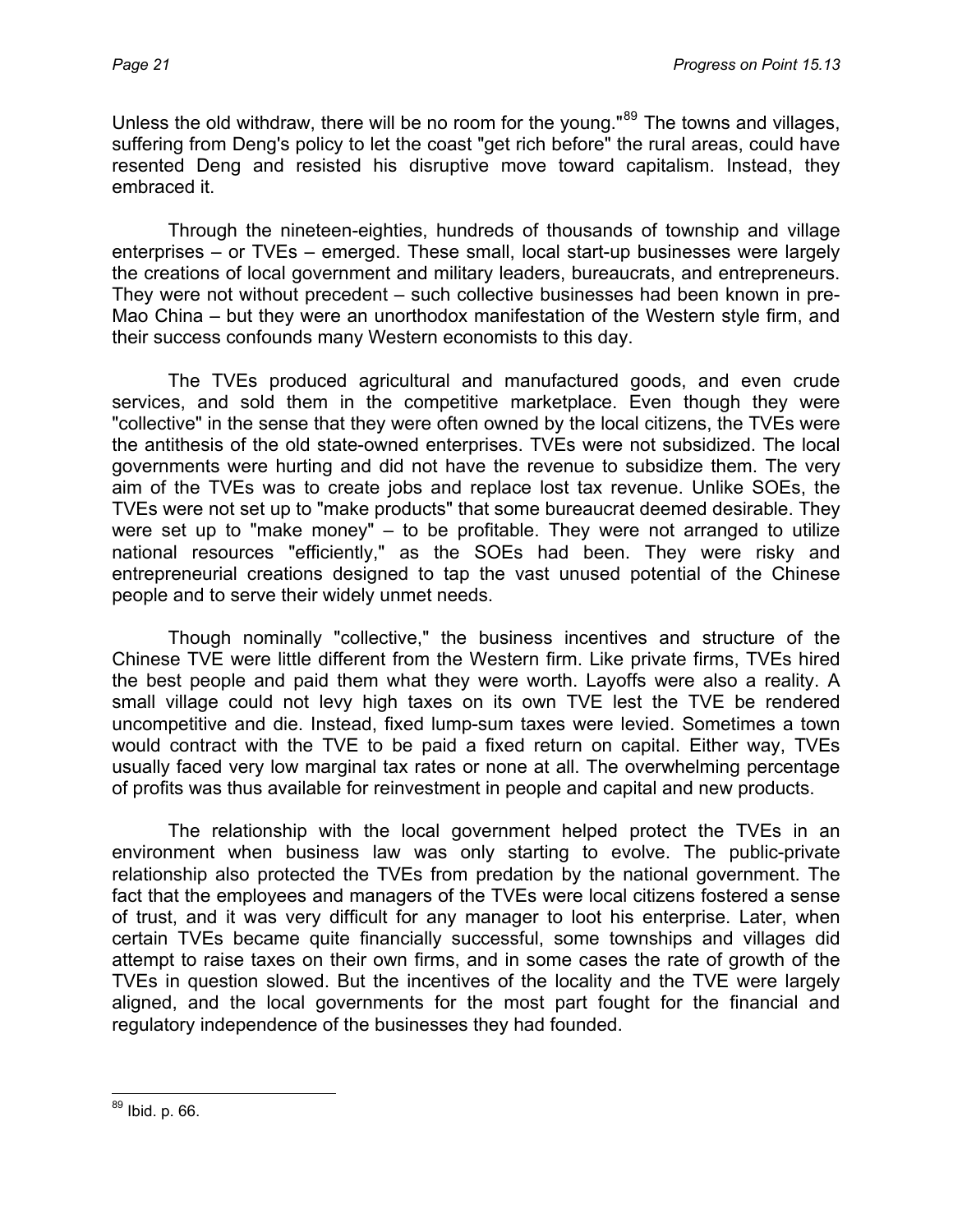Until the mid-eighties, MOFERT  $-$  the foreign trade ministry  $-$  and the statesanctioned Foreign Trade Companies (FTCs) effectively blocked the TVEs' access to international markets. The FTCs were really official conduits through which any imports or exports were supposed to flow. Without the right licenses, a TVE's only hope of reaching the outside world was to cozy up to one of the FTCs. Otherwise, export regulations and levies, as well as restrictions on the import of technology and capital, rendered the TVEs thoroughly domestic businesses. MOFERT and the FTCs were also known to delay payments to the TVEs for more than a year or give them bad deals on foreign currency exchange.<sup>[90](#page-21-0)</sup>

Starting in 1985 and continuing through the late-eighties, these restrictions were gradually, but consistently, peeled away. In 1985, the "foreign trade responsibility system" was initiated. Like the household responsibility system that had cut taxes on farmers, the new trade regime ended the compulsory production of certain crops and goods, freed some but not all export and import prices, cut the amount of foreign exchange extracted by MOFERT through the imposition of a quota rather than a rate of tax, and generally reduced the ministry's influence.<sup>[91](#page-21-1)</sup>

The next reform, in 1987-88, was to open to foreign investment the counties surrounding the fourteen Open Coastal Cities, including the entire Liaodong and Shandong peninsulas, Hangzhou, and most of Jiangsu province. Exporting TVEs in these regions were granted the right to use all foreign exchange earnings to import technology, equipment, and raw materials. TVE export earnings jumped to \$8 billion in 1988 from \$5.1 billion the previous year, and by 1989 TVE export earnings were \$10.1 billion and accounted for 19.1 percent of the nation's export profits.<sup>[92](#page-21-2)</sup> By 1996, the rural TVEs would employ some 130 million workers and account for one-third of rural output. Urban collectives, including the urban SOEs under local control, would employ 115 million and account for one-third of urban output. Together, collective businesses of all sorts would employ 245 million Chinese, about 35 percent of the nation's labor force.  $93$ 

The success of the township and village enterprises was a pleasant surprise, but it was also a threat to existing Chinese industry. Even though some reforms of the stateowned sector had begun as early as 1980, most SOEs were still bloated and unproductive. By June of 1980, 6,600 SOEs were involved in an experiment that enabled them to make internal decisions on production and marketing and offered some autonomy in investment decisions through partial profit retention.<sup>[94](#page-21-4)</sup> Some 80 percent of the nation's SOEs were involved in the experiment by the end of 1981. Broader reforms introduced at the Twelfth Central Committee meeting in 1984 further reduced central command of the SOEs and introduced some market prices, but the large SOEs were in general slower to change than the agile TVEs, and Beijing was becoming concerned that the TVEs were encroaching too far onto state-owned territory and taking market

<span id="page-21-0"></span> $90$  Zweig. p. 113.

<span id="page-21-2"></span><span id="page-21-1"></span><sup>91</sup> Ibid. p. 114.<br>
92 Ibid. Table 3.4, p. 118.<br>
93 Chow. p. 271.<br>
94 Ibid. p. 49.

<span id="page-21-3"></span>

<span id="page-21-4"></span>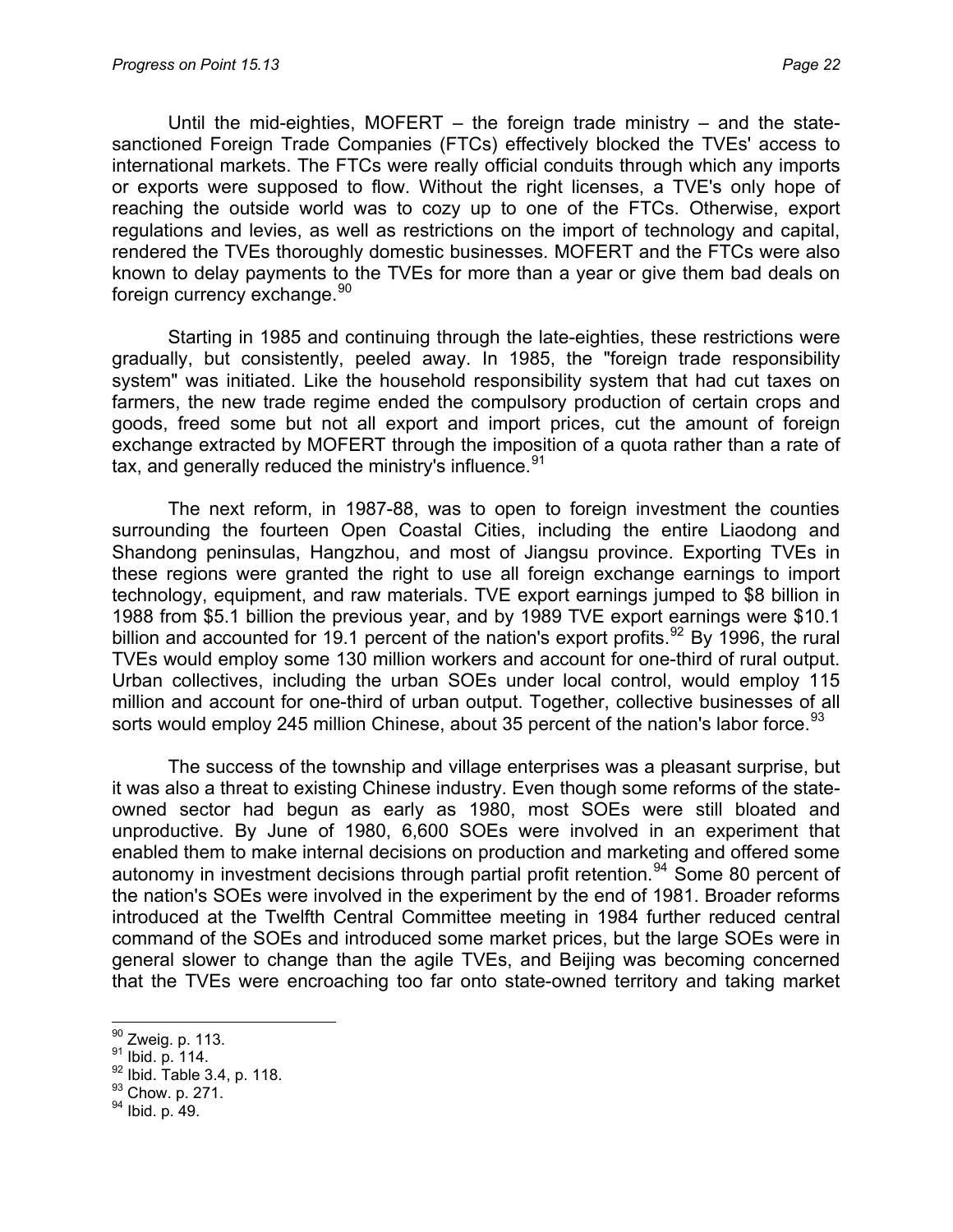share in major industries. The TVE trend allowed Beijing reformers to push through even bigger changes for the state-owned operations, and in 1987 the "responsibility" theme was extended to the reorganization of the SOEs. Under the new "contract responsibility system," SOEs signed contracts with the government to pay a fixed annual tax and in return were allowed to retain all remaining profits.<sup>[95](#page-22-0)</sup> Following similar reforms for the nation's farms, SEZ enterprises, and TVEs, the state-owned contract system was China's fourth major elimination of marginal taxes in less than a decade.

The SOE contract system was a major improvement, but it was not to have quite the impact as the other reforms. As Chow has shown, many of the largest SOEs proved impervious to the profit motive, if for no other reason than the possibility of ever achieving real profits was so remote.<sup>[96](#page-22-1)</sup> Many of these organizations employed hundreds of thousands of workers and were so large they not only operated in their primary market – for example, automobiles, steel, or electrical appliances – but were also in the business of providing food, shelter, education, and any number of goods and services to their employees. Steel companies were baking bread and running kindergartens. The contract responsibility system provided dramatic incentives for managers of small and medium-sized SOEs to reform their ways, but many of the larger state companies were so sprawling and unwieldy that they would never become truly competitive businesses.

**THE FIRST DECADE OF ECONOMIC REFORM** under Deng was an unprecedented success. By 1987, barely nine years after the first reforms began, per capita income had doubled.[97](#page-22-2) International trade, which totaled just \$20.6 billion in 1978, had by 1988 quintupled to  $$102.8$  billion.<sup>[98](#page-22-3)</sup> The new international links extended beyond commerce. Following Deng's example from some sixty years before, Chinese students were for the first time in a long time leaving for universities around the world. As of 1989, some 26,000 graduate students and a similar number of "visiting scholars" had studied abroad, $99$  and by 2002 the number of foreign-trained Chinese students would reach 580,000.<sup>[100](#page-22-5)</sup> Such large changes over so short a period of time do not happen without sending social ripples across the population. The economic and intellectual awakenings taking place in Deng's new China were fueling political rumblings as well.

The scene was Tiananmen Square, a 121-acre "concrete desert"<sup>[101](#page-22-6)</sup> just to the south of the Forbidden City, the seat of Chinese government, where the Gate of Heavenly Peace had stood since 1651, and where tens of thousands of students had gathered in the spring of 1989. The famous incident began innocently enough, when elder Hu Yaobang suffered a heart attack and fell to the floor during a Politburo meeting

 $\overline{a}$ 

<span id="page-22-1"></span><span id="page-22-0"></span><sup>&</sup>lt;sup>95</sup> Ibid. p. 50.<br><sup>96</sup> Ibid. pp. 50-51.<br><sup>97</sup> Yergin, Daniel, and Joseph Stanislaw. *The Commanding Heights: The Battle for the World Economy*.<br>New York: Touchstone, 2002. [1998] p. 204.

<span id="page-22-5"></span>

<span id="page-22-4"></span><span id="page-22-3"></span><span id="page-22-2"></span>new York: Trable 17.1, p. 282.<br><sup>99</sup> Zweig. Table 4.2. pp. 176-177.<br><sup>100</sup> Kaufman, Jonathan. "China Reforms Bring Back Executives Schooled in U.S." *The Wall Street Journal*. March 6, 2003.

<span id="page-22-6"></span> $101$  Gilley. p. 114.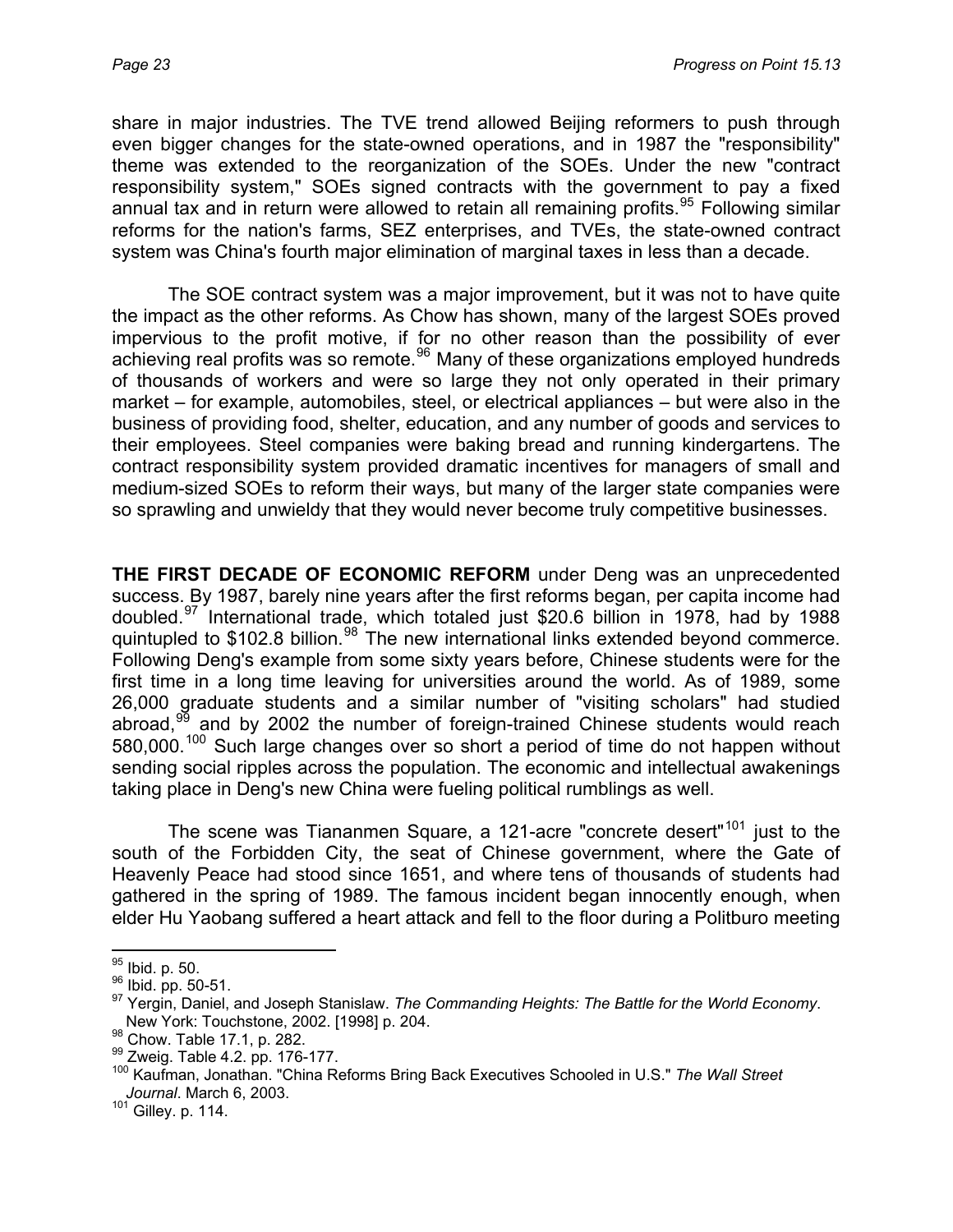on April 8. Jiang Zemin had rushed to administer the nitroglycerin pills Hu's wife had entrusted to him, and with the assistance of one Song Ping, helped to revive the 74 year old Hu. A week later, however, on April 15, Hu suffered another heart attack and died. The next day, students bearing a flower wreath converged on Tiananmen, which had also been the site of mourning for Zhou Enlai in 1976. Hu had been Party general secretary under a title-less Deng until he was perceived to go easy on a student uprising in Shanghai in December of 1986. In January of 1987, Hu was relieved and replaced with Zhao Ziyang, like Deng and Jiang a liberal economic reformer but political conservative. Hu Yaobang, like Zhou Enlai, was considered a hero of liberal political reform, but Hu's official biography was tarnished by his demotion, and the students' sorrow quickly turned into demands that the Party reevaluate his record.

As the gatherings continued day after day, the focus on Hu's posthumous reputation morphed into general complaints of corruption and new calls for democracy. The gatherings spread quickly to other cities. Students of the East China Normal University marched on the streets of Shanghai as early as April 17. By Hu's funeral on April 22 there were tens of thousands camping in Tiananmen Square and some 10,000 soldiers guarding the Great Hall of the People. Through April and May, the students and activists kept assembling. Jiang would become embroiled in a censorship dispute over how Shanghai's *World Economic Herald* was reporting the protests, which only led to further consternation and ferment in the streets. In a city of 13 million people, the Shanghai marches of five or ten thousand people were small, but they were consistent. A long-planned visit by Soviet leader Mikhail Gorbachev on May 15 went off, but not with the fanfare expected, as Gorbachev skirted the protestors on his way to visit an elevator factory. The Shanghai protests were less contentious than Beijing's, but observers credited Jiang and Zhu for keeping them that way. As the protests entered their second month, on May 20, with Zhu Rongji at his side, Jiang came to the Bund to address the students. Bullhorn in hand, Jiang spoke: "Your patriotism and aspirations are admirable….Your views have a positive significance for the improvement of our work and for speeding up reforms and economic development."<sup>[102](#page-23-0)</sup> He agreed to continue meeting with the students, something he had been doing for years, and the citizens were more or less mollified.

Not so in Beijing, where top Party leaders were only making matters worse by declaring martial law and ordering 100,000 troops into Beijing. Party general secretary Zhao Ziyang had lost a debate to Li Peng and other hardliners, and the result was the more confrontational tone that would lead to the violence of early June. Even before the violence, however, Deng Xiaoping could see the changes sweeping the nation and seized the moment to make his own changes, changes it is now believed he had already been contemplating for some six months.

In the Chinese equivalent of a no-confidence vote, Zhao had been overruled and was out. That much was clear. The hardliners, meanwhile, regardless of the outcome of the Tiananmen protests, and no matter how much Deng the social conservative believed in their course of action, would be resented. On May 22, Jiang was secretly

<span id="page-23-0"></span> $\overline{a}$  $102$  Ibid. p. 127.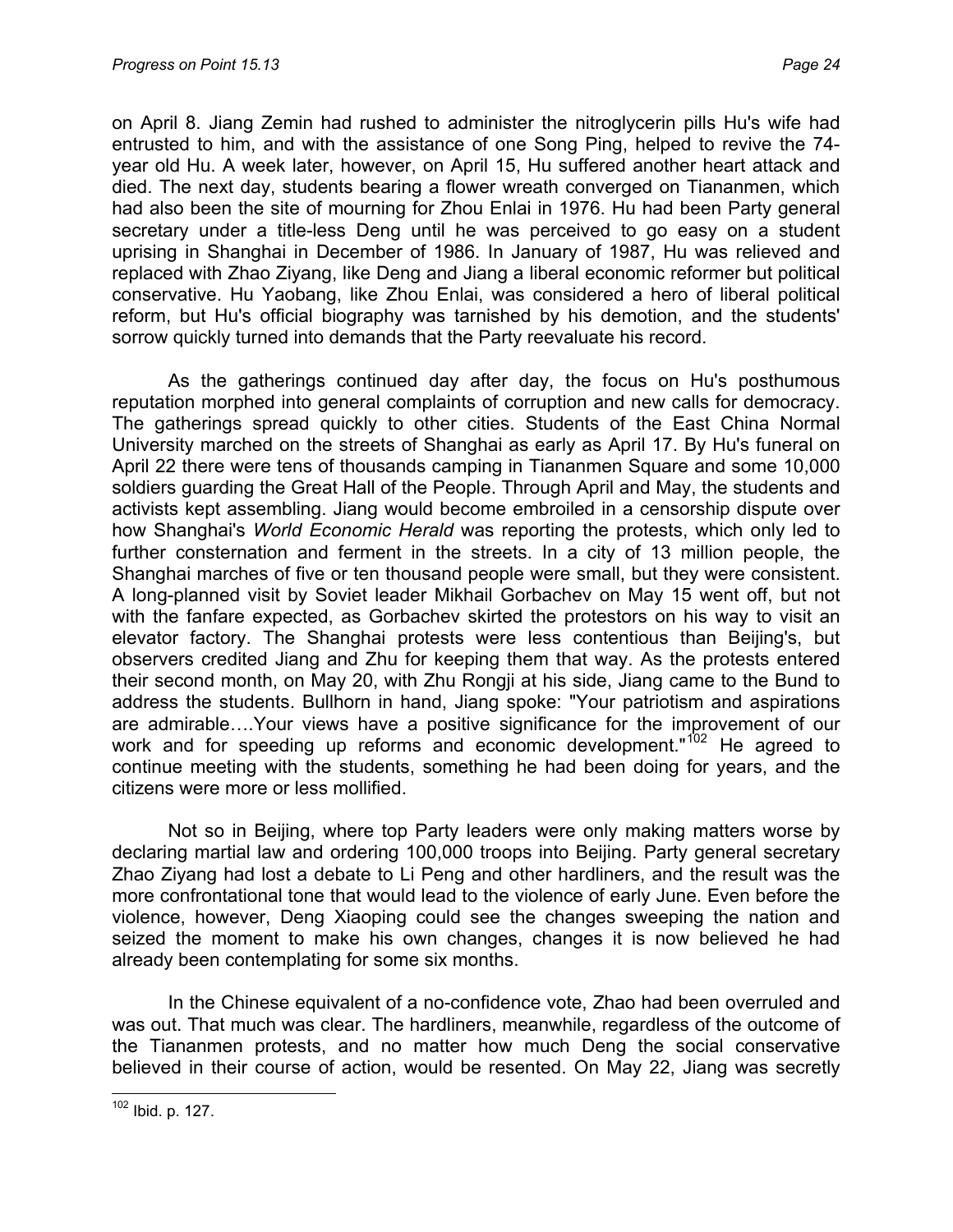brought to Beijing, but for what reason, he did not know. Jiang was therefore surprised when, the next day at the Western Hills Villas outside of Beijing, Deng offered him the job as China's new paramount leader. If Jiang was surprised, so were his comrades and international onlookers. The feeling at the time was that Jiang would be a transitional figure. But soon enough, Deng would make it clear to the inner circle that China could not tolerate another failed or mediocre tenure, like that of Hu or Zhao. It was time for Deng to install the "core" of leadership that would carry on after his passing.

"Tiananmen Square," the incident, had not yet occurred. Yet a new, even more liberal direction for the nation had already been set. Jiang was an economic reformer but a social conservative. An experienced Party chief but not an insider. He had close ties to elders like Wang Daohan and Chen Pixian, and he had even worked with senior leaders Li Peng and Chen Yun, whom he could count on for support. But his associations with the rulers responsible for the tragic and brutal Tiananmen events of June 3 and 4, 1989, where several hundred or even a thousand protestors were killed (the numbers are still debated), were distant enough that his hands could rightly be seen as clean.

This is not to say Jiang, who officially took office on June 24, did not support the actions. He would later ask what would happen if even the most democratic of nations were faced with Beijing's predicament. Tiananmen represented the capital of the country, and the student camps were disrupting commercial and government work, he said. "For nearly two months, it was occupied by students….If only a tenth of the number of student camps had been sitting in front of the White House, [No. 10] Downing Street or the Elysée Palace, no sovereign government would have tolerated it for long."<sup>[103](#page-24-0)</sup> Nevertheless, the Chinese postmortem of the event would conclude that it was a terrible mistake to call in the army, instead of relying on the police. China would rightly endure several years of official condemnation and reprimand from foreign capitals. Each year until 2000, when China achieved "permanent normal trade relations" with the U.S., Congress would threaten to revoke China's "most favored nation" trade status, usually citing Tiananmen as a prime culprit. But Jiang's deft handling of the aftermath would minimize the long-term damage to foreign relationships, offer both conservative and liberal factions a place at the domestic table, and lay the groundwork for the second great decade of the rising Chinese phoenix.

**THE STRIATED RUBY SPHERES**, hovering like Jupiters, are pierced by a fifteen hundred foot silver needle rising from the river. It could be Manhattan. But it is bigger. It could be Las Vegas. But it is brighter. It could be a Steven Spielberg celluloid mindscape. But it is real. Beneath the Oriental Pearl needle, and across the Huangpu river, on and beyond the Bund, are eight of the world's tallest skyscrapers and smaller but even more elegant British and French creations from the turn of the twentieth century. It is the cosmopolis of Shanghai, the old pearl of the orient, once the romantic Asian capital of seedy nightlife and swashbuckling tycoons, later the birthplace of the Chinese Communist party and the departure point for Chiang Kai-shek, then the late-

<span id="page-24-0"></span> $\overline{a}$  $103$  U.S. News and World Report. March 12, 1990. pp. 50-54.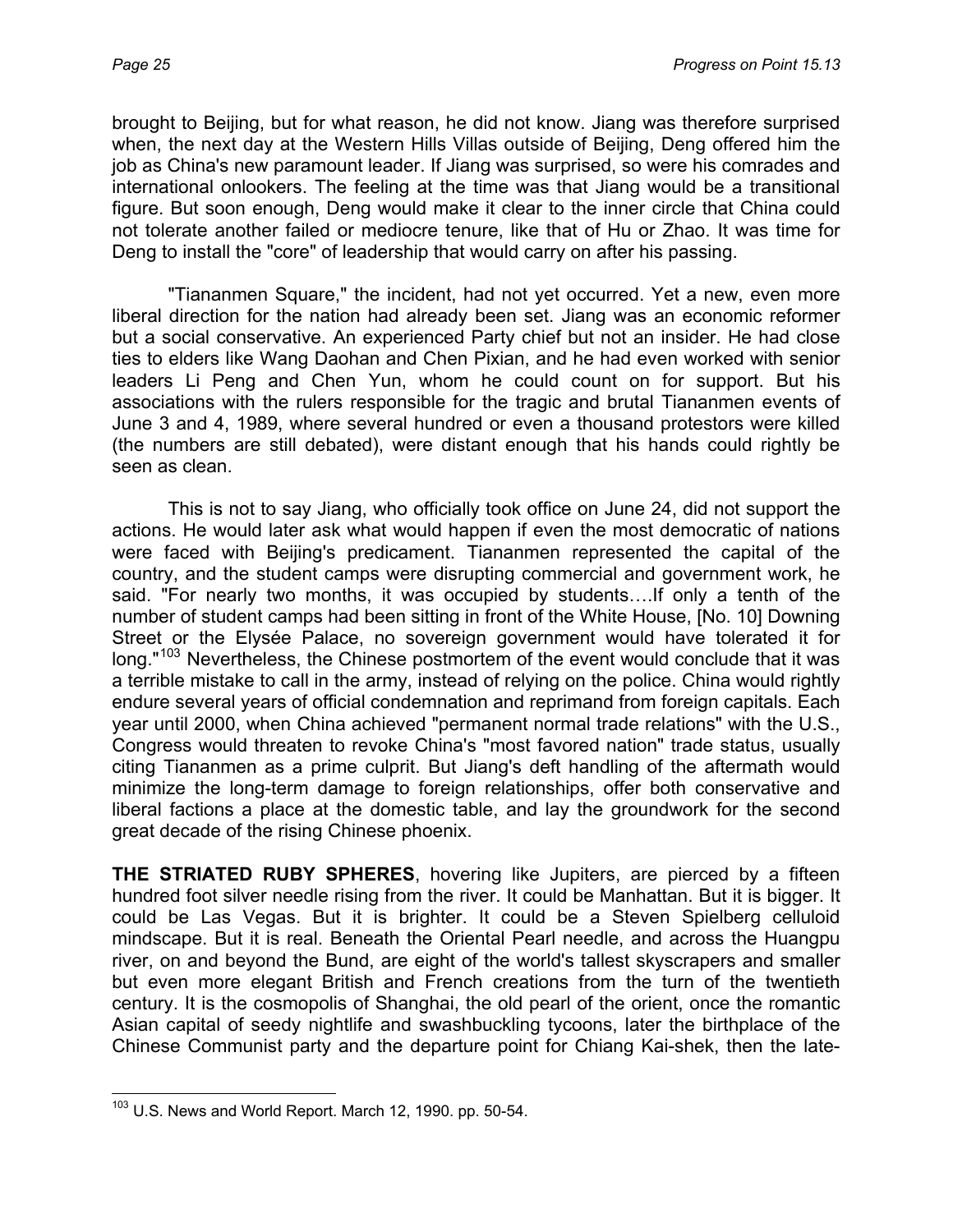twentieth century city of dirt gray decline, and now the neon capital of global hightechnology.

The bulbous needle announces Pudong district, the 500 square kilometer hightechnology and financial zone established in early 1990, less than a year after Jiang's ascension from Shanghai to Beijing. Nearby is Jin Mao tower, at 1,380 feet the fourth tallest building in the world, housing among other businesses the earth's highest hotel, the Grand Hyatt Shanghai. Below and around are China's main stock market, the Shanghai Securities Exchange, founded in November of 1990, the research centers of IBM, General Electric, and Intel, and the manufacturing operations of China's two largest native microchip manufacturers, Semiconductor Manufacturing International Corporation (SMIC) and Grace Semiconductor (GSMC). In the center of Pudong district is the 25 square kilometer Zhangjiang Hi-Tech Park, home to Case Software, CELSTAR Bic-Pharmaceuticals, Dikang Pharmaceuticals, Dong Hua Virtual Technology, East China Future Network Systems, and Fudan Kingstar Computer, among others. Pudong office buildings were raised so quickly that well into the nineties occupancy rates were said to hover embarrassingly at 20 percent, but more recently those on the ground say commercial space in Pudong is 80 percent full, and it is becoming a popular and relatively inexpensive residential area as well.

Shanghai, with Beijing, is a key hub of Chinese education. Pudong district alone now has 13 institutions of higher learning, including the Chinese University of Science and Technology's R&D center, Fudan University's Microelectronic Institute, and Jiaotong University's Information Engineering Institute.

Shanghai contains one percent of China's population but produces more than 5 percent of its economic output. Shanghai's Pudong has grown so fast that investors increasingly look outside the city where manufacturing costs are as much as 40 percent lower. Fifty miles to the west is Suzhou Industrial Park, a "New & Hi-Tech Development Zone" established in 1994, where National Semiconductor, Philips, Fairchild Semiconductor, and United Microelectronics Corp. of Taiwan, one of the world's largest independent silicon foundries, are investing some \$3 billion in new manufacturing, packaging, and assembly plants. In the fall of 2003, Samsung of Korea turned up a flatpanel display assembly factory, where it expects eventually to assemble one-third of its high resolution desktop and laptop computer screens. Advanced Micro Devices, Solectron, and Renesas Semiconductor, a joint project of Hitachi and Mitsubishi, are longstanding investors, and twenty-one of the park's tenants are Fortune 500 companies. By the end of 2002, some 993 distinct Suzhou projects had yielded a total foreign investment of \$16 billion. International trade into and out of the park in 2002 totaled \$5.5 billion.

Pudong and Suzhou were a continuation of the zone strategy that by the early nineties had transformed the nation's first SEZ, Shenzhen, from a backwater into China's richest city in terms of per capita income. Shenzhen's per capita performance was made all the more impressive given its population surge, which saw the number of Shenzhen inhabitants grow 114-fold between 1981 and 1996. Between 1980 and 1993,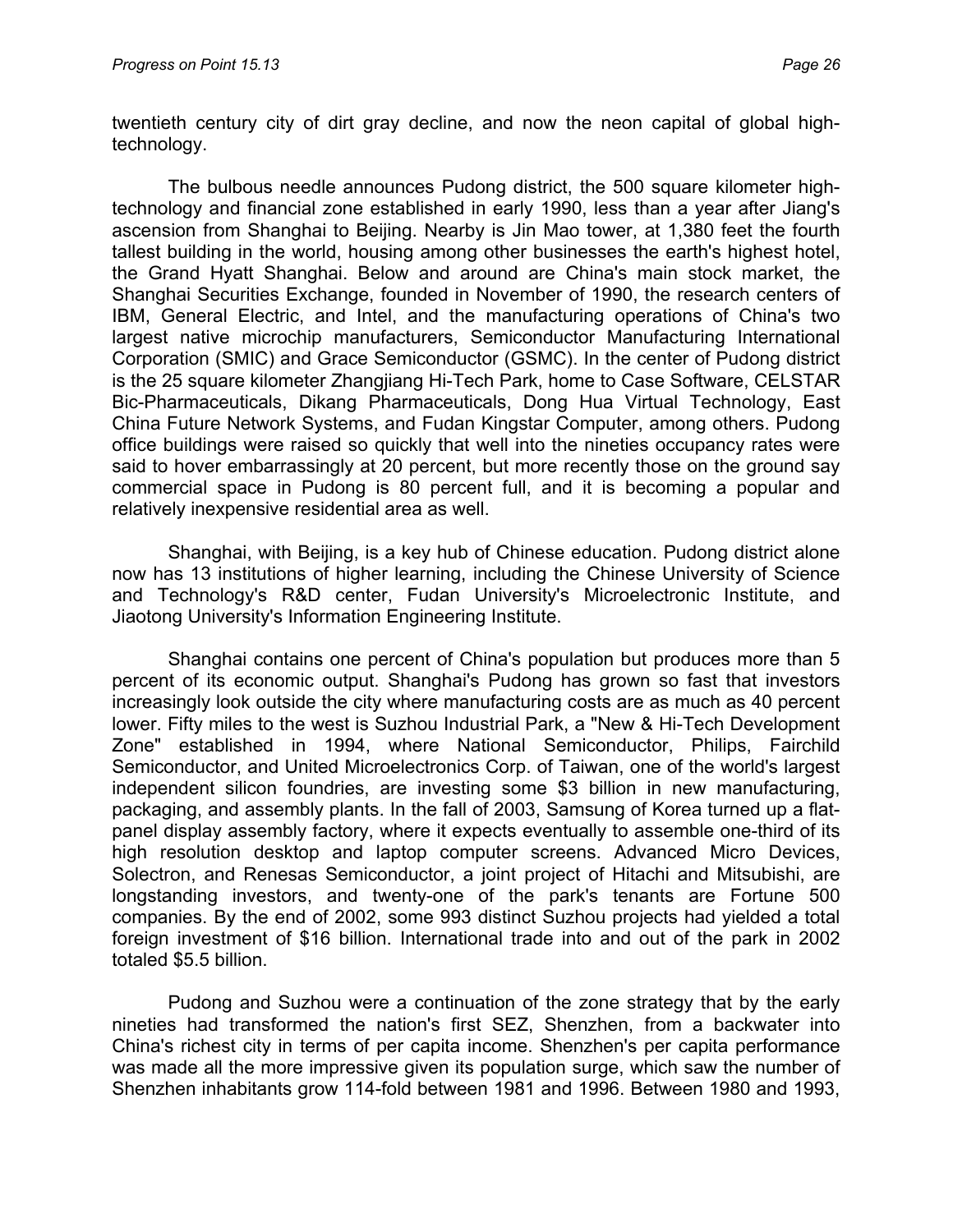Shenzhen's economic output grew at a compound annual rate of 40 percent, and by 1993, Shenzhen had overtaken Shanghai as the nation's number one exporter. In the next decade, the decade of the nineties, it would be the Pudongs and Suzhous that experienced Shenzhen-like hypergrowth, and by 2003, the mayor of Shenzhen, citing competition from within and without China, was lobbying Beijing for the authority to conduct further "experiments" in the nation's key economic "laboratory."

The genius of Deng and Jiang's approach was that it exalted competition not only among firms and individuals but also among government jurisdictions. Inevitably, not every entrenched cadre or army general was happy with the rapid expansion of a separate and free Chinese economy. As Jiang quietly and gradually courted the nation's elites in the early nineties, seeking to establish himself as more than the "transitional figure" many assumed he was, Deng was out front protecting his new charge. Deng engaged in "ferocious attacks"<sup>[104](#page-26-0)</sup> on the conservatives who questioned either the pace of economic development or Jiang's authority as the "core" of the new generation of Chinese leaders. Many conservatives were also alarmed at the recent collapse of the Soviet Union and feared further moves toward capitalism would yield a similar fate for the Chinese Communist Party and the PLA.

Seeking to put an end to the minor conservative counterinsurgency and to launch a second decade of even greater economic reform, Deng in January of 1992 boarded a train in Beijing and headed south. Eleven hundred miles away, his destination was Shenzhen, the place where it all began, a place Deng had not visited since 1984. "I don't even recognize the place now," Deng is said to have commented on arrival.<sup>[105](#page-26-1)</sup> For ten days, Deng toured Shenzhen and the two nearby SEZs of Shekou and Zhuhai, promoting the Shanghai and Shenzhen stock exchanges, encouraging the continuation of the policies that had built these new metropolises out of nothing, and offering what would become the key political motto of his trip: "China should maintain vigilance against the right, but we should mainly guard against the left."<sup>[106](#page-26-2)</sup>

Back in Beijing, Jiang was offering coordinated encouragement to his ally in Shanghai, Mayor Zhu Rongji. Officials under Zhu should "accelerate reform and opening to the outside world," Jiang announced, reinforcing Zhu's aggressive economic stance.<sup>[107](#page-26-3)</sup> While still in the south, Deng would read Jiang's words in the news and echo them exactly. But Deng's trip and numerous appearances were not known to most Chinese at the time. The state propaganda machine was still controlled by conservatives, and it was reluctant to cover what it knew to be a defining event. Instead of confronting the skeptical Xinhua News Agency not yet under his control, Jiang would go around them. In a New Year's address, he quoted from Deng's speeches, telling the nation's cadres and officials to "make bold explorations" and "accelerate reforms."[108](#page-26-4) Two months after Deng's southern tour, his words finally became real. As Gilley writes,

- <span id="page-26-2"></span><span id="page-26-1"></span>105 **Ibid. p. 184.**<br>
106 **Ibid. p. 185.**<br>
107 **Ibid. p. 185.**<br>
108 **Ibid. p. 186.**
- <span id="page-26-3"></span>

<span id="page-26-0"></span> $104$  Gilley. p. 183.

<span id="page-26-4"></span>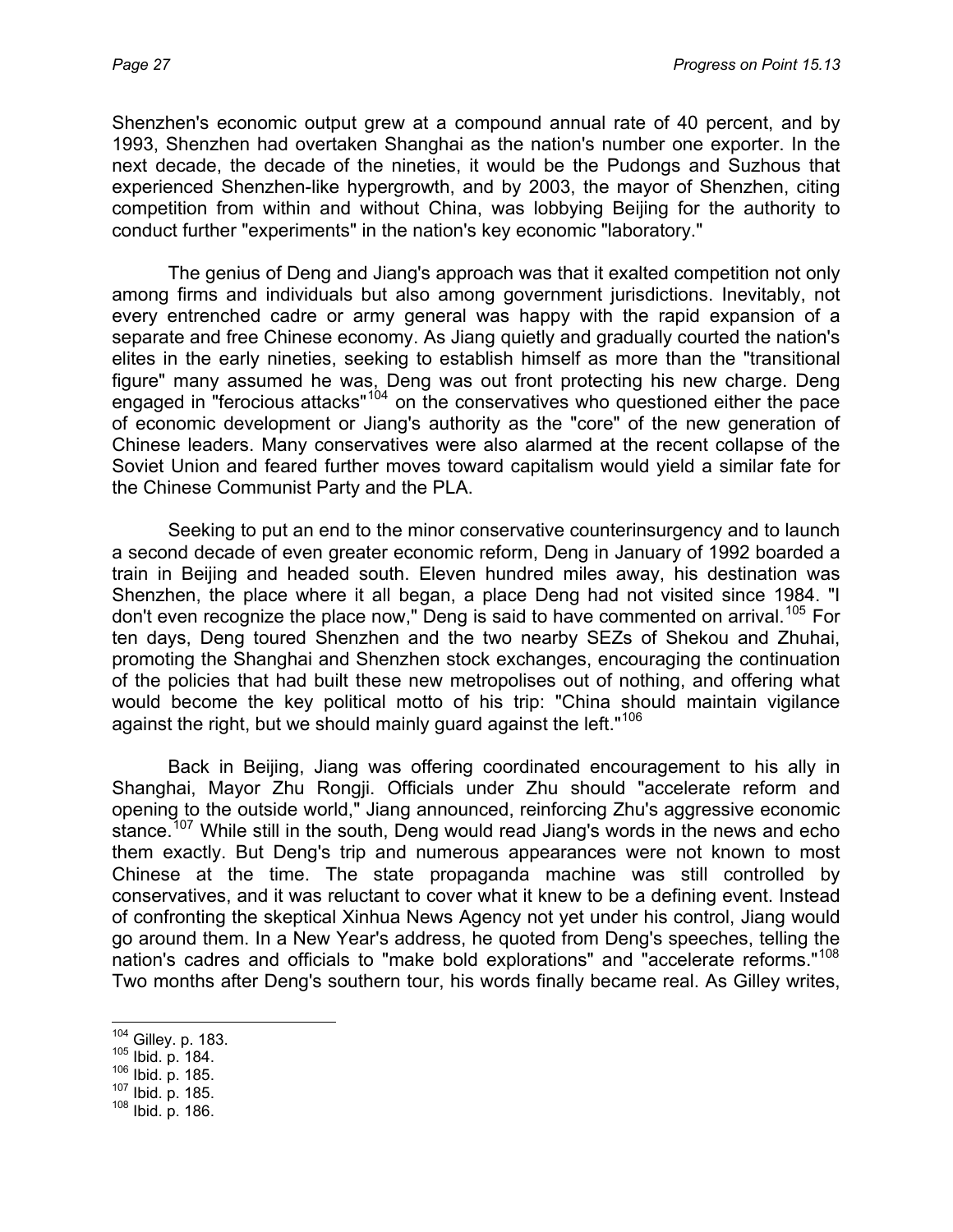"When the belated Xinhua report was issued on 11 March, it was the end of the long propaganda struggle. Millions of Chinese woke up to a single sentence that began the next morning's radio broadcast: 'We should be more daring in opening and reform.' Deng's springtime story was official."[109](#page-27-0)

Nineteen ninety-two, the year of Deng's southern tour, also brought major structural transformation to the township and village enterprises. From their inception in the mid-eighties, the TVEs had been collectively owned. This label, however, was somewhat deceiving because unlike most socialist enterprises, the TVEs were selfcontained entities that internalized all of their income, meaning product and employment and reinvestment decisions were theirs alone. They also faced what is known as a "hard budget constraint" – they could not appeal to an outside authority for "free" funds or non-market loans to make up for financial losses; they were for-profit (or loss) businesses through and through. Like the "company towns" of the West, they were "town companies." They were more or less owned by the workers, although informally so. Nevertheless, in 1992, Beijing sought to remove this ambiguous socialist status by allowing TVEs to remake themselves as joint stock companies, where ownership by the managers, workers, and local governments was formalized and liquefied.

Whether they knew it or not when they inaugurated the zone economy in 1980, Deng and Jiang had chosen the perfect path of economic liberalization. They would not replace command and control communism with command and control capitalism. Instead of forcing capitalism on suspicious bureaucrats and an unworldly populace, Deng and Jiang set up a system in which citizens would soon be demanding capitalism. By decentralizing the decision-making process to the managers of zones and TVEs, they were in effect setting up a federalist system where not every battle would be fought in Beijing but would be worked out by entrepreneurs and officials at the local level. By gradually empowering local leaders economically, political power was devolving as well. When Deng and Jiang made their statements about "accelerating reforms," these were not decrees from the emperor, they were echoes of the populist mood. Deng and Jiang were transcending their hardline opponents and continually sowing the seeds of an ongoing grass-roots revolution.

If freedom is contagious, China offered the best proof yet. First there were four Special Economic Zones. Then there were fourteen Open Coastal Cities. Then the High Tech Development Zones. Next the counties around the Open Coastal Cities were opened for business. After Deng's celebration of the zones during his southern tour of 1992, "zone fever" swept the country. As more and more Chinese witnessed life in the zones, with their rising living standards and opportunities to pursue new types of work and entrepreneurial endeavors, they clamored for their own zone status or other special tax and regulatory exemptions from Beijing. By the summer of 1993 there were some 8,000 development zones across the country, and the geographies of existing zones were expanding in size by a factor of ten or twenty.<sup>[110](#page-27-1)</sup> Nantong and Yantai's zones grew

<span id="page-27-0"></span><sup>109</sup> Ibid. p. 187.

<span id="page-27-1"></span> $110$  Zweig. p. 93.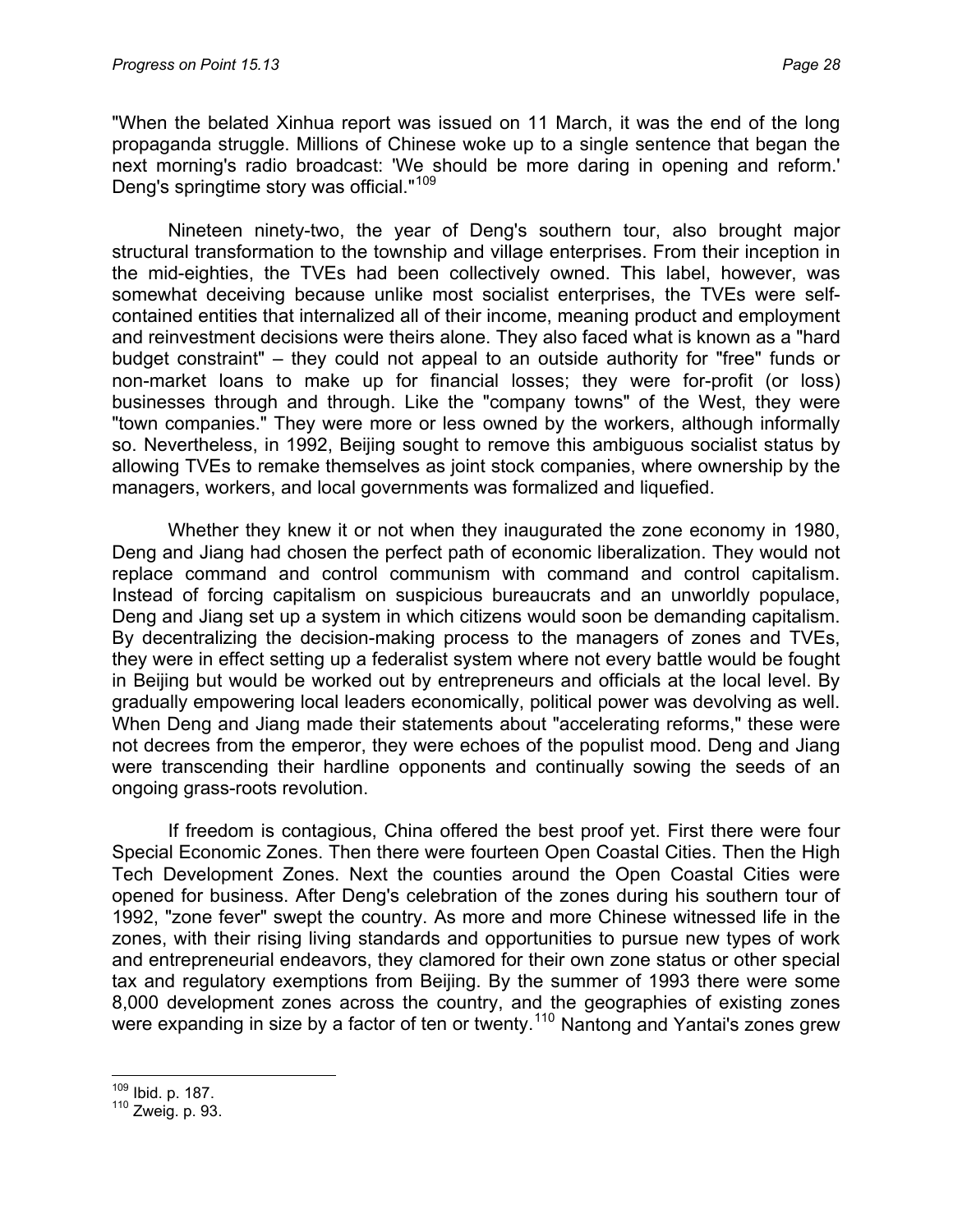from 4 square kilometers to  $45^{111}$  $45^{111}$  $45^{111}$  Qingdao's zone ballooned from 15 square kilometers to 152.<sup>[112](#page-28-1)</sup> By 1994, three hundred eleven cities had been opened<sup>[113](#page-28-2)</sup> and development zones grew to cover some 20,000 square kilometers.<sup>[114](#page-28-3)</sup>

Unlike the outbreak of the SARS virus in the spring of 2003, this fever was entirely positive, an almost euphoric cascade of economic freedom. By allowing an entrepreneurial economy to develop around the edges, China could avoid shocking all of its citizens and state-owned enterprises with the unknown rigors and potential disappointments of competitive capitalism. It would create a growing population of entrepreneurs and businessmen and new ventures that could sustain the country when many of the old-line SOEs inevitably failed. It would create a transitional span of time in which the most ambitious Chinese could undertake new and risky projects, learning the new ways of the world, while the more skeptical and entrenched dawdled in the old economy.

Another helpful way to view China's transition is to contrast it with that of post-Soviet Russia in the nineteen-nineties. Yegor Gaidar and Anatoly Chubais were supposedly enthusiastic followers of libertarian idols F. A. Hayek and Milton Friedman. They were going to quickly embrace private property and the market. But with their keen focus on privatizing the state-owned enterprises – all the existing manufacturers, natural resource extractors, food processors, transporters, and big media companies – the new Russian economy in the most important ways resembled the old Soviet one. True, the "shock therapists" had followed the "libertarian" path: They had switched the sign on the door from "Bolshevik Biscuits, Property of CCCP" to "Bolshevik Biscuits, Inc." But what really had changed?

As Alvin Rabushka and Michael Bernstam have shown in a dense but pathbreaking work, Russia's privatization turned a vast socialist apparatus of Communist enterprises into a vast socialist network of private firms.<sup>[115](#page-28-4)</sup> By continuing to operate in much the same manner they had under Communism, but now without a central planning authority, the network of private firms took from the government the power to tax and to print money. The privatized firms would collect sales and income taxes but not remit them to Moscow. They could not afford to. Or, in exchange for remitting taxes to desperate officials in Moscow, they could extort credits – that is, newly created money – from the Central Bank. The retained taxes and bank credits were substitutes for the previously unlimited and "free" government funds that had always magically made up for any financial losses. And were there losses! This concept of Moscow or Beijing, or any central authority, making up the difference is known as the "soft budget constraint." Because the same basic economic infrastructure existed before and after the "market" economy was introduced, the soft budget constraint remained a

<span id="page-28-0"></span><sup>&</sup>lt;sup>111</sup> Ibid. p. 93.

<span id="page-28-4"></span><span id="page-28-3"></span>

<span id="page-28-2"></span><span id="page-28-1"></span><sup>112</sup> Ibid. p. 93.<br><sup>113</sup> Ibid. p. 49.<br><sup>114</sup> Ibid. p. 94. 114 Ibid. p. 94. 114 Ibid. p. 94. 115 Rabushka, Alvin, and Michael S. Bernstam. *From Predation to Prosperity: Breaking Up Enterprise Network Socialism in Russia*. The Hoover Institution, 2000. [http://www.russianeconomy.org/predation.html.](http://www.russianeconomy.org/predation.html)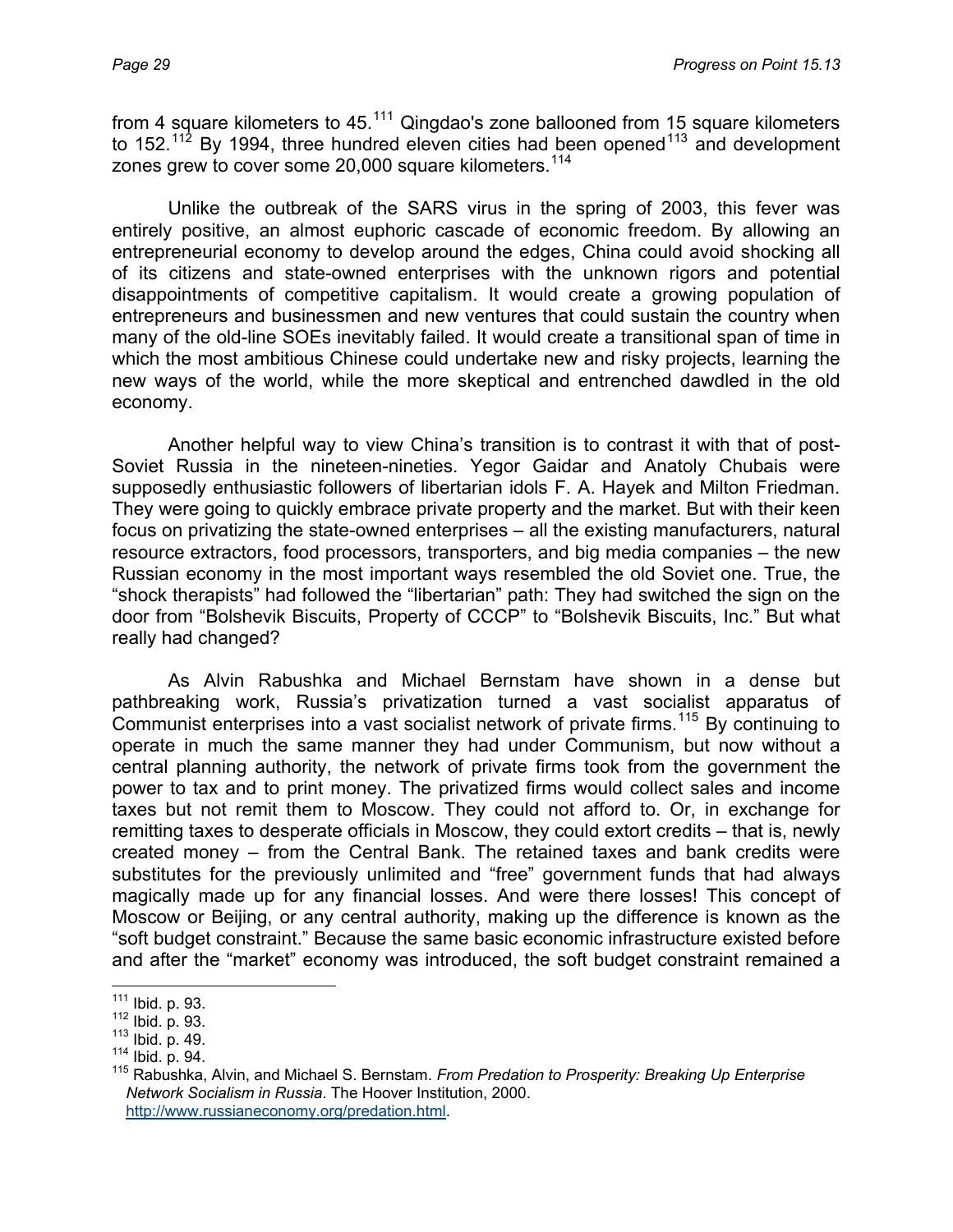part of the culture. Clearly, however, it was just as untenable in a market economy as a Communist one.

The result was that well into the nineties, some 80 percent of revenues in Russia were still socialized in a never ending loop of transfer payments among the tens of thousands of "privatized" nodes of the socialist network.<sup>[116](#page-29-0)</sup> Invoices were padded and would pile up for months at a time until the arrival of a payment from someone else in the network or the next batch of funny money from the Central Bank. There were no real earnings. There was no real investment. The tax code was so punitive that all the incentives for real productivity and growth were just as absent as they had been in the USSR. Any real value that had existed in the firms had been sucked out and wired to Geneva. As China had demonstrated in dramatic fashion, the important distinction was not between government (bad) and market (good) – these definitions proved meaningless in post-Soviet Russia – but between socialized income, or "common income," and internalized income, or "private income."

The source of China's newfound wealth and its smooth transition to capitalism is its enshrinement of private income. Though the township and village enterprises were nominally "government" entities, they internalize virtually all of their income. In fact, although some portion of a TVE's profits is turned over to the municipality, because the municipality depends wholly on the competitive success of the TVE, and because the workers and managers, who are also the town residents, are in a sense shareholders rather than just citizens of the municipality, the government portion of the TVE ends up being more of a services bureau than an unwieldy and wasteful bureaucracy. The incomes of both the TVE and its government partner are internalized, keeping all spending and reinvestment decisions as close to the most knowledgeable decisionmakers as possible. It is a sort of financial federalism that would make James Madison proud.

In addition to the TVEs, which were a surprise development, Deng and Jiang had begun the transition not by privatizing the state-owned enterprises, as Gaidar and Chubais did, but by allowing a totally separate coastal entrepreneurial economy and distinct price system to build for many years before serious SOE reform was introduced. The importance of China's own network of socialist institutions was thus greatly devalued relative to the rest of the economy growing all around it. Not until 1997 were the SOEs transformed into shareholding companies, but by then fully 80 percent of Chinese income was private, or internalized.<sup>[117](#page-29-1)</sup> Although China was nominally more "socialist" than Russia, the proportions of the nations' income that was private were mirror opposites.

The distinction between private and common income seems to explain most of the variance in performance of all the post-Communist nations. China, Myanmar, Vietnam, Laos, and Mozambique, for example, were the nations with the most developed entrepreneurial economies between 1990 and 1999, all with more than 65

 $\overline{a}$ <sup>116</sup> Ibid.

<span id="page-29-1"></span><span id="page-29-0"></span> $117$  Ibid.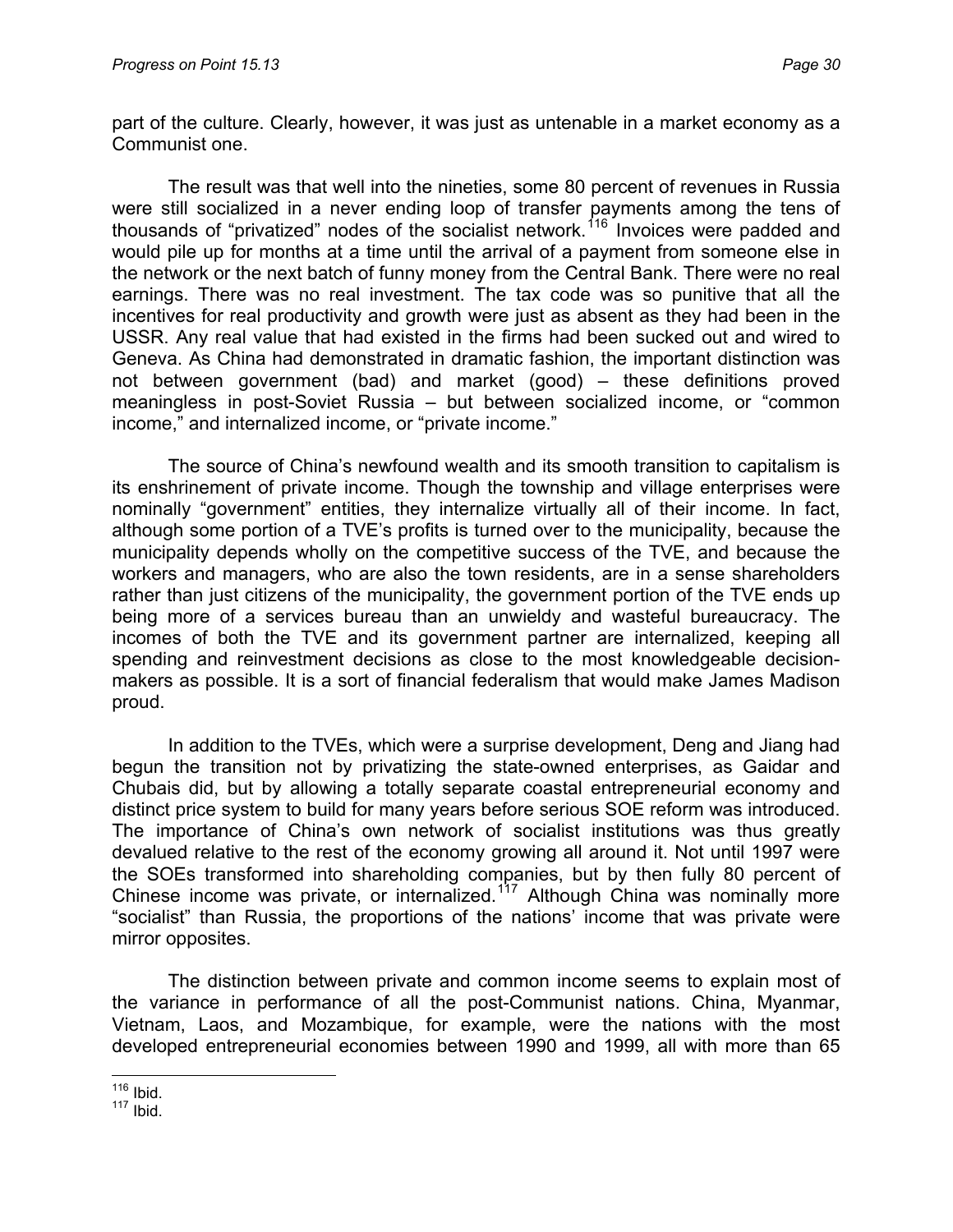percent of income defined as private. They were also the five fastest growing post-Communist economies in the time period, ranging from 80 percent aggregate growth for Myanmar and Mozambique to more than 150 percent growth for China.<sup>[118](#page-30-0)</sup> Turkmenistan and Tajikistan, meanwhile, the two nations with the lowest percentage of private income, at just 5 percent, were two of the worst performing economies, having contracted 50 and 60 percent respectively. Russia, also in the lower left hand corner, and the rest of the 42 post-Communist nations sampled conformed to a statistically significant, though not transcendentally determinative, curve, all the way up to China at the top right. In "privatized" Russia, only 20 percent of the income was private. But in "socialist" China, 80 percent of income was private.

Although the influence of the Township and Village Enterprises would wane in the first decade of the twenty-first century, as modern corporations and incorporated small businesses grew, by 2002 the TVEs nonetheless numbered around 20 million, employed some 128 million people, and comprised almost half of Chinese economic output.[119](#page-30-1) They had been a key bridge from brutal communism to modern capitalism.

**BY THE TURN OF THE TWENTY-FIRST CENTURY,** more than two hundred million Chinese had migrated from the agricultural interior to the coastal zones and cities.<sup>[120](#page-30-2)</sup> In Shenzhen, to cite an extreme example, some 98 percent of residents are from outside the city, and the average age is 29.<sup>[121](#page-30-3)</sup> Shenzhen by 2000 had also lured investments from 27,000 foreign companies, many of whom based their Chinese operations and employees there.<sup>[122](#page-30-4)</sup> This mass migration, surely the largest in history, tends to confirm Adam Smith's thesis that the surest sign of economic vitality is rapid population growth. Although China's one-child policy works to keep population growth moderate for the nation as a whole, the coastal zones and cities, which comprise a truly unique entity that might be termed New China, are the fastest growing spots on earth in terms of both economic output and people.

The coastal migration from within China was mirrored by the homecoming of Chinese nationals studying and living around the world. These *hua gui*, or "overseas returned," had by the fall of 2002 founded 166 companies focusing on microchip and software development in Shanghai alone.<sup>[123](#page-30-5)</sup> Taiwanese capital and talent crossed the straight as well, with Taiwanese chip-makers investing \$10.3 billion in the Shanghai area in 2002.<sup>[124](#page-30-6)</sup>

 $\overline{a}$  $118$  Ibid.

<span id="page-30-0"></span><sup>&</sup>lt;sup>119</sup> TVE Yearbook 2003.

<span id="page-30-2"></span><span id="page-30-1"></span><sup>120</sup> Panitchpakdi, Supachai, and Mark. L. Clifford. *China and the WTO: Changing China, Changing World Trade*. Singapore: John Wiley & Sons (Asia ) Pte Ltd, 2002. p. 28.<br><sup>121</sup> Hou, Ruili. January 2003.<br><sup>122</sup> Ibid.

<span id="page-30-3"></span>

<span id="page-30-5"></span><span id="page-30-4"></span><sup>123</sup> Liu, Sunray. "Chinese EEs return home with entrepreneurial bend." *EE Times*, Oct 17, 2002.

<span id="page-30-6"></span><sup>124</sup> Yao, Gang. "China's chip-making focuses on Chinese River Delta." *Semiconductor International*. February 1, 2003.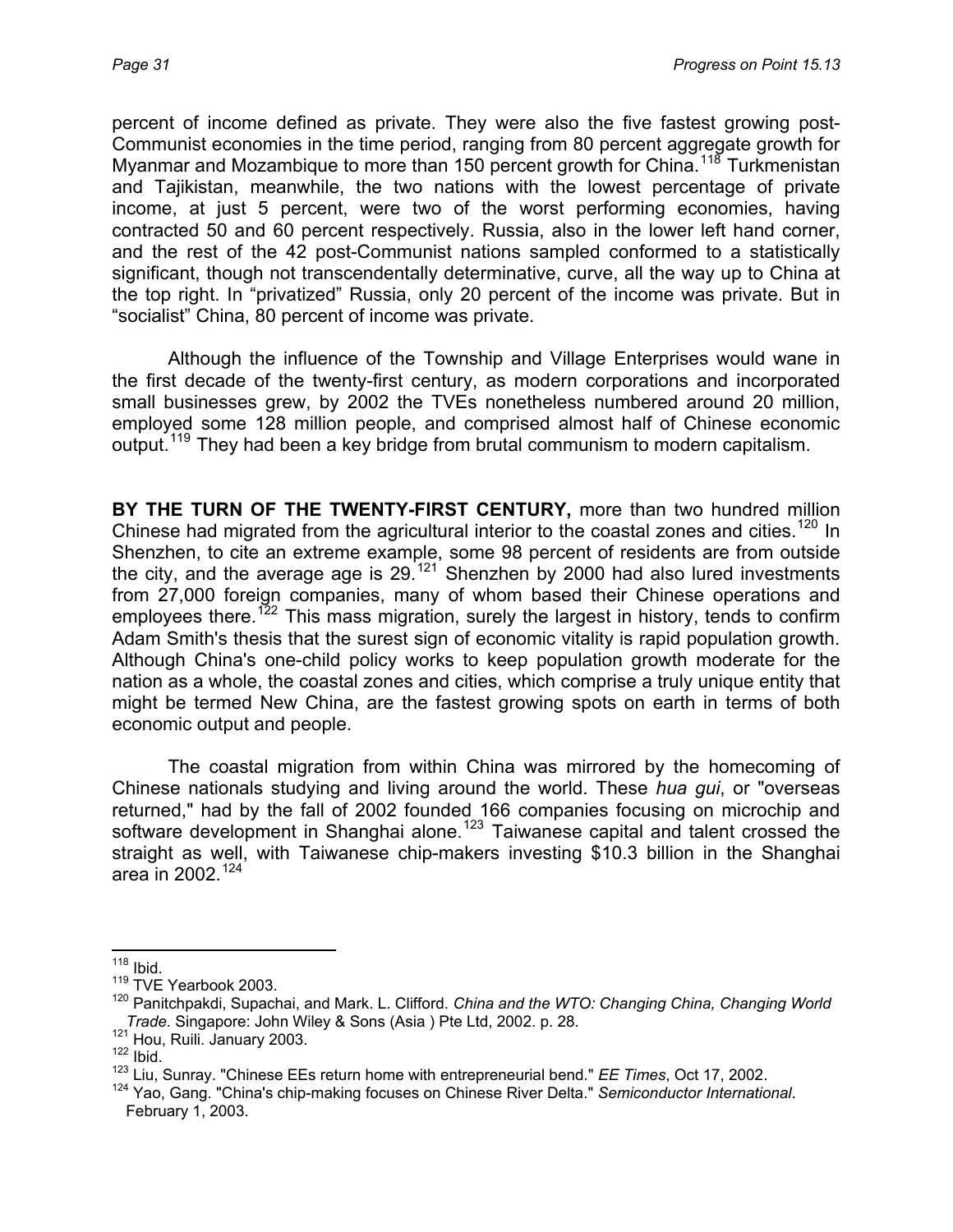The largest independent chip foundry in the world, Taiwan Semiconductor Manufacturing Corporation, known as TSMC, finally won approval in late 2002 to build a billion dollar, 8-inch wafer foundry. The company wanted to invest more, but Taiwanese and American politicians stood in the way. Although TSMC is headed by the thoroughly westernized Morris Chang, a former Texas Instruments vice president and today the leading business figure in Taiwan, Western governments in 2003 were still banning the transfer of the most advanced technologies, such as equipment capable of producing 12-inch silicon wafers or chips with transistor line-widths smaller than .25 microns. Eventually the 12-inch wafer machines were allowed in. But many export control issues remained. Politicians in Washington and Taipei, however, have an easy choice to make. They can either allow their own domestic suppliers of advanced capital equipment to sell to the booming Chinese market, or China will within a few short years take over the capital equipment market as well. Capital equipment is one niche where the West still retains a substantial advantage, but if we want our entire high-tech food chain to move to China, we can keep making high-sounding but utterly counterproductive national security arguments. Given that national security is ever more based on our capabilities in electronics, optics, and software, blocking our best companies from the best market in the world only hampers our rate of technological innovation, our economy, and, ultimately, our military superiority.

Confounding all the doomsday predictions of the last several decades, today close to one million Taiwanese work in China, the little island nation has invested as much as \$150 billion on the mainland, and regular cross-Straight flights began operating in mid-2008. Showing once again that it is the politicians who usually catch up with the entrepreneurs, in May 2008, in the first meeting of its kind in 50 years, Chinese president Hu Jintao and newly elected Taiwanese president Ma Ying-jeou met at the annual Boao Forum on Hainan Island. Contrary to the widespread worries of the West, Taiwan had effectively consummated its ideological conquest of mainland China.

Emblematic was the repatriation of the eminent Taiwan-born Princeton computer science professor Andrew Yao, who moved to Beijing in 2004 to build a world-class department at Tsinghua University. Haidian District, Tsinghua's home, was booming. Long known as home to the tranquil gardens, lakes, and hills of the Summer Palace, Haidian was now equally known for its Zhongguancun economic zone, the buzzing hub of China's technology industry. By 2006, Haidian boasted 100,000 companies and 15,000 high-tech firms, including Baidu, Sina, and Lenovo. Its top universities – Tsinghua, Beijing, and the Chinese Academy of Sciences – were educating some 300,000 undergraduates, 30,000 graduate students, and 10,000 foreign students. And with just 2.6 million people – about two-tenths of one percent of the nation's population – it produced 2.6 percent of the nation's tax revenue. Indeed, despite the special zone's very low tax rates – or, more likely, *because* of them – Haidian tax receipts had grown by 20 percent per year for the past 20 years. Not satisfied with the Summer Palace or its status as China's Silicon Valley, Haidian is now prime host for the 2008 Summer Games.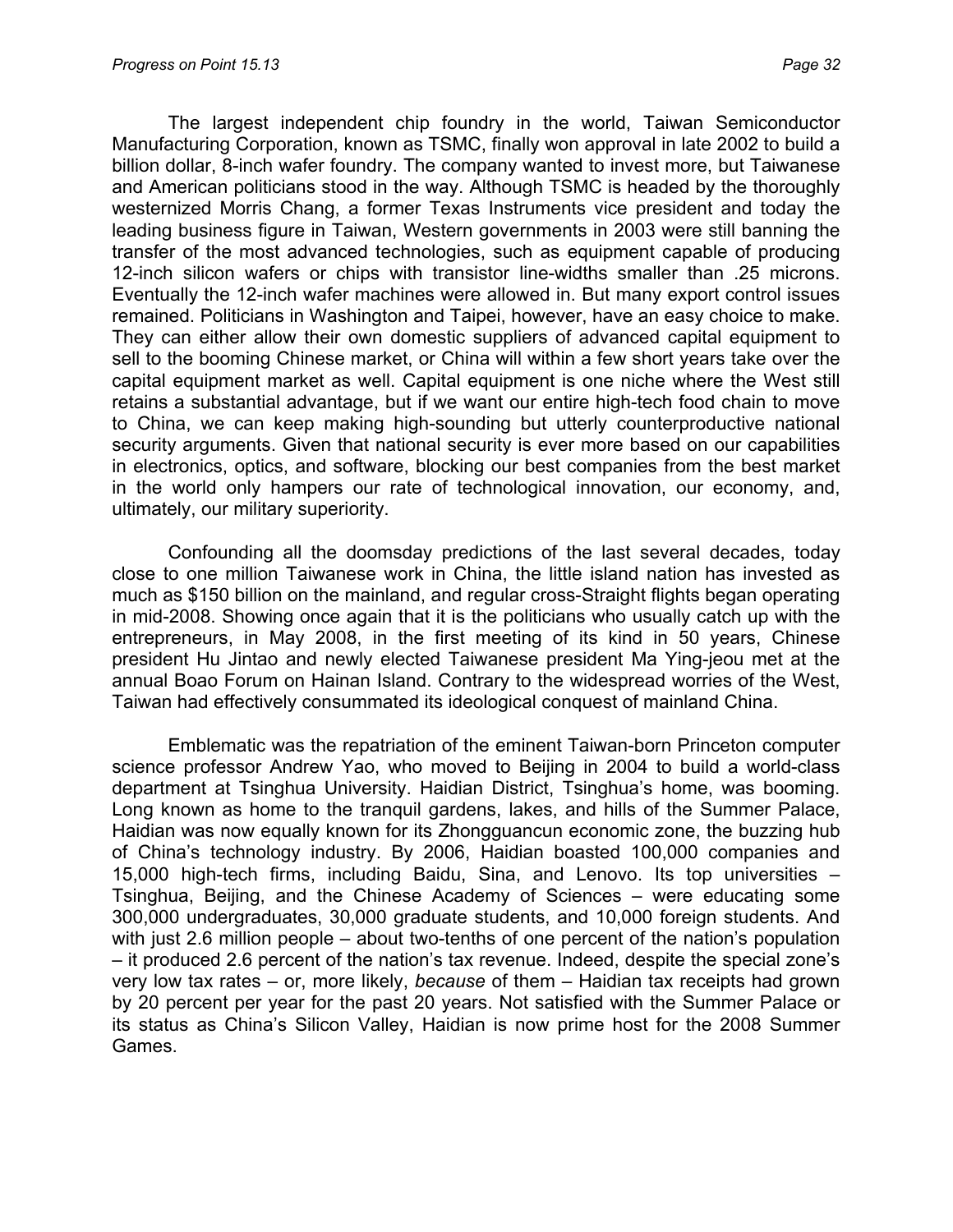**JIANG ZEMIN STOOD BEHIND A MICROPHONE**, and the crowd of 10,000, who had gathered in the Great Hall of the People, along with millions of television viewers around the globe, watched him as he wept. Deng Xiaoping, the man most responsible for the Chinese economic transformation, with its new semiconductor and software enterprises, and the man almost solely responsible for Jiang's rise to power, was dead. Deng had not made a public appearance since the grand opening of the Yangpu bridge in Shanghai in February of 1994, and now, three years later, on February 19, 1997, his long battle with Parkinson's disease had come to an end. Deng, who frowned on Mao's cult of personality, had insisted there be no public farewell, only a private funeral, but he could not stop the public memorial service held several days after he was returned to dust. Five times Jiang was moved to tears during his eloquent remembrance of his patron and the nation's hero.

The sorrowful yet sonorous eulogy of Deng signaled a new chapter for Jiang, who was now considered the "only core" of the Chinese leadership. Deng voluntarily had relinquished all influence several years ago, but Chinese tradition calls for reverence to the last. Jiang and Zhu Rongji, who had followed Jiang from Shanghai to Beijing in 1991, when Deng had promoted him to vice-premier, would now carry on his legacy. It is said that Zhu, alone among the "stone-faced" leaders gathered at Deng's cremation ceremony, was an emotional "basket case," that he had fled the room and "cut short conveying his sympathies to the families."<sup>[125](#page-32-0)</sup>

Not so long ago, the death of a Chinese Communist leader would have brought social and perhaps political upheaval. The bobbled transfer of power upon Mao's death was typical, as was Tiananmen Square, which had begun as a demonstration of mourning for Party elder Hu Yaobang. Just a few years before, when Jiang was still thought to be a "transitional leader," Deng's death may have sparked a bureaucratic revolt, but in a measure of just how far Chinese politics had evolved, the transition was smooth.

Deng's passing came just months before one of the most patriotic moments in the nation's history – the return to China of the British protectorate of Hong Kong – and Jiang would quickly turn his attention toward what would become a summer of celebration. The return of Hong Kong, one of the world's freest and most cosmopolitan cities and a prime inspiration for Deng and Jiang's economic reforms, catapulted Jiang and Zhu toward their next economic objective: membership in the World Trade Organization.

**OVER THE NEXT SEVERAL YEARS**, Zhu would lead China's efforts both in meeting the quantitative requirements of the WTO and in winning the hearts and votes of foreign leaders. Zhu has an outgoing and assertive personality, one that many of his typically cautious and understated fellow politicians did not appreciate as he quickly climbed the political ladder. But in the West it largely served him well by giving a modern, open face to a poorly understood kingdom. In April of 1999, Zhu made a high-profile trip to the

<span id="page-32-0"></span> $\overline{a}$  $125$  Gilley. p. 293.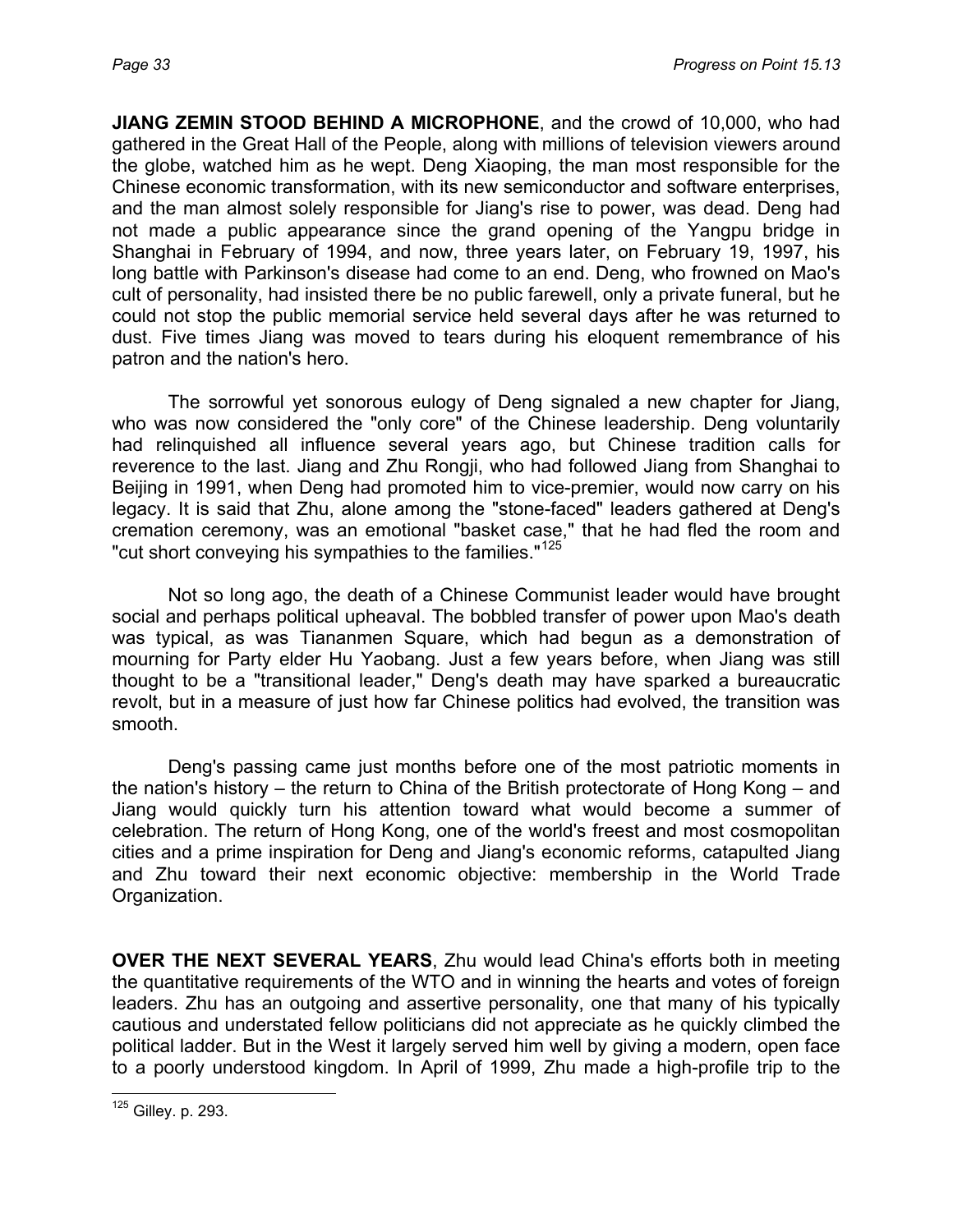U.S. to secure final approval from Washington for China's WTO accession, or so Zhu hoped. He had laid out a bold bilateral plan that included aggressive schedules for reducing Chinese tariffs and import restrictions and strengthening foreign ownership rights and intellectual property protections for U.S. companies. Most observers thought it was a deal the U.S. could not turn down. President Clinton's foreign affairs team, including the U.S. Trade Representative Charlene Barshefsky were enthusiastic, but the White House economic team vetoed Zhu's proposal at the last moment, citing labor and environmental concerns.

Zhu was stunned, but his tour of America following the White House rebuff was nonetheless a resounding success. After a spontaneous and confident performance at a joint press conference with President Clinton, Zhu showed off his football passing skills at the Denver Broncos' training camp, graciously accepted a 1,500 pound genetically engineered Angus bull in Chicago, and comfortably chatted with an audience of scientists at MIT in Cambridge.<sup>[126](#page-33-0)</sup>

No sooner had Zhu, with his magnanimous performance, laid the foundation for eventual and certain American approval of a WTO deal than a U.S. war plane, on May 7, mistakenly dropped a bomb on the Chinese embassy in Belgrade, killing three. Demonstrations erupted across China. James Sasser, the U.S. ambassador was trapped for several days in the American compound in Beijing as young protestors lobbed rocks and firebombs at the building. Zhu, and to a lesser extent Jiang, were castigated for the pro-Western views. Their trade "concessions" were now said to resemble the humiliating unequal treaties of a century before. Zhu and Jiang, however, pressed on, and by November 15 of the same year, 1999, Barshefsky was in Beijing, side by side with Jiang, signing almost the very same deal Zhu had proposed some eight months before. Zhu and Jiang's vision and commitment to economic reform was enough to overcome the reactionary, yet politically powerful, anti-Western outbursts. China would become a member of the WTO. The annual debates in Washington over whether to extend China "most favored nation" trade status were over. With 1.3 billion people entering the realm of free-trading peoples, globalization was more real than ever.

Zhu's skill in negotiating successfully the WTO process earned high praise and cemented his image as the chief architect of Chinese economic growth in the post-Deng era. But his greatest accomplishment was not free trade. After all, free trade had become standard fare among most economists and politicians on the right as well as the left. Zhu's greatest success came in a far more contentious realm: money and foreign exchange. Zhu had taken the reins as top central banker soon after coming to Beijing earlier in the decade. Later, in 1998, he was elevated to Premier, but in July of 1993 he had inherited a devalued currency, with inflation reaching 20 percent a year in urban areas. Zhu's first move was to honor the Chinese currency at 8.5 yuan to the dollar, rather than the 11 yuan per dollar it had fallen to in June. He also got control of China's state-run bank, which had been spreading loans around without much in the way of collateral, one reason for the rapid 50 percent increase in the money supply in

<span id="page-33-0"></span> $\overline{a}$ <sup>126</sup> Panitchpakdi and Clifford. p. 82.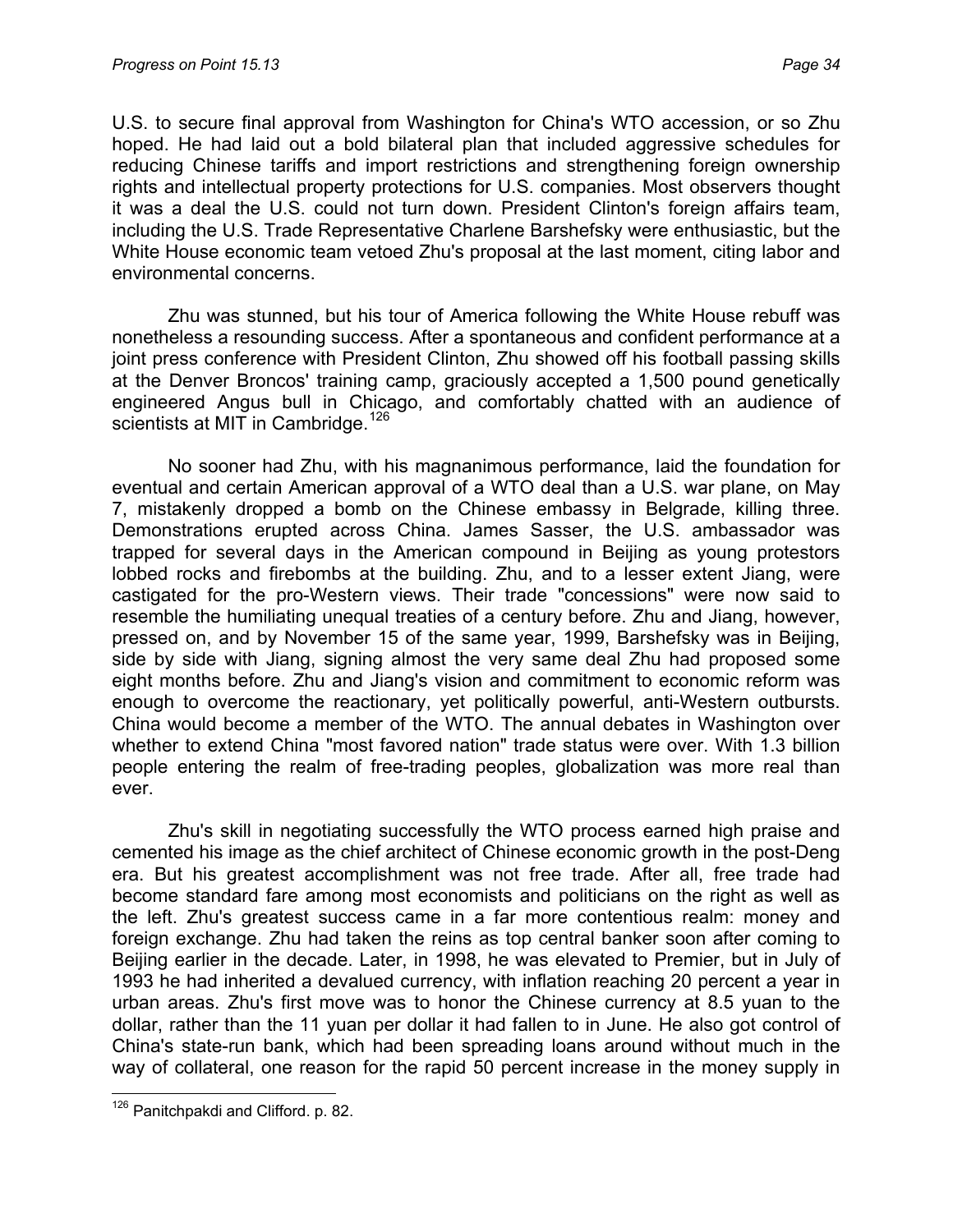1992. Zhu called all the top bankers to Beijing and laid down the law, as it were. No more lending to friends and family under the guise of inter-bank loans. No more paying your debts to farmers with IOUs; cash is required. No more false reports to the central bank in Beijing. No more free money. Zhu's handling of China's currency is perhaps his most important – and underappreciated – accomplishment. Along with successive rounds of tax-cuts in the form of agricultural emancipation, autonomous township firms, freer trade, and free enterprise zones, it was chiefly Zhu's commitment to a stable yuan (renminbi) that gave China's economy a rock-solid foundation, and allowed China's jolting boom to continue for so long.

Once again a contrast with Russia is helpful. Writing in the early days of the Russian experiment, in June 1993, economist David Malpass of Bear Stearns had already diagnosed the key to Russian failure when he made the distinction between decentralizing control of the real, entrepreneurial economy, as China had done, and decentralizing control of the nation's currency:

The devaluation of 1991-93 will turn out to be one of the most damaging communist power-grabs since the rise of the Berlin Wall. Whereas the Communist Party under Mr. Gorbachev owned most of the nation's assets before the devaluation, its ownership has increased to nearly 100% as the devaluation runs its course and renders worthless all private ruble savings. Decontrol of Russia's government banks and of the value of the ruble was at the core of Russia's decentralization program, and is now the source of massive instability in the former Soviet republics.<sup>[127](#page-34-0)</sup>

Malpass contrasted Russia's monetary volatility with China's stability, engendered by Zhu Rongji's adoption of the dollar-yuan link: "It is precisely this 'decentralization' of the value of people's money – which concentrated all economic power in Moscow by destroying the value of nonparty ruble assets – that Mr. Zhu has moved to halt in China."[128](#page-34-1)

It was this monetary stability that both enabled the dynamic transition within China and also provided robust links to the outside world. It had created a single economic fabric across the Pacific. In the space of just 20 years Chinese exports exploded almost 60-fold, from \$35 billion in the mid-nineteen-eighties to \$981 billion in 2006, "greater than the entire economies of all but eleven other countries."<sup>[129](#page-34-2)</sup> Globalization indeed.

**BUT IF STABLE MONEY AND TRADE WERE VALUED IN CHINA**, they were suspect in Washington, D.C. As globalization swept the world – with tax cuts, sound money, trade, and general economic freedom transforming backward societies and adding three

<span id="page-34-0"></span><sup>&</sup>lt;u>.</u> 127 Malpass, David. "The Man Who's Saving China From Soviet-Style Disaster." *The Wall Street Journal*. July 29, 1993.<br><sup>128</sup> Ibid.

<span id="page-34-1"></span>

<span id="page-34-2"></span><sup>129</sup> Shapiro, Robert J. *Futurecast*. New York: St. Martin's Press, 2008. p. 134.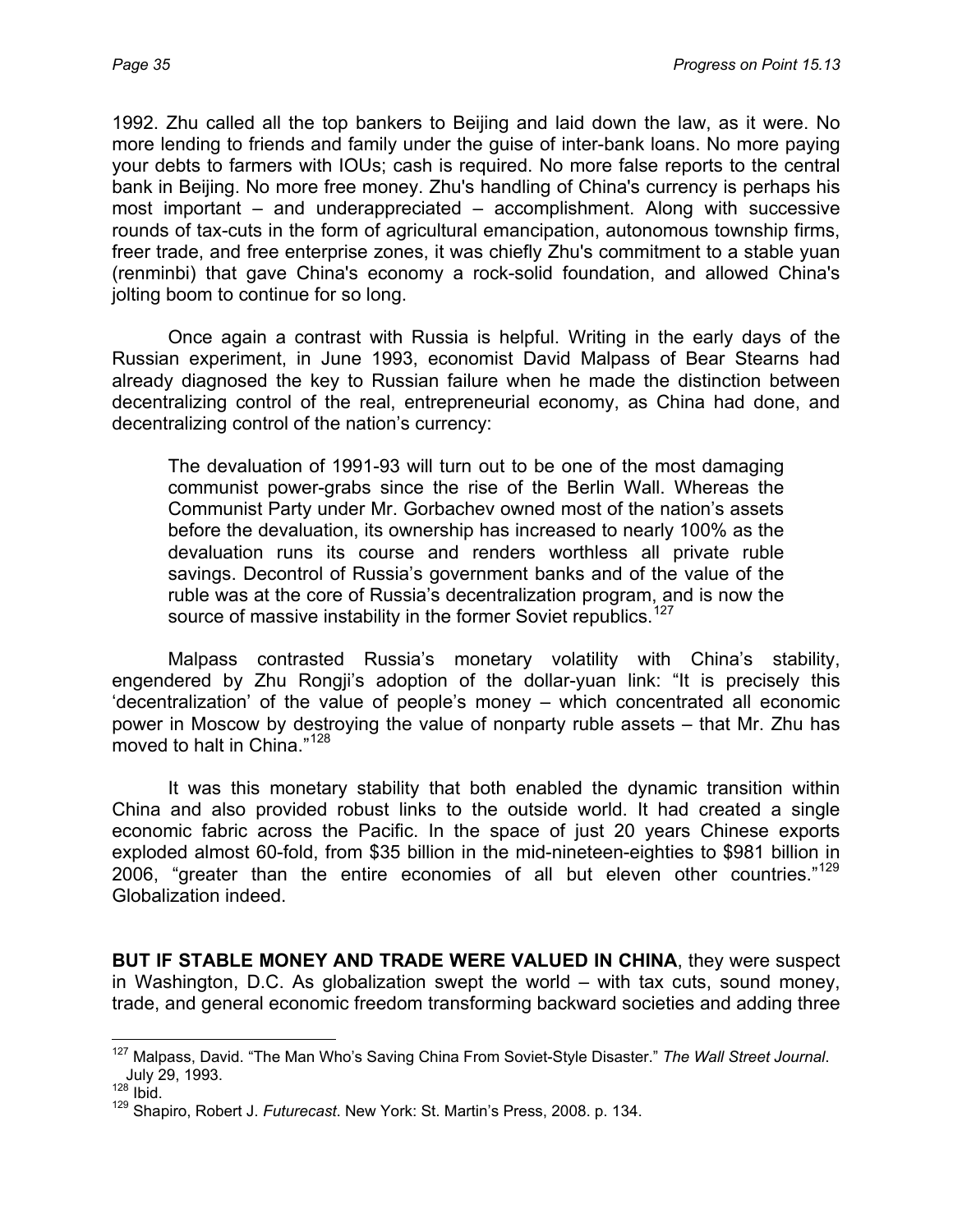billion people to the global economy – one might have thought the United States would have cheered this triumph of its own ideas and practices. Instead, a series of U.S. Treasury Secretaries, Senators, and Federal Reserve chairmen targeted the trade deficit in general, and China's dollar-yuan link in particular, as the chief threats to American prosperity. Intended to prop up certain sagging U.S. industries and correct "global imbalances," the resulting weak-dollar policy would have just the opposite effects as it roiled world markets for years to come.

The argument, beginning early this decade, went like this: America is stagnating. China is booming. America is losing jobs and its industrial base. The only thing booming in America is its trade deficit. China is building foreign reserves and a trade *surplus*. Everything you see in the stores says: "Made in China."

How could *Communist* China be taking jobs from capitalist America? Answer: It must be cheating.

It is "manipulating" its currency  $-$  the yuan, or renminbi (RMB)  $-$  to make its goods cheaper and gain an unfair advantage against American producers. By keeping the yuan pegged to the U.S. dollar, the critics said, China was undervaluing its currency by some 40 to 50 percent. The U.S. trade deficit with China was proof that China was unfairly exporting underpriced products. China should revalue the yuan, making its products more expensive on world markets. U.S. manufacturing would rise, and our trade deficit would fall.

Organizing entire World Bank and IMF conferences around this new obsession, Secretary John Snow lamented the "imbalances" of the world economy. In a short *Wall Street Journal* article, he mentioned imbalances 11 times without ever defining them or telling us why they are bad; nevertheless, we had to act decisively to correct them.

A key to this strategy was a stronger Chinese yuan, and thus a weaker U.S. dollar. Snow said his goal was free trade, but his actions had the opposite effect. By charging the Chinese with "currency manipulation," he inflamed the worst misconceptions of American protectionists and reinforced their dangerous anti-trade views. The result was a flurry of anti-China legislation, most famously the 27.5 percent tariff on all Chinese goods proposed by Senators Chuck Schumer and Lindsey Graham. Several times, Snow and Fed chairman Alan Greenspan had to rush to Capitol Hill to talk Schumer and Graham off the protectionist precipice and avert a likely global trade war.

Meanwhile, the Chinese were actually talking economic sense. "All countries, major economies in particular," president Hu Jintao declared, "should keep major currencies reasonably stable and prevent trade protectionism." China's trade policies and practices had of course not always matched Hu's positive free trade rhetoric, but at least they made their stance clear and could be called to account. The U.S., however, damaged its own free trade credibility when it muddied the waters with monetary protectionism and tariff threats. It would only compound the errors when, added to the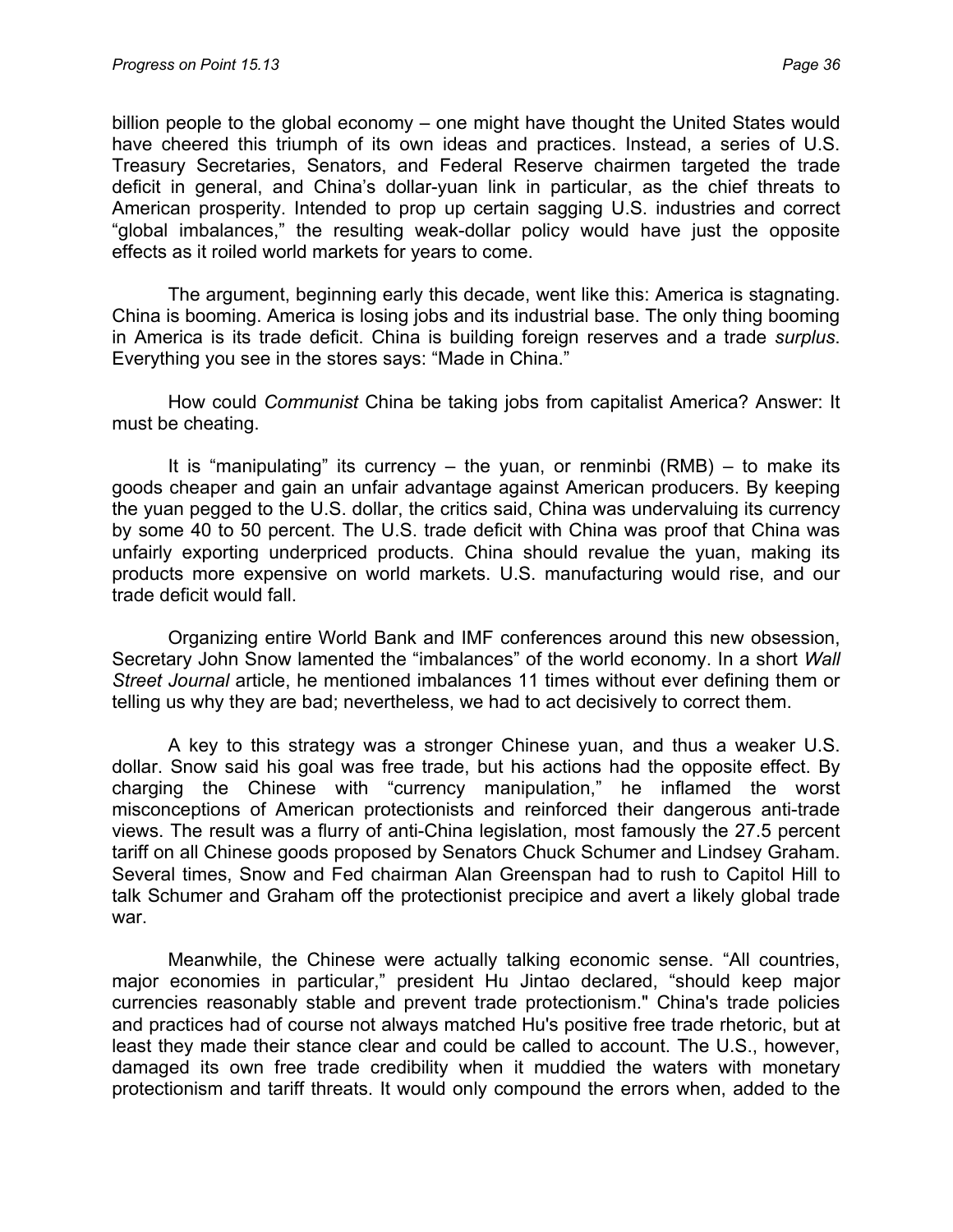earlier disastrous steel tariffs, it blocked three high-profile cross-border investments: Dubai Ports, China CNOOC's proposed acquisition of Unical, and, later, the Bain-Huawei buy-out of 3Com. In combination with irresponsibly loose monetary policy from the Federal Reserve, these actions further weakened the dollar. After all, if you deny global investors the ability to buy dollar-based assets, who will want dollars?

Hank Paulson came to the Treasury in May 2006 with a special appreciation for China. As a long-time Goldman Sachs executive, he had visited China some 70 times and wanted the U.S. to take a more "generational" view of our relationship with the Middle Kingdom. His tenure began well as he inaugurated the semiannual Strategic Economic Dialogue, which emphasized frank and frequent discussion and cooperation rather than confrontation. The strategy appeared for a time to derail, or at least delay, the plans of America's worst protectionist politicians. Paulson, like Snow and Greenspan before, would several times convince Senators Schumer and Graham to drop their draconian 27.5 percent tariff.

Yet for all of his many good instincts on China and free trade, Paulson too could not resist the siren call of "flexible exchange rates" and the idea that the yuan must dramatically strengthen versus the dollar. The U.S. Treasury Secretary thus recommitted to an existing weak dollar policy that would dominate the economic news of President Bush's second term.

A key to the intellectual confusion came from a disappointing source: conservative free-market economists and their followers. Most policymakers were susceptible to an easy mantra from the experts: Let the market decide.

The market, not bureaucrats, should set the value of currencies, they would say over and over. It was a good line. It sounded like something conservative free-market types should believe. So they went with it. Secretaries Snow and Paulson and the White House all bought in. On one of my own visits to the White House in the autumn of 2005, a top official, disputing my argument that currencies aren't like commodities, predictably asked, "Why not let the market decide?" A year later the same official asked me the question again: "Why do you prefer bureaucrats to markets?"

A few days later, in September of 2006, driving through the streets of Beijing, I put the question to Nobel laureate Robert Mundell. "The money supply is controlled by two *monopolies* of central bankers in the two countries," Mundell replied with incredulous amusement. "There's no market in that."<sup>[130](#page-36-0)</sup>

"What do they hope to achieve with an appreciation of the yuan?" Mundell asked. They want to reduce the trade deficit, I informed him. "Don't they know most of the rise in the U.S. trade deficit – from \$400 billion to \$800 billion over the last five years – is due to more costly oil imports?"

<span id="page-36-0"></span> $\overline{a}$  $130$  Interview with Robert A. Mundell in Beijing. September 7, 2006.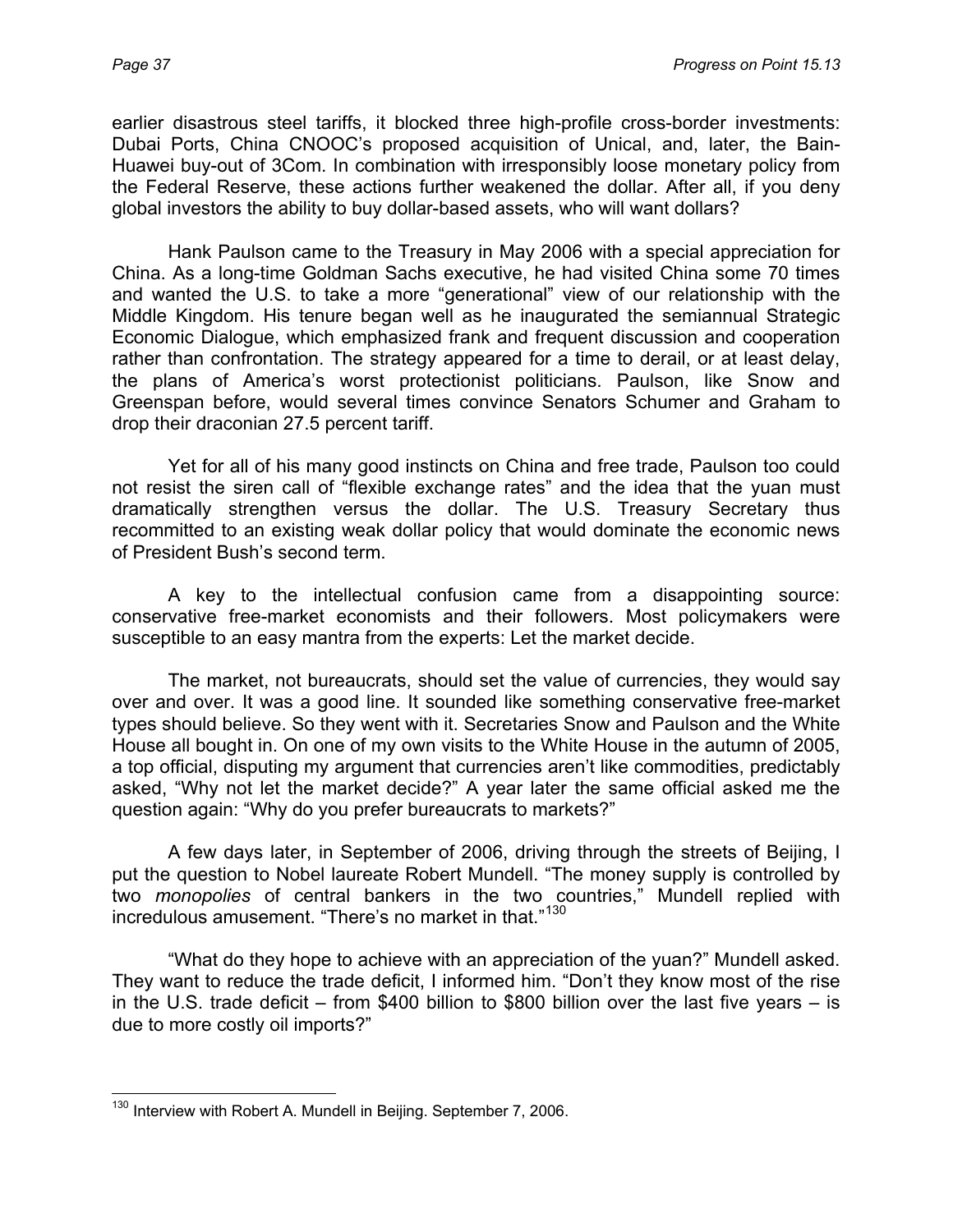$\overline{a}$ 

An inflationary dollar, while boosting some U.S. exports, had an even larger effect on the opposite side of the equation, sending oil and other import prices through the roof. The weak-dollar policy, designed to *reduce* the trade deficit, had exactly backfired.

Moreover, a significant portion of the increasing U.S.-China trade deficit was due to huge numbers of Japanese and Korean goods flowing through China for final assembly and export. The U.S. trade deficits with Japan and Korea were actually shrinking and the overall trade gap with Asia was not growing.

Even more fundamentally erroneous, however, was the entire concept of the trade deficit, and the assumption that it is inherently dangerous. Instead of Warren Buffett's alarming and unsustainable portrait of "Squanderville,"<sup>[131](#page-37-0)</sup> where a profligate U.S. consumes more than it produces, the trade deficit is a function of fundamental growth and demographic differentials. With faster growth and a younger population than most of the world, North America has run a trade deficit for 350 of the last 400 years. The world invests its capital here because it can earn a higher rate of return. Because of our faster growth, we buy more of the world's products than it buys from us. Older people, in Europe and Japan, say, buy safe Treasury bonds, while younger Americans import capital and goods to feed their growing families and entrepreneurial ambitions. As long as America's imports of capital and goods are put to good use – as long as they are used to make profitable investments – we do not ever have to "pay back" any trade deficit. We are merely fueling new growth.

Across the globe, all trade balances. But depending on where the boundaries are drawn, the dismal economist can contrive awful deficits and glorious surpluses. Just imagine the havoc our dismal economist could wreak if he began measuring the surpluses and deficits among the 50 United States. We could construct a fable whereby Connecticut is really quite poor because it buys (imports) lots of cars from Michigan, but does not sell (export) many hedge funds to Michigan. In Buffett's world, Thriftville, Michigan, is better off than Squanderville, Connecticut, right? Wrong.

The Squanderville critique depended heavily on the notion that Americans were not saving money, that they were in fact engaged in dangerous dis-saving. But in fact, the financial net worth of American households had been growing briskly. *Excluding* real estate assets, but including mortgage debt, American households in the spring of 2008 still enjoyed financial net worth, or real savings, of more than \$27 trillion - more than the rest of the world combined.<sup>[132](#page-37-1)</sup>

What matters is not the volume of trade but the value of profits. The world has a trade surplus with the U.S. But the U.S. has a massive capital and profits surplus with the world.

<span id="page-37-1"></span><span id="page-37-0"></span><sup>131</sup> Buffett, Warren E. "Squanderville Versus Thriftville." *Fortune*. October 2003. <sup>132</sup> Flow of Funds Accounts of the United States. Flows and Outstandings, First Quarter 2008. <http://www.federalreserve.gov/releases/z1/Current/z1.pdf>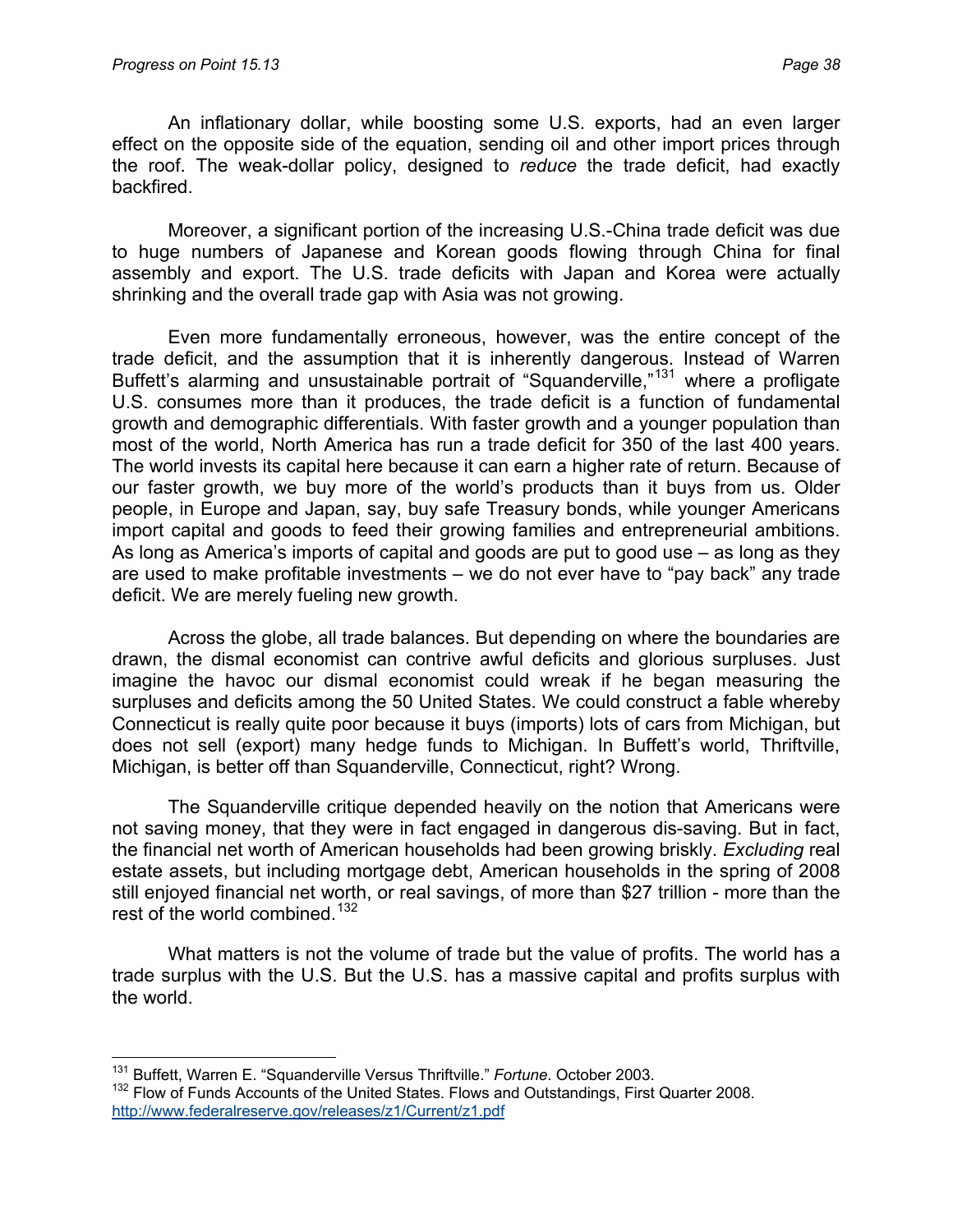Nevertheless, eminent scholars like Martin Feldstein<sup>[133](#page-38-0), [134](#page-38-1)</sup> and John Taylor<sup>[135](#page-38-2)</sup> argued for a weaker, "more competitive" dollar to fix the trade deficit. Taylor would end up calling the export-boosting effects of the weak dollar the "silver lining" of the subprime mortgage crisis, instead of the *cause* of the crisis that it really was. Feldstein, meanwhile, missed the inflationary impact of a weak dollar by ignoring the time lags of monetary policy and currency changes.

Dartmouth economist Matthew Slaughter, however, simply but powerfully showed why the dollar-yuan exchange rate was not the key factor in the U.S. trade deficit:

[L]ook to Europe. The yuan floats against European currencies such as the euro and the pound. If nominal exchange rates were driving trade flows as commonly alleged, then Chinese exports to the U.S. should have been growing faster than to Europe. The data show something completely different, however. In 1995, monthly Chinese exports to both destinations averaged about \$2 billion. By 2006, monthly Chinese exports to both destinations were still the same, at about \$17 billion. Plotted together over that entire decade, these two series look nearly identical. This is because the same real economic forces – e.g., China's relative abundance of less-skilled labor – have been driving both sets of trade flows.<sup>[136](#page-38-3)</sup>

Slaughter thus reinforced a broader insight of classical and supply-side economics: *you cannot change the terms of trade by changing the unit of account*. A man cannot make himself 12 feet tall by cutting the inch in half.

But even if we could use currency policy or other measures to eliminate the trade deficit, what would we gain? Usually a recession. The U.S. last briefly "achieved" a trade surplus in the glorious recessions of 1990-91 and 1981-82. Consumption and business investment – and therefore imports – all plunged during these bad times, so the trade deficit very temporarily vanished. Unemployment and inflation were way up, and asset values and GDP were way down, but at least we vanquished the trade deficit. Congratulations. When monetary and fiscal policy got back on track and the U.S. economy rebounded after the 1981-82 and 1990-91 recessions, the trade deficit came back, and with a vengeance. When our economic prospects are bright, we import lots of capital – remember, foreign investment in America is a good thing – and when the economy is growing we buy lots of goods and energy, much of it imported. The trade gap is a good reflection of our prosperity gap. The *Far Eastern Economic Review*

<span id="page-38-0"></span> $\overline{a}$ 133 Feldstein, Martin. "A more competitive dollar is good for America." *Financial Times*. October 14, 2007. <http://www.ft.com/cms/s/0/e682dc5c-7a64-11dc-9bee-0000779fd2ac.html>

<span id="page-38-1"></span><sup>134</sup> Feldstein, Martin. "The Dollar at Home - and Abroad." The Wall Street Journal. April 28, 2006.<br>http://online.wsj.com/article/SB114619122519938410.html

<span id="page-38-2"></span><http://online.wsj.com/article/SB114619122519938410.html> 135 Shultz, George and John Taylor. "The Silver Lining in America's Subprime Cloud." *Financial Times*. November 5, 2007. http://www.ft.com/cms/s/0/033a9c6e-8bbc-11dc-af4d-0000779fd2ac.html?nclick\_check=1

<span id="page-38-3"></span><sup>136</sup> Slaughter, Matthew J. "Yuan Worries." The Wall Street Journal. May 22, 2007. <http://online.wsj.com/article/SB117980288989610442.html>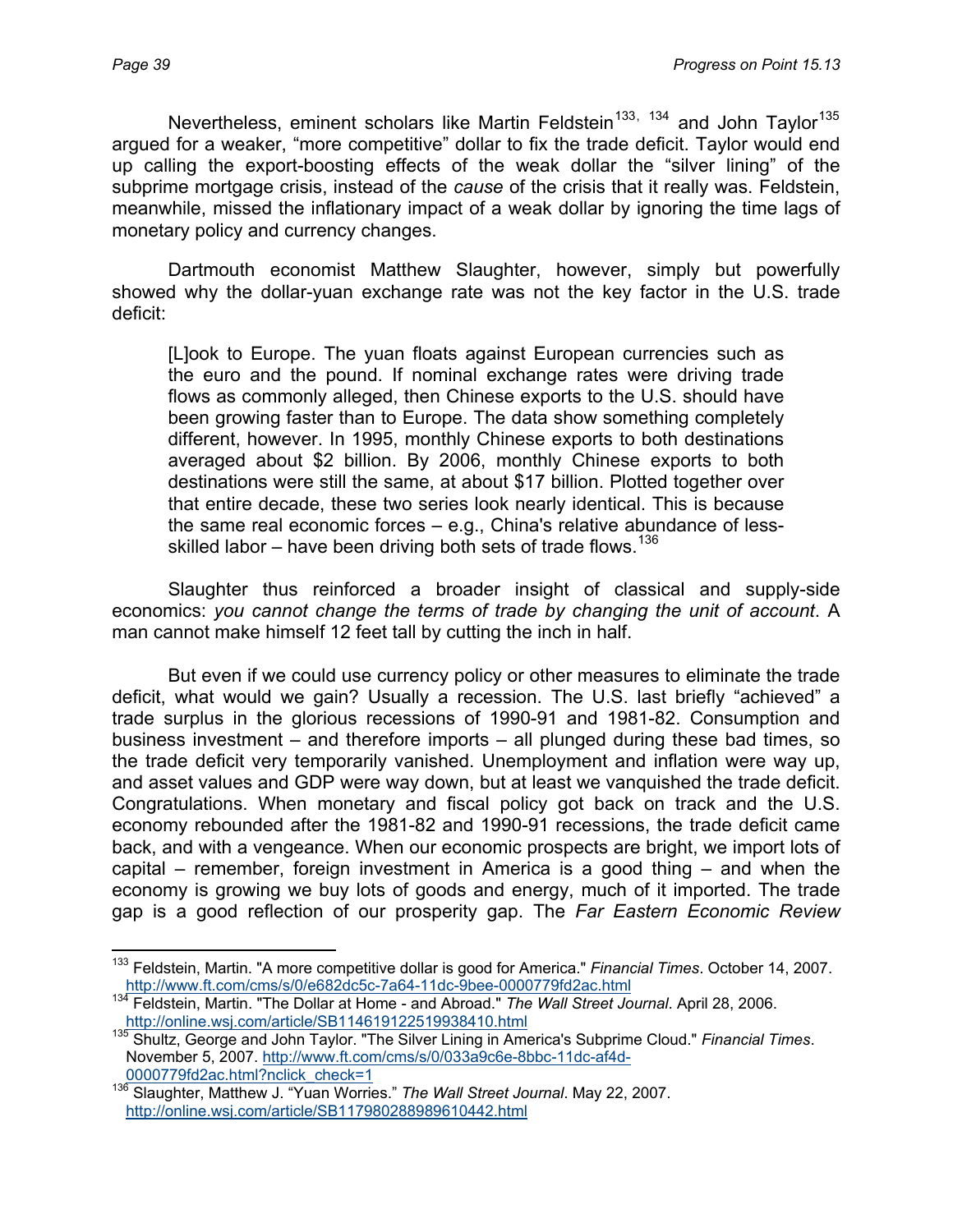$\overline{a}$ 

summed up the view of Mundell after his Asia Society address<sup>[137](#page-39-0)</sup> in May 2007: the U.S. trade deficit is "not only sustainable...it is necessary to the functioning of the global economy."

Trade happens because each side wants what the other has. I'll trade you the fruit of my labor for the fruit of yours. It's a win-win transaction. I value what you have produced more than what I have produced. *Let's trade*. But if all currencies adjusted to relieve the "imbalances," to unwind the "pressures," to compensate for the differences and "disequilibria," then *there would be no trade at all*. Movements, transactions – *trade* – only happens because there is a disequilibrium in the first place. But if it is the currencies that move, rather than the goods, services, assets, and information changing hands, then the transactions themselves become superfluous. If the value of money adjusts to wipe out the value of the good or asset, then why would I want what you have, and vice-versa? If the value of the transaction – and all the information – is consumed by the change in currency values, then there is no value in the exchange of the original good, service, asset, or idea.

Ignored in the overly formulaic effort to balance the books across contrived national borders is the damaging effect a weak dollar (or any quick change in the value of money) has on the price of every good, service, commodity, and asset across the world economy. And – on every decision of every investor, business, and entrepreneur. The trade-deficit hawks think mechanically. But the economy is about *information* – prices, uncertainty, forward-looking decisions, and surprising news and innovations, or what we call entropy. To achieve a dynamic and growing economy, you need an utterly undynamic, stone-cold unit of money. It is the information-rich creative spikes of entrepreneurship and profit – or economic entropy – that comprise all economic growth. A high-entropy message requires a low-entropy carrier.

Seeking this low-entropy carrier, necessary to conduct business in a global economy, were all the nations of Asia. As Stanford economist Ronald McKinnon showed, during the 1990s all the region's important economies effectively adopted the U.S. currency and thus created an East Asian Dollar Standard.<sup>[138](#page-39-1)</sup> This standard facilitated trade and led to the large build-ups of dollar reserves that worried so many Americans. But it was merely the felicitous function of the dollar as reserve currency to the world.

In recent years most Asian trade was invoiced in U.S. dollars. For example, as McKinnon detailed, 80 percent of Korea's imports were invoiced in U.S. dollars. It invoiced 87 percent of its own exports in U.S. dollars. Korea's use of the Japanese yen was surprisingly low – just 12 percent of imports and 5 percent of exports.

Even Japan, with its own major world currency, used the dollar more than its own yen: 48 percent of its worldwide exports and 69 percent of its worldwide imports were

<span id="page-39-0"></span><sup>&</sup>lt;sup>137</sup> Mundell, Robert A. "Reflections on the International Monetary System." Asia Society Hong Kong

<span id="page-39-1"></span>Center. Spring Gala Dinner. May 3, 2007. [http://www.asiasociety.org/speeches/07hk\\_mundell.html](http://www.asiasociety.org/speeches/07hk_mundell.html) 138 McKinnon, Ronald I. *Exchange Rates Under the East Asian Dollar Standard*. Cambridge, Massachusetts: MIT Press, 2005.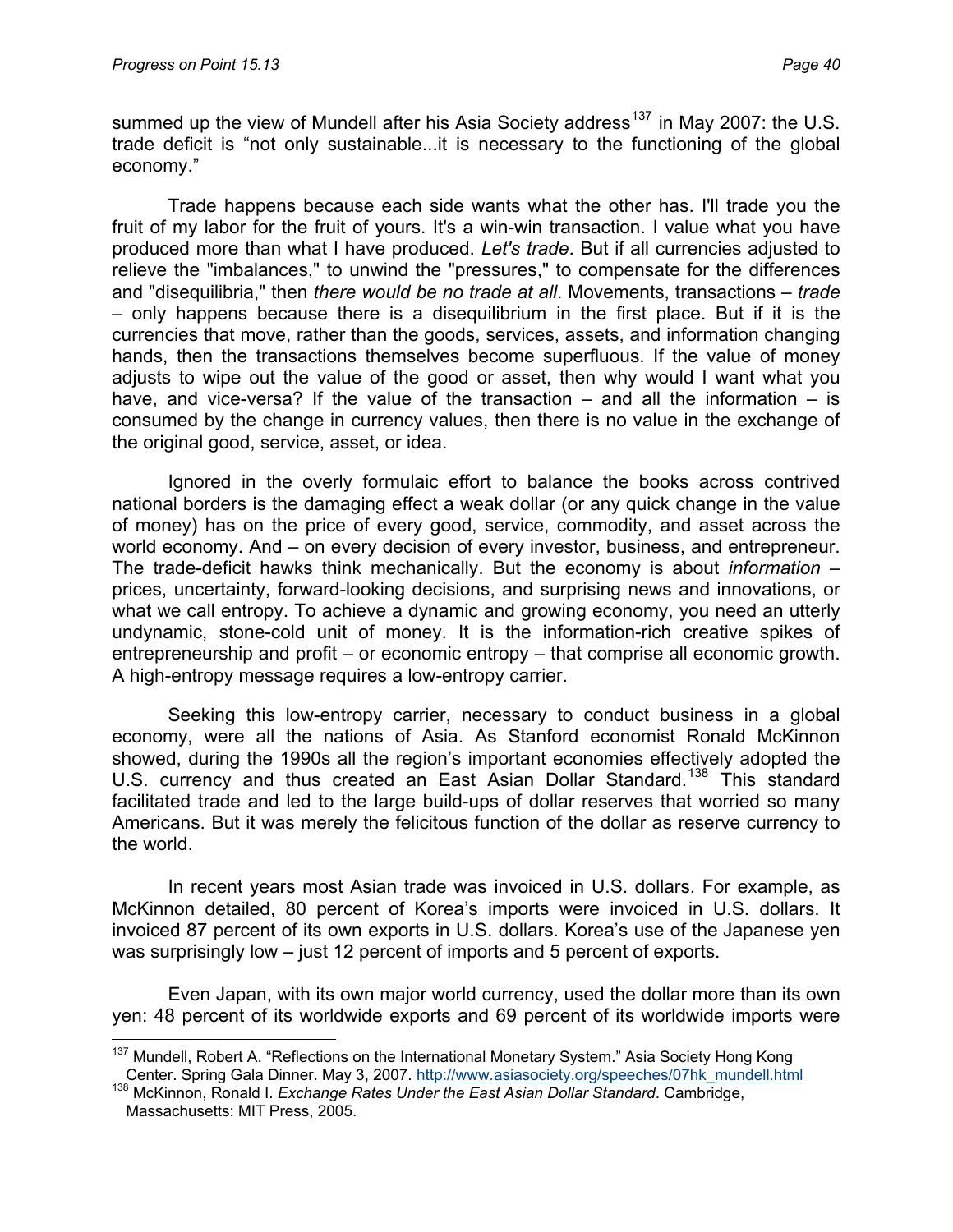invoiced in dollars. By comparison, just 38 percent of Japan's world exports and 25 percent of Japan's world imports were invoiced in yen. The dollar is not just used in Japan's worldwide trade but also in its trade with close neighbors: 45 percent of exports to Asia and 77 percent of imports from Asia were denominated in dollars, with 53 percent and 28 percent, respectively, denominated in yen.

This pattern is similar for most of Asia. Asia has been an effective dollar area, an informal currency zone. This is yet another reason Asian central banks use the dollar as a reserve currency. We should have been flattered that these dynamic and fast growing nations wanted to use the dollar and integrate themselves with us. Instead we pushed them away.

Asia's intense use of the dollar was the key factor the Federal Reserve missed in the late 1990s. The Fed's failure to understand the truly global nature of the economy and its own global role led to its deflationary mistakes. Asia's thirst for dollars dramatically expanded the total worldwide demand for U.S. currency, but because the Fed concentrates on domestic data like national PCE and CPI, or even the stock market, real estate market, or unemployment rate, it totally missed the crucial Asian signal. Thus in the late 90s, the Fed did not match the worldwide surge in dollar demand with a commensurate supply of dollars. The result was a super-strong dollar and thus the Asian crisis of 1997-98, the Russian collapse of 1998, the Argentine and Turkish bankruptcies, and finally the U.S. crash of 2000.

Back in the financial district of Beijing in September 2006, Mundell continued his economic history lesson<sup>[139](#page-40-0)</sup>:

*"China has nothing to do with the U.S. trade deficit...."*

*"Japan's chronic surpluses are due to lifecycle intergenerational issues – an aging population...."* 

*"It's risky for policymakers to attempt to fix 'imbalances' when they are not well understood...."* 

*"The supply-side revolution of the 1980s made the dollar the world's reserve currency...."* 

*"Total foreign exchange reserves in the 1960s were \$40 to \$50 billion. The theory was flexible exchange rates would eliminate forex reserves. Pure poppycock. Foreign reserves are now some \$4 trillion...."* 

*"After the forced appreciation of the yen at the Plaza in 1985, the dollar fell from 239 yen to 78 yen. It did not correct Japan's trade surplus, but it did scuttle Japan's economy. It led to deflation and non-performing loans...."*

<span id="page-40-0"></span> $\overline{a}$ <sup>139</sup> Mundell, Robert A. "Currency Issues in the World Economy." Fu Kai Plaza Center. Beijing. September 7, 2006.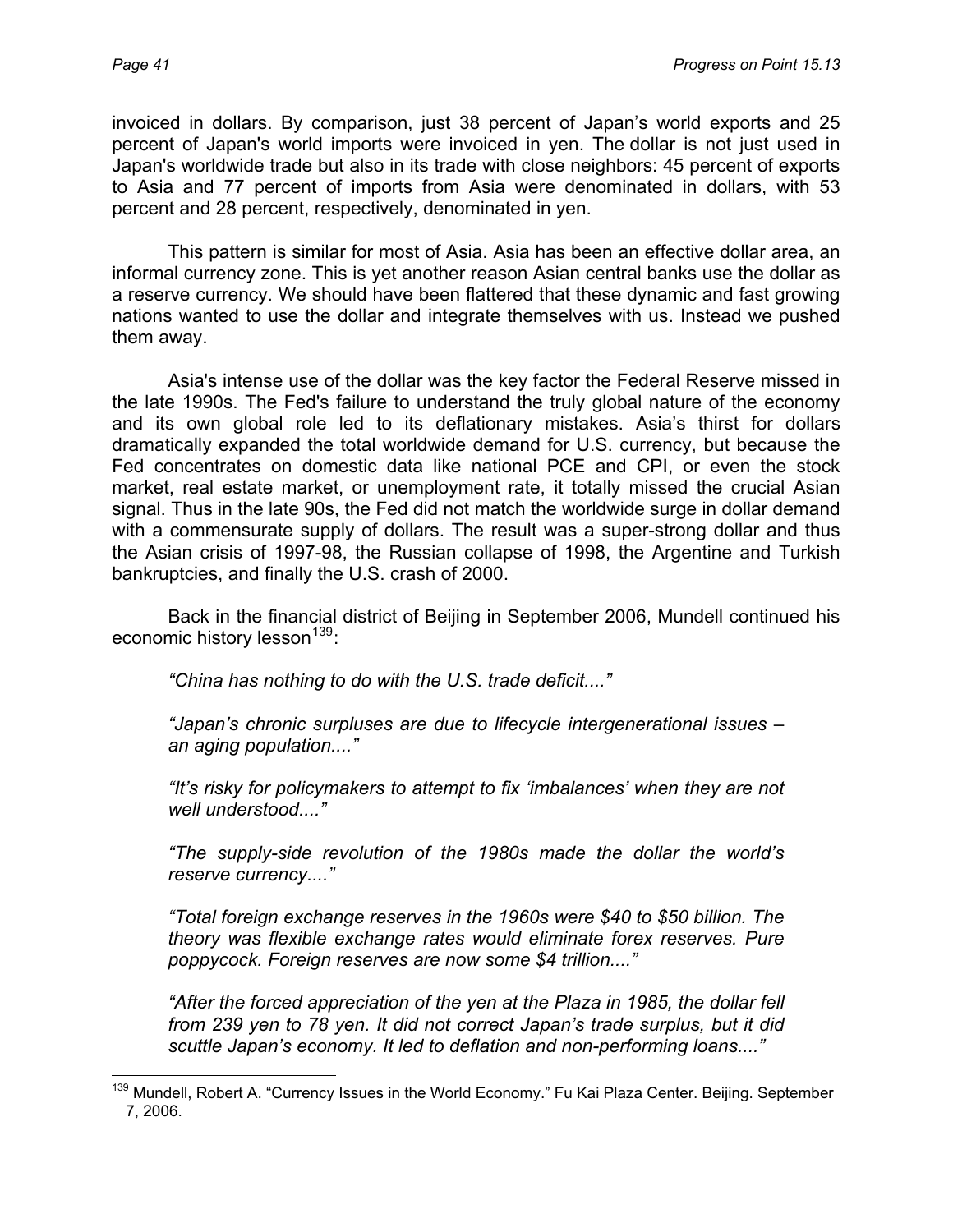China was not dumb. It knew the Japan story well. The massive yen appreciation of the late 80s and 90s crushed Japan's economy for some 14 years. Recovery only came in the mid-2000s. A large appreciation of the Chinese yuan could have similar effects in China, which would be even more devastating given China's ongoing economic and demographic transitions and fragile financial institutions.

But just because a dramatic currency change might not be good for China, shouldn't the U.S. pursue its own national interest? Surely, but if flexible exchange rates are always good and surplus nations need to appreciate to relieve those famous imbalances, then why did the China critics not hector other nations, too? Economist Michael Darda exposed the supposedly high-minded concept of flexible exchange rates and the charge of currency manipulation for the protectionism they really were:

It is telling that the anti-China crowd in Congress has not taken aim at other dollar-linked or dollarized countries with destructive tariff proposals or charges of currency manipulation. Where are the tariff threats or cries of currency manipulation against Ecuador, El Salvador, East Timor, Panama, Lebanon, Hong Kong, Saudi Arabia, Kuwait, or Malaysia, all of which either use the dollar as legal tender, fix their currencies to it, or manage them in a tight band against it?

This often obscure nexus of trade, currencies, and monetary policy would quietly drive the economic history of the 2000s. Writing in 2003, economist David Malpass was prescient. He predicted the exact course of the following five years:

The...risk is that the rising trade deficit will stampede Washington into a sure-to-fail policy of weakening the dollar. As currencies weaken, the losses outweigh other investment considerations, forcing capital flight. Rather than produce an "improvement in competitiveness," as some claim, a weak-dollar trend would more likely slow U.S. investment and economic growth. The trade deficit might improve as imports sag, but jobs and living standards would decline.<sup>[140](#page-41-0)</sup>

This is exactly what happened. The U.S. weak-dollar policy artificially juiced oil and home prices, leading to both today's energy "crisis" and the financial industry's broad boom-bust mortgage and credit troubles.

Through its inflationary effects, the weak-dollar policy severely cut into the real wages of American workers, imperiled American auto companies and fuel-hungry U.S. airlines, spawned thousands of misguided energy schemes and boondoggles, pushed capital out of the U.S., inflamed protectionism around the globe, and may have been the deciding blow against the Doha global free trade agreement. As *Business Week* explained upon Doha's collapse:

<span id="page-41-0"></span> $\overline{a}$ 140 Malpass, David. "Trade Deficit? So What?" *Forbes*. December 8, 2003. <http://www.forbes.com/forbes/2003/1208/048.html>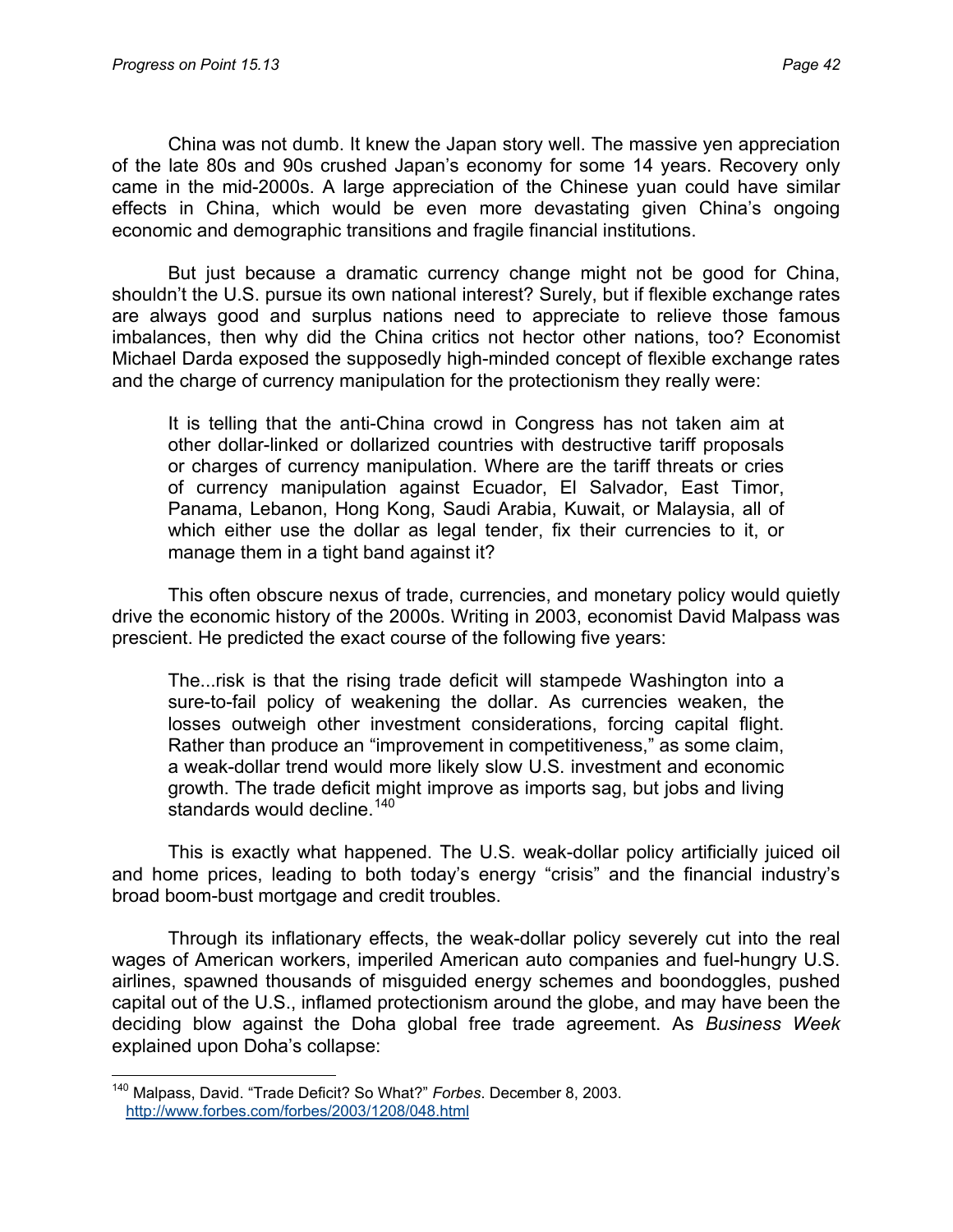$\overline{a}$ 

Part of the reason for India's firm stand on protection for its farm sector is the crippling food-price inflation the country is facing. The cost of basic cereals, beans, and lentils has risen 25% in the past three years.

Maintaining some kind of stability in its agricultural sector is key to helping tame the nearly 11% annual inflation rate that threatens not only the current government, but also decades of meager income and nutritional gains among India's poor, says Karkade Nagraj, an agricultural expert at the Madras Institute for Development Studies. "You can't isolate what happens to Indian farmers because of WTO policies from what is happening in the world economy," he says. "With the crisis on the financial market, a huge amount of money moves to the commodity markets, leading to a commodity bubble. In a condition such as that, if you open up agriculture, then the farmers could gain, but that's not going to sustain anything for a long while."<sup>[141](#page-42-0)</sup>

By focusing their wrath on the benign trade deficit and the specious charge of currency manipulation, American politicians distracted themselves from real issues that drive the real economy: better behavior from China on intellectual property, the opening of both China's capital account and its markets to foreign firms in finance and communications, and, most crucially, more competitive U.S. economic policies at home.

It is probable that with the U.S. taking our dollars and going home, so to speak, Asia in the coming years will create its own currency area like the Eurozone, with China the top dog.

As usual, Malpass summed it up best:

Selling our economy short may be causing even more damage to our international economic policy. In one of the ironies of economics the U.S. apologizes profusely for the global trade imbalance. We accept blame for growing our economy and population faster than our trading partners (which draws in imports) and providing more attractive investments (which brings in foreign capital). Rather, the primary burden should be on the trade- surplus, capital-outflow countries to enhance their economic climes, not on us to diminish ours.

Cowed by trade-deficit phobia, we require minutely negotiated trade agreements. These are a far cry from the sweeping liberalization that would bring the most benefits to the U.S., the biggest trading nation by far. Trade-policy paralysis insists on agribusiness subsidies and blocks even small reductions in our stiff quotas and duties on the importation of sugar,

<span id="page-42-0"></span><sup>141</sup> Einhorn, Bruce, and Mehul Srivastava. "WTO: Why India and China Said No To U.S." *Business Week*. July 30, 2008. [http://www.businessweek.com/globalbiz/content/jul2008/gb20080730\\_027680.htm](http://www.businessweek.com/globalbiz/content/jul2008/gb20080730_027680.htm)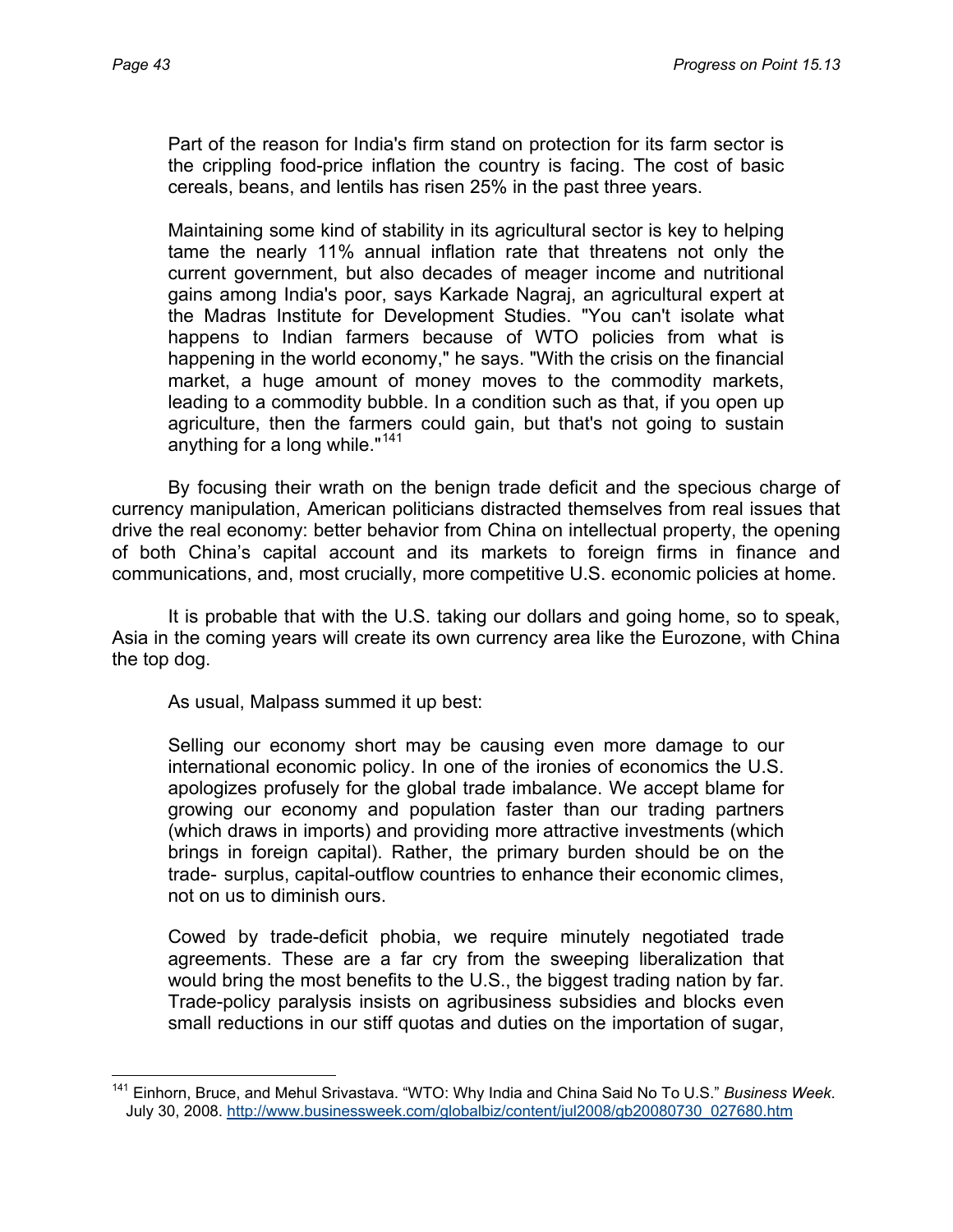$\overline{a}$ 

peanuts, orange juice and ethanol, even though these policies damage the environment and impede growth in developing countries.

Despite the rich global environment for economic progress, the U.S. – low on self-esteem – has focused on China's yuan as the 21st century's economic scourge. U.S. exports (and global growth) would get a much bigger boost if more countries joined China in growth-promoting currency stability than if China joins them in currency instability. Pleading with China to add to the yuan's value at the dollar's expense parades our weak image and enhances China's strength. At the same time, Latin America seems to have decided the U.S. is one of the weak links in the global economy. It is reaching out to Europe and China for investment and freetrade agreements, with the view that those are the economic relationships of the future. This global misreading of the U.S.' deficits is weakening our friendships and blocking our economic vision, even as our economy enjoys its third decade of robust expansion.<sup>[142](#page-43-0)</sup>

**FURIOUS TO REACQUIRE THE LEADING TECHNOLOGIES** and modern amenities it had mostly shunned for the last five centuries, China embarked on a global search for modern capital equipment, Western entertainment, and cutting edge thinking and thinkers. Its ambitions and curiosities led to massive theft of both copyrighted creative work and also patented Western hardware, software, designs, and ideas – even entire automobiles. Tourists from across the globe flocked to China to buy "Louis Vuitton" handbags and "Callaway" golf clubs in back alley warehouses, and along the way could pick up "Hugo Boss" dress socks, "Microsoft" software, and Hollywood DVDs on any street corner for pennies on the dollar. Western companies estimated losses of many tens of billions of dollars, though losses in their own home markets were even greater.

China, however, is no longer just an importer, consumer, exploiter, or usurper, of Western technology. It is increasingly a producer of world-leading innovations. In 2006, Huawei, who Cisco famously sued for IP theft in 2003, filed 595 patent applications under the World Intellectual Property Organization's Patent Cooperation Treaty (PCT). That was good for number 13 in the world, a ranking it will likely surpass in 2007. China as a whole in 2006 boosted its PCT patent filings 56% and rose to number 8 worldwide.<sup>[143](#page-43-1)</sup> Many of us have long believed that as China developed a native technology economy, its appreciation of IP would grow. Indeed, although China's practices do not yet match its impressive new laws, some American China experts confirm that within the last year there has been a "sea change" in China's embrace of IP. Indeed, property of all types. In 2007, after 14 years of trying, China adopted a broad property rights law, extending the breakthrough Constitutional amendment of 2004, which stated: "The lawful private property of citizens is inviolable."

<span id="page-43-0"></span><sup>142</sup> Malpass, David. "The Triple Deficit Paralyzes Policy Vision." *Forbes*. January 29, 2007.

<span id="page-43-1"></span><http://www.forbes.com/columnists/forbes/2007/0129/027.html><br><sup>143</sup> WIPO. "Record Year for International Patent Filings with Significant Growth from Northeast Asia." February 8, 2007. [http://www.wipo.int/pressroom/en/articles/2007/article\\_0008.html](http://www.wipo.int/pressroom/en/articles/2007/article_0008.html)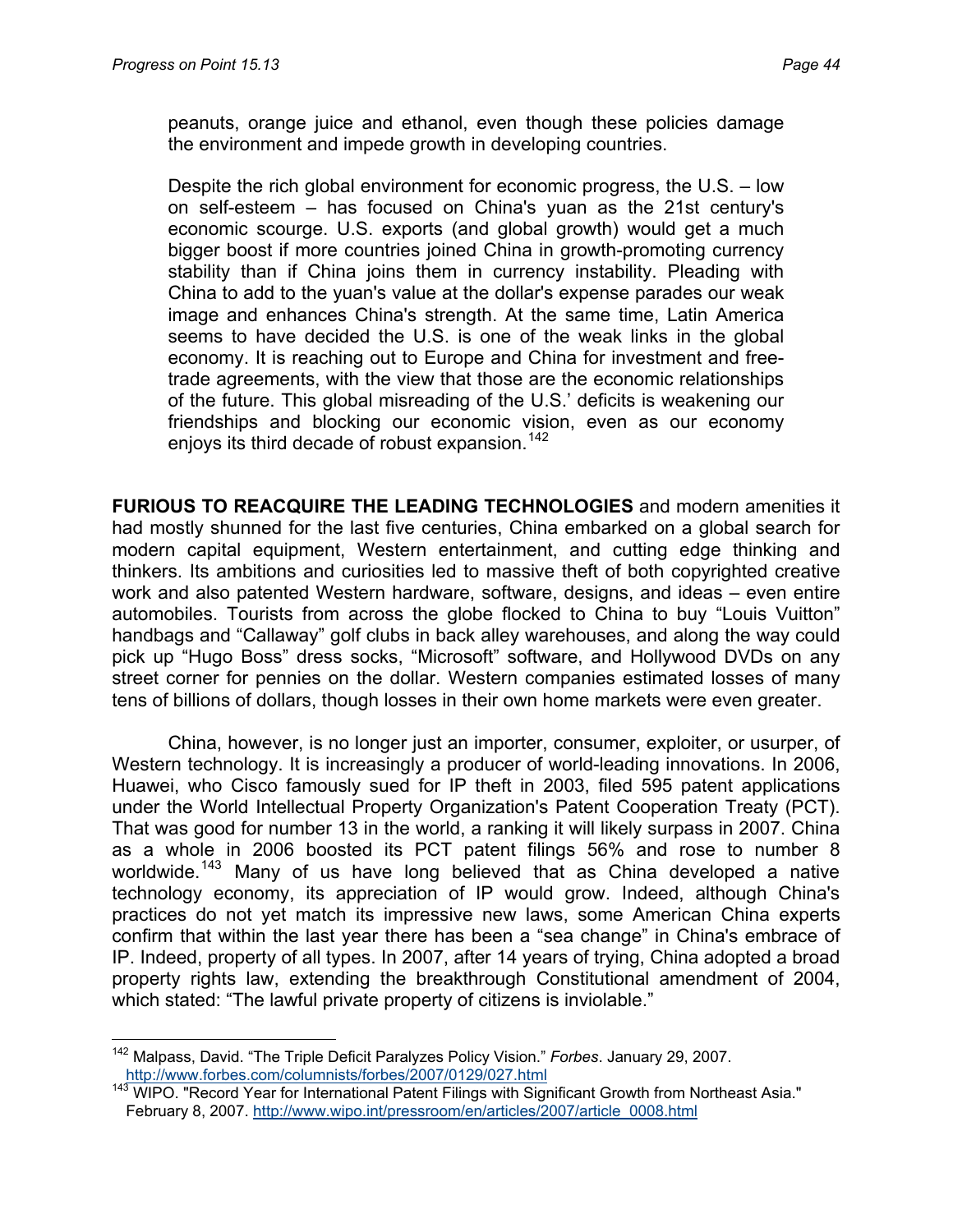Beyond the intrinsic importance of property rights to any successful society and economy, the new Constitutional property right was interesting in another way. A number of leaders and factions in China had been seeking the law for some 14 years, but because of internal wrangling and disagreement from the old guard, it did not pass. This delay was unfortunate. But it did offer another stark and important example of the multi-layered, multi-factional, three-dimensional, competitive governing structure so different from the one-dimensional cartoon of the "autocratic," "fascist" Chinese government.

**THE CHIEF CRITICISMS OF CHINA** from Western foreign affairs experts can be summarized thus: the West and China's own people are threatened by a domineering, imperious, top-down, all-powerful, mercantilist, hyper-nationalist government in Beijing. In Kagan's words, China is "autocratic." In Ledeen's, "fascist." Gordon Chang<sup>[144](#page-44-0)</sup>, Ethan Gutmann<sup>[145](#page-44-1)</sup>, Willie Wo-Lap Lam, and a host of China critics assert that China's "authoritarian," "crony," "corrupt" economy would lead to a "crash." Thus the key threat, according to most critics, is one of unchecked *centralized* power.

This analysis is wrong. But the view of China as a centrally-directed economy does derive from two real phenomena. First, after a century in which China was one of two large Communist totalitarian rivals that dominated all our geopolitical reference points, it is understandably difficult for many to adapt their worldview. It is all they have known. And second, even after Mao's Communism drifted into the past and it was obvious some new economy was emerging, it was admittedly true: there was still too much state-directed lending. Too much state-directed real estate investment. Too much centrally repressed speech. Too much state usurpation of private property to make way for massive infrastructure projects. Too many central controls on foreign investment in strategic industries like finance and telecommunications. Too much support for "national champion" firms. And on and on. All true.

Yet is it not also true that Western democratic governments and successful Asian capitalist outposts like Singapore engage in practices not so dissimilar? Don't we also direct investment toward frivolous favored projects (see, Fannie Mae, Freddie Mac, ethanol, etc.); invest massively in infrastructure (much of it highly useful); and even on occasion seize property (see, *Kelo* v. *City of New London*)? The United States federal government spends \$3 trillion per year, almost as much as the entire Chinese economy. As in China, much of this federal spending is useful, much of it wasted.

None of China's central controls, corruptions, investments, favors, intrusions, directives, subsidies, or champions, however counterproductive or even malign, could overwhelm the chief source of Chinese success: its bottom-up entrepreneurial explosion of new products, services, ideas, businesses, migrations, personal hopes, microcultures, electronic connections, global linkages, and even entire cities. An economy

 $\overline{a}$ <sup>144</sup> Chang, Gordon. *The Coming Collapse of China*. New York: Random House, 2001.

<span id="page-44-1"></span><span id="page-44-0"></span><sup>145</sup> Gutmann, Ethan. *Losing the New China*. San Francisco: Encounter Books, 2004.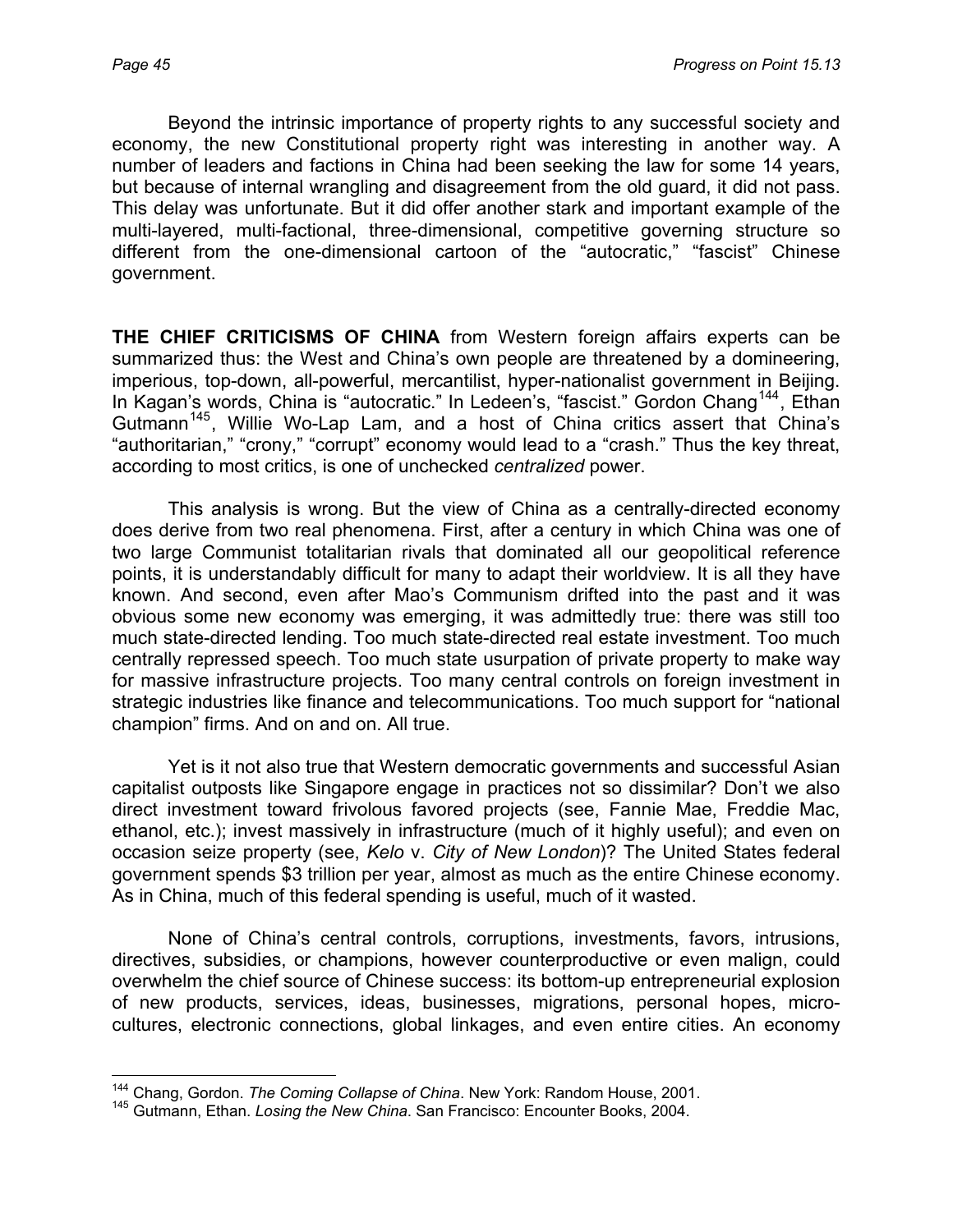can often survive large, bloated central government *so long as it substantially maintains the free flow of entrepreneurial information*.

Far from centralized and planned, most Chinese growth has been dispersed and even chaotic. In *Mr. China*, Tim Clissold famously recounted his many wild goose chases across a dynamic and unpredictable business landscape full not of Party automatons and rigidly organized SOEs but of scrappy local businessmen, powerful but flexible provincial officials, and small firms hustling for a buck in the bustling New China.<sup>[146](#page-45-0)</sup>

John Naisbitt, author of *Megatrends* and now a faculty member at China's Nanjing University, summarized the model of decentralization: "In China today, Beijing pretends to rule, and the provinces pretend to be ruled. The old saying that in China 'the periphery is the center' is more true than ever."<sup>[147](#page-45-1)</sup>

In 2006 and 2007, the nation's number one television program was "Win in China," a reality show in which entrepreneurs pitched business plans against one another in a competition for venture capital funding. Some of China's top businessmen judged the competitors. Anna Wang Lifen, the show's creator, told American economist John Rutledge that "Entrepreneurs are the heroes of our peaceful times....They make employment and pay taxes. Our country can only be rich if we have a lot of entrepreneurs."<sup>[148](#page-45-2)</sup> Perhaps "Win in China" is a transparent attempt to propagandize "innovation and entrepreneurship," but if so, there are much worse messages to send. At last count in March 2008, *Forbes* listed 42 billionaires in China, twice the number (20) listed in  $2007$ .<sup>[149](#page-45-3)</sup>

Almost every year for the last two decades, the China skeptics have predicted imminent cataclysmic crashes of China's economy. If China had been built upon a Beijing-dominated model of centralized direction and cronyism, these predictions likely would have come true. But it was not, and so each year these tedious alarms came and went, and China's growth kept compounding at 10 percent. No doubt, China's economy will someday slow dramatically, and given the scope, scale, and pace of its ongoing transition, a crash is even quite possible. No nation is immune from internal policy mistakes or external shocks, and China's young stock markets have been wildly volatile. But there is a reason for the 30 years of uninterrupted 10-percent growth. It was not Communist good luck. It was capitalist dynamism.

**SURELY THERE IS MORE TO LIFE THAN MONEY**, and almost no policy has inflamed more widespread Western criticism than Beijing's Internet intrusions. From bans on Falun Gong communications to blocked blogs mentioning Tiananmen Square, few

<span id="page-45-0"></span><sup>146</sup> Clissold, Tim. Mr. China. New York: HarperCollins, 2005.

<span id="page-45-1"></span><sup>&</sup>lt;sup>147</sup> Naisbitt, John. *Mind Set!*. New York: HarperCollins, 2006. p. 193.<br><sup>148</sup> Rutledge, John. "'Win in China." The Wall Street Journal Asia. October 5, 2006.

<span id="page-45-3"></span><span id="page-45-2"></span><sup>149</sup> Kroll, Luisa. Ed. "Special Report: The World's Billionaires." *Forbes*. March 5, 2008. [http://www.forbes.com/2008/03/05/richest-people-billionaires-billionaires08-cx\\_lk\\_0305billie\\_land.html](http://www.forbes.com/2008/03/05/richest-people-billionaires-billionaires08-cx_lk_0305billie_land.html)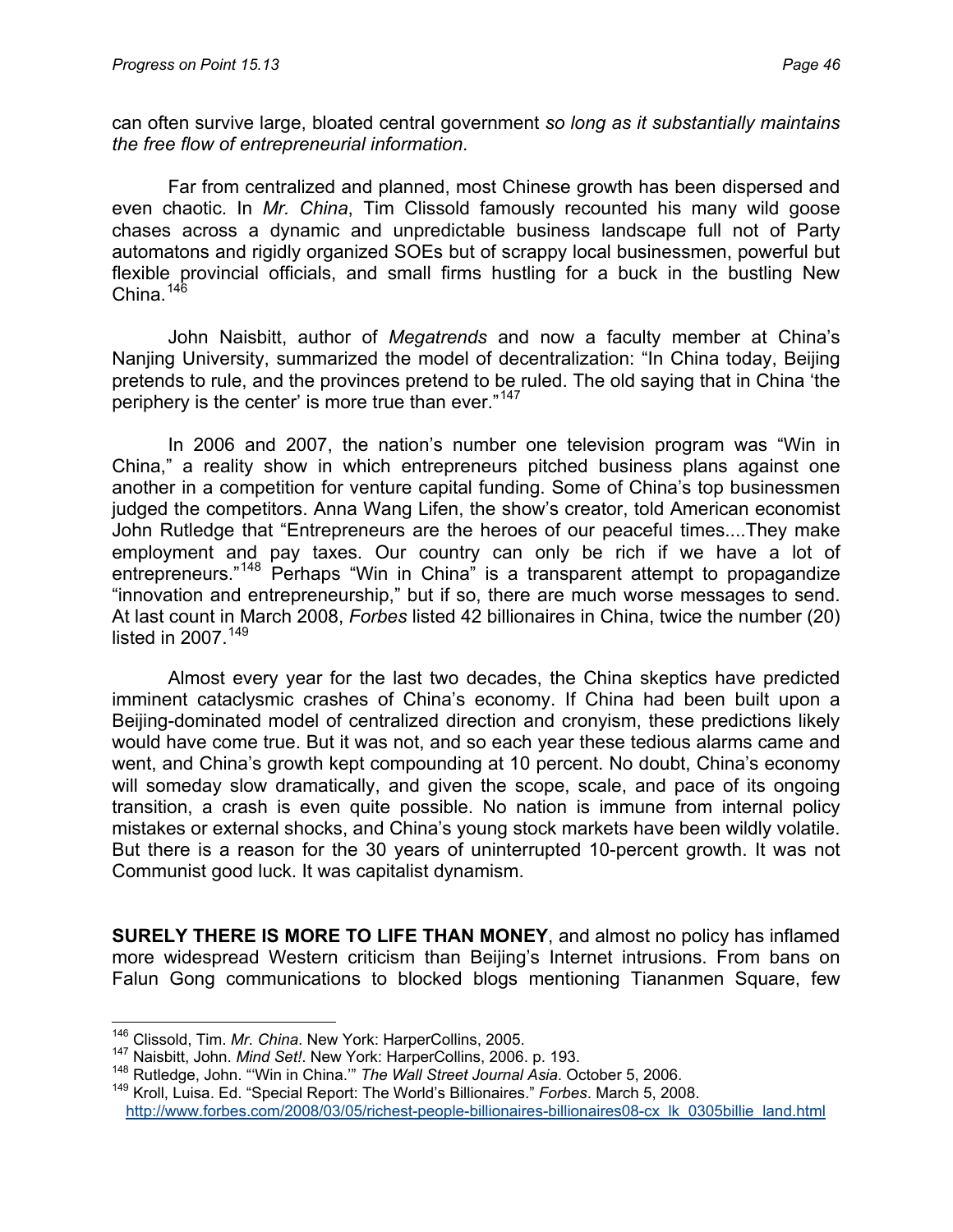policies more viscerally offend our human sensibilities than obstacles to the free flow of information. Western companies have been criticized for doing business in China, chiefly high-profile search and content providers like Google and Yahoo!. While these companies have acquieced to some of Beijing's controls, they also have pushed back. Google, for example, is now seeking to include limitations on speech as a non-tariff barrier to free trade and thus unacceptable under China's WTO commitments.

Both James Fallows of *The Atlantic*<sup>[150](#page-46-0)</sup> and Oliver August of *Wired* magazine<sup>[151](#page-46-1)</sup> have described Beijing's "Great Firewall" attempt to control and censor the Internet, however, and shown that it is for the most part impotent. Some websites and blogs are blocked, at least temporarily, and some Net activists and journalists have even been unjustly imprisoned. But China decided in the early nineteen-eighties that technology was the future, and in the nineteen-nineties it embraced the Net. The government tries to police some of the behavior it considers most subversive – chiefly pornography – but it also knows it is no match for the sprawling, decentralized, dynamic Web. For all China's heavy handed behavior, the Internet in China is booming.

Jack Ma was an early Internet entrepreneur. And his very business was empowering other entrepreneurs and connecting them to each other and the world. In September 2003, I met with Ma atop the Jin Mao Tower in Shanghai and heard his fascinating tale. $152$ 

Ma can claim to have introduced China to the Web. In meetings with the *People's Daily* and memoranda to the nation's top leadership, Ma in 1996 jolted the Chinese Net to life. Within a month of first briefing the *People's Daily* on the Net, he had put their newspaper online. He had already founded what was believed to be China's first Internet company – ChinaPages.com – in 1995.

In 1999, with funding from Goldman Sachs, Fidelity, and later Softbank, Ma founded Alibaba, an eBay like service that would connect Chinese companies to each other, and from there to the world. Some government officials had encouraged Ma to pursue a large company strategy, but Ma insisted on focusing on SMEs – small and medium sized enterprises, who he saw as the real strength of the Chinese economy. "We wanted to help SMEs make money," Ma told me.

Ma was in touch with China's entrepreneurial surge. By 2003 Alibaba had connected 1.7 million Chinese companies and 2.4 million companies worldwide in a commercial marketplace, an information exchange among global vendors. In four years, Alibaba had reached 1,200 employees and \$50 million in annual sales. The company's motto was "Global Trade Starts Here."

 $\overline{a}$ 150 Fallows, James. "The Connection Has Been Reset." *The Atlantic Monthly*. March 2008.

<span id="page-46-1"></span><span id="page-46-0"></span><sup>151</sup> August, Oliver. "The Great Firewall: China's Misguided – and Futile – Attempt to Control What Happens Online." *Wired*. Issue 15.11. October 23, 2007.

<span id="page-46-2"></span><sup>&</sup>lt;sup>152</sup> On September 19, <del>1993</del>, George Gilder and I spent three hours interviewing Jack Ma at the Grand Hygit Budeng, Sharaka Hyatt, Pudong, Shanghai.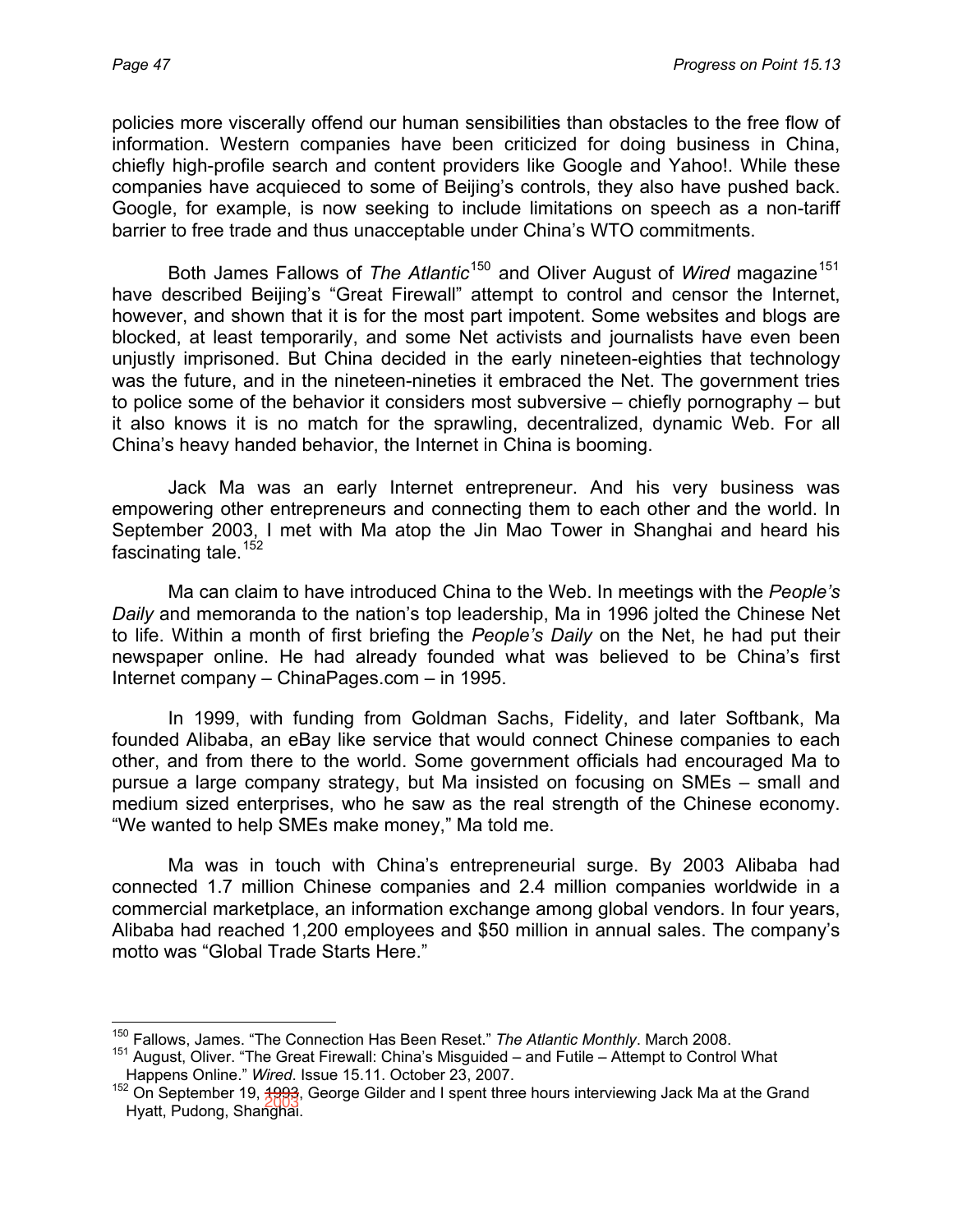In 2005, Yahoo! and Alibaba formed a strategic partnership, with Alibaba taking over the operations of Yahoo! China. To his empire, Ma would quickly add Taobao, a consumer shopping site that now boasts 57 million users; Alipay, China's number one online payment site; Alisoft, a Web-based business management software company for SMEs; and Alimama, an online advertising exchange. By mid-2008, Alibaba sales were approaching \$350 million a year, and its market capitalization topped \$7 billion. It was all possible because of Ma's creativity and insight, and his focus on small businesses and consumers, not the old large companies of the past.

A strong argument can be made that instead of Chinese politics imposing itself and gaining the upper hand on technology, it is technology that is transforming Chinese politics. In a long an thoughtful article in the January/February 2008 issue of *Foreign Affairs*, John Thornton, a former head of Goldman Sachs and now professor at Beijing's Tsinghua University, details the evolution of democracy in China.<sup>[153](#page-47-0)</sup> Along the way, Thornton describes two striking examples of the way "technologies of freedom" are empowering the individual and expanding pluralism:

In the past several years, the Internet and cell phones have started to challenge traditional media by becoming channels for the expression of citizen outrage, at times forcing the government to take action. One celebrated instance was the "nail house" incident in the sprawling metropolis of Chongqing, in central China. For three years, a middle-class couple stubbornly refused to sell their house to property developers who, with the municipal government's permission, planned to raze the entire area and turn it into a commercial district. The neighbors had long ago moved away. The developer tried to intimidate the couple by digging a three-story canyon around their lone house, but the tactic backfired spectacularly. Photos of their home's precarious situation were posted on the Internet, sparking outrage among Chinese across the country. Within weeks, tens of thousands of messages had been posted lambasting the Chongqing government for letting such a thing happen. Reporters camped out at the site; even official newspapers took up the couple's cause. In the end, the couple settled for a new house and over \$110,000 in compensation. The widely read daily *Beijing News* ran a commentary that would have been inconceivable in a Chinese newspaper a decade ago: "This is an inspiration for the Chinese public in the emerging age of civil rights…Media coverage of this event has been rational and constructive. This is encouraging for the future of citizens defending their rights according to the law."

In another example of the marriage of new technology and citizen action, last May angry residents in the southern coastal city of Xiamen launched a campaign to force the city government to stop the construction of a large chemical plant on the outskirts of the city. Their weapon was the cell

<span id="page-47-0"></span> $\overline{a}$ 153 Thornton, John L. "Long Time Coming: The Prospects for Democracy in China." *Foreign Affairs*. January/February 2008. pp. 16-17.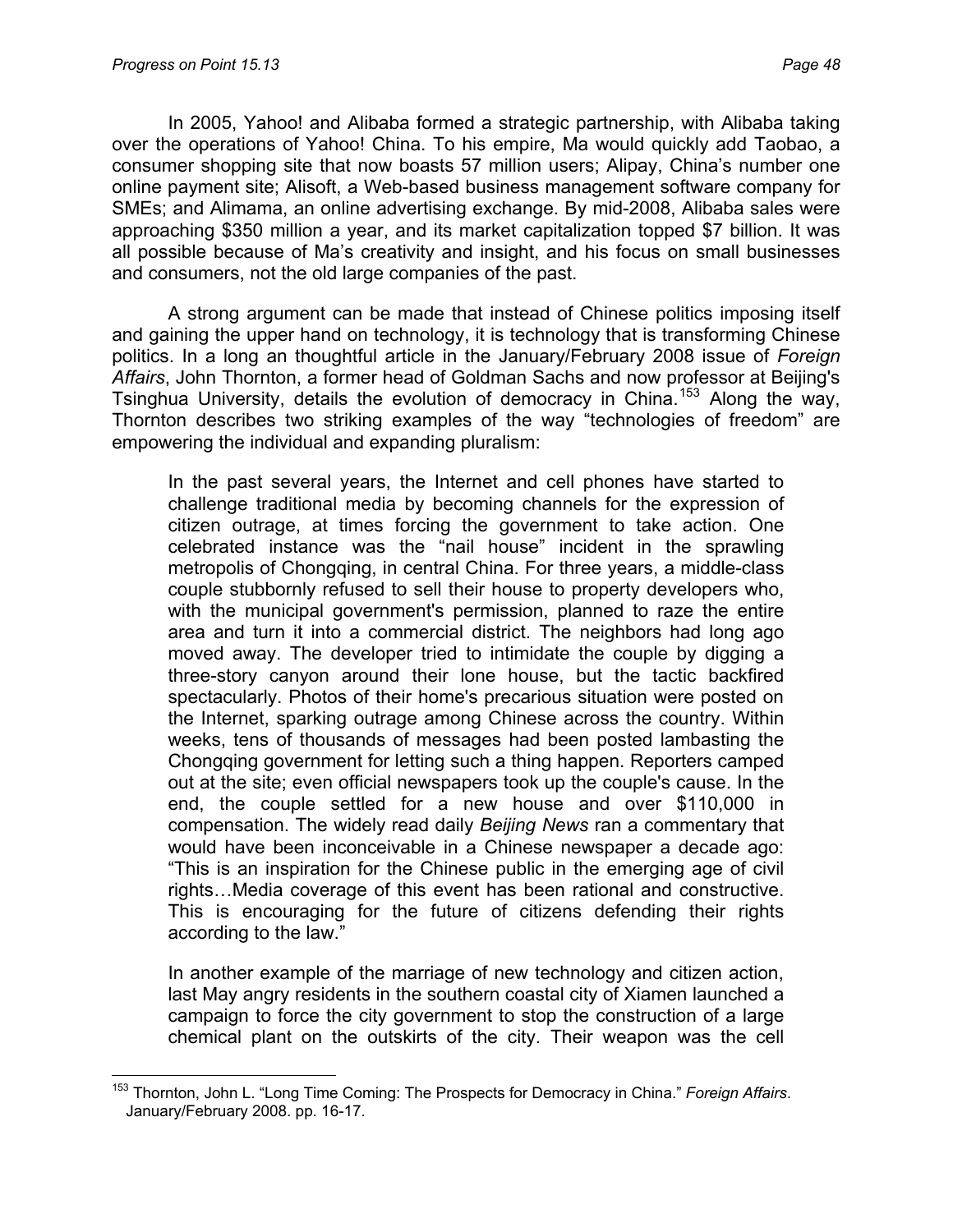phone. In a matter of days, hundreds of thousands of text messages opposing the plant were forwarded, spreading like a virus throughout the country. Xiamen authorities, who had ignored popular opposition to the plant before, suddenly announced that construction would be suspended until an environmental impact study could be completed. Dissatisfied with this half measure, citizens again used message networking to organize a march of some 7,000 people to demand a permanent halt to the construction. Although local party newspapers blasted the protest as illegal, it was allowed to proceed without incident, marking one of the largest peaceful demonstrations in China in recent years.

In the end, Walls and Shields – Great, Golden, or otherwise – are mostly impotent against a flood of ethereal bits and bytes. China *tactically* polices the Internet. But *strategically*, it has embraced technology, trade, and the Net, which in every instance so far witnessed leads to both faster economic growth and increased political freedom.

**CAPITALISM IS MORE IMPORTANT** than democracy. Liberty and voting are not the same thing. Representative democracy is thought to be one of the best ways to guarantee liberty, but we should not confuse the two. Democracy can check the ambitions of despots. But democracy can also offer the illusion of a distribution of power and can in fact lead to a kind of despotism of majority will.

Capitalism, on the other hand, distributes money, technology, resources, ideas, information, and incentives in a dynamic arena. Capitalism means competition and innovation. Capitalism means technology, change, and a positive-sum outlook where people are more interested in the growth of their own lives, families, and businesses than they are in politics. Capitalism inherently is oriented toward the opportunities of the future. Democracy is about solving today's problems. It is too often a zero-sum struggle to divide up existing spoils. Capitalism is about creating new spoils.

China, therefore, can have an undemocratic one-party *political* system, but its unleashed and decentralized capitalism has created numerous power centers, power people (entrepreneurs), and empowered people (average citizens with mobile phones) all around the country. The CCP therefore operates in a constrained environment where disparate factions and decentralized forces impose mostly reasonable consensus decisions at the top of the pyramid.

Conversely, India since 1948 has been a democracy – and it enjoyed important blessings like free speech and religious tolerance – but for most of this time it was a sclerotic, heavily socialist, corrupt, intensely bureaucratic, and desperately poor country. Without capitalism, democracy becomes a zero-sum war in which 51 percent of the people can vote to confiscate or redistribute a nation's fixed or dwindling resources. In yet another typically beneficent by-product of capitalism, China's boom has now forced India to open its economy bit by bit, with positive results. But India's "democracy" still prevents it from undertaking the bold reforms it should.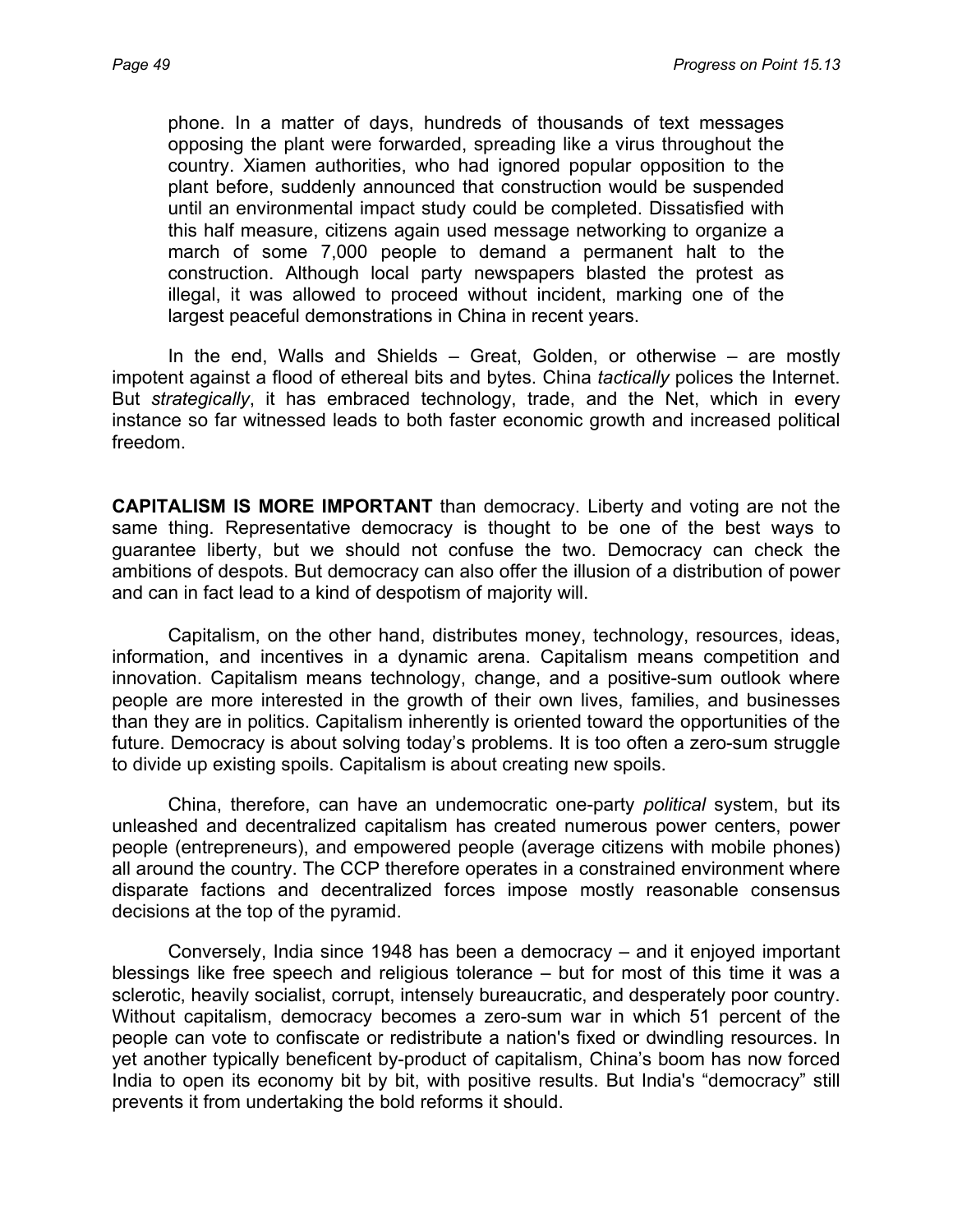"We need a much more nuanced conceptual framework for understanding the non-democratic world," writes Francis Fukuyama, "if we are not to become prisoners of an imagined past."<sup>[154](#page-49-0)</sup> Many smart political theoreticians fall into this very trap. Robert Kagan, for example, assumes curious criteria in deploying his "autocracy" label. "Autocrats," writes Kagan, "create state power over which they can exercise a monopoly, like the security forces."

But are there nations, even liberal democracies, where the government does not exercise monopoly control over its "security forces" like the police and military? What about the dozens of other public functions where even liberal democracies exercise "monopoly" power?

Granted, China does not fit Kagan's – or anyone's – template for liberal representative democracy. Although there are millions of Chinese blogs and regular Chinese are more than happy to talk frank politics even within the walls of the Forbidden City, China falls short on key freedoms in the press, assembly, religion, and the rule-oflaw. But to call China autocratic in the tradition of Mao or even lesser dictators simply misunderstands the facts on the ground.

In China, there are many factions within the government superstructure. The CCP is essentially composed of a large number of competitive individuals and even "parties" – small p – within *THE PARTY*. There are liberals, hardliners, coastal westernizers, inland populists, intellectuals, entrepreneurs, politicians, technocrats, capitalists, and socialists, among others. What there is very little of any more is broad reverence for Mao and his reign.

The process of how China sorts out its political and policy decisions is still opaque, but one thing is for sure: *it is very competitive*. It is not an autocracy.

China still faces huge challenges. As Thornton's authoritative article makes clear, democracy in China has a very long way to go. One of the largest questions, which may not have an either-or answer, is what model of innovation China deploys going forward. Using the astoundingly crisp and creative, but tightly controlled, Beijing Olympics as a metaphor, some China watchers wonder whether Beijing will try to *plan* innovation. They wonder whether centrally planned innovation can succeed. They rightly doubt it. The other model – the American model – they counter, is to let innovation bubble up from the bottom. This more spontaneous, experimental, entrepreneurial model has emphatically been key to U.S. success.<sup>[155](#page-49-1)</sup> But as we have demonstrated in this paper, the 30-year experiment from Deng's bold break in 1978 to today's triumphant Olympic moment *was* based largely on bottom-up entrepreneurship, with of course heavy doses of Beijing control. Beijing of course planned the Olympics – what nation doesn't? – but it could not have done so without the tremendous wealth generated by millions of

<span id="page-49-0"></span><sup>&</sup>lt;sup>154</sup> Fukuyama, Francis. "They Can Only Go So Far." Washington Post. August 24, 2008. p. B01.

<span id="page-49-1"></span><sup>&</sup>lt;sup>155</sup> For an excellent exposition on the various forms of capitalism, see Good Capitalism, Bad Capitalism *and the Economics of Growth and Prosperity* by William J. Baumol, Robert E. Litan, and Carl J. Schramm. Yale University Press: New Haven, 2007. The book *Billions of Entrepreneurs* by Tarun Khanna also offers good perspective on the unorthodox models of China and India.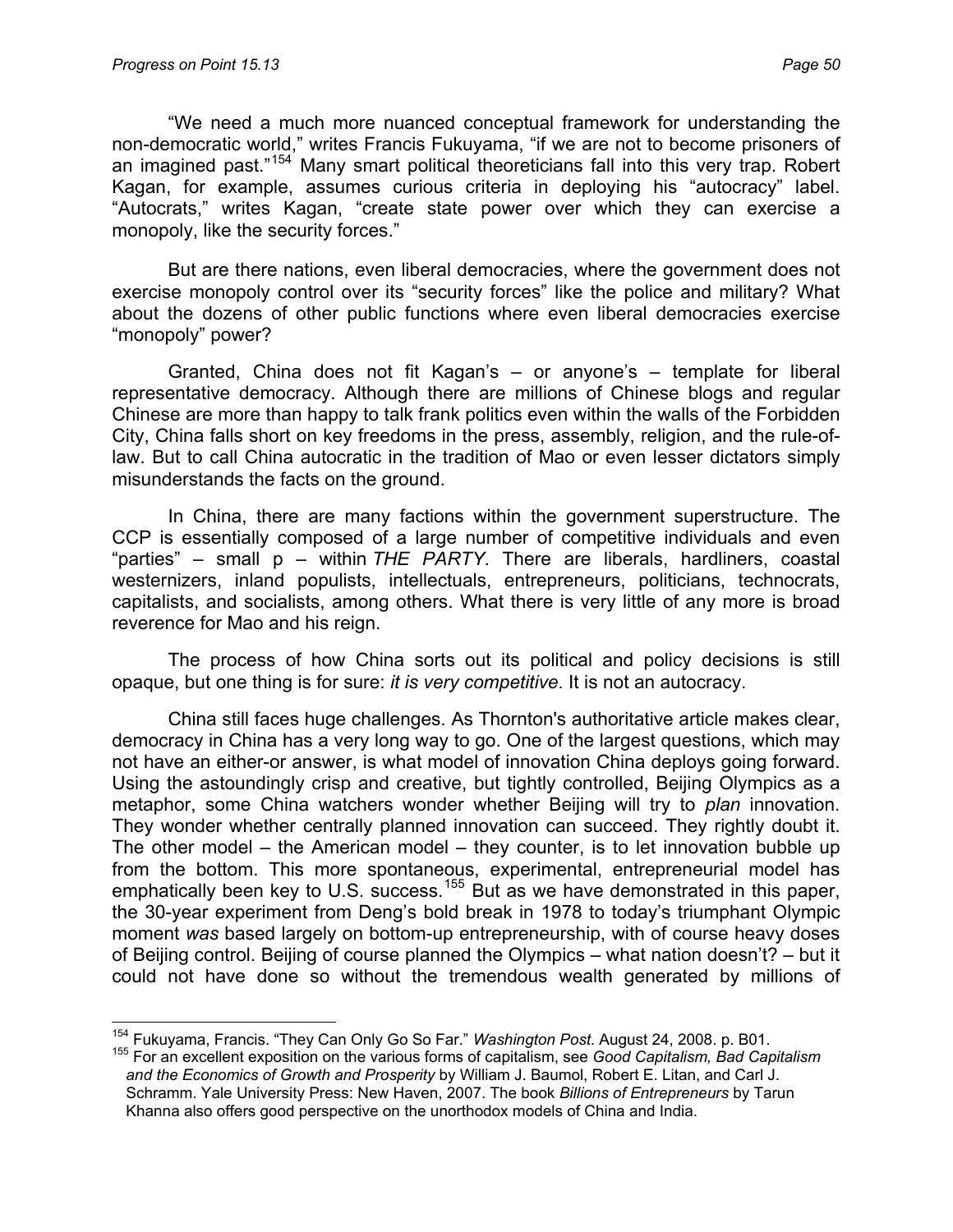entrepreneurs over the last three decades. Whatever we call this model, it provides a common-wisdom-shattering exhibit for economists and political scientists everywhere.

Political openness, religious tolerance, and free speech are crucial. Representative government, especially when paired with constitutional protections of civil and economic rights, is preferable. But capitalism is fundamental.

**DENG XIAOPING WILL GO DOWN IN HISTORY** as perhaps the most important global figure of the twentieth century. The Churchills, Roosevelts, Reagans, Stalins, Hitlers, Maos, and even Einsteins can make cases in their own ways – some for the good they did, the knowledge they unleashed, the freedom they spread, others for their horrendous malignancy. But Deng freed more people than Churchill and Roosevelt. He began the global supply-side revolution before Reagan, and he began China's break from communism more than a decade before the end of the Cold War. He was both a visionary and a clever politician; a strongman who let the reins go. It is easy to imagine dozens of ways the Chinese story could have turned out so much worse. But it is difficult to envision another path that could have yielded so much prosperity in so little time so relatively peacefully.

Often lost in the story of China's economic ascent was Jiang. He was alternatively portrayed by the West as dangerous and by his Chinese detractors as hapless. A conniving Communist dictator, one crowd asserted. A vainglorious empty suit who was lucky to always be in the right place at the right time, the others said. Jiang's natural gregariousness, self-deprecating humor, corny jokes, spontaneous outbursts of singing, and constant attention to his long swept-back black hair could give this latter sense, to be sure. The former caricature seems to be mostly a hangover from intense Cold War feelings. But in truth Jiang was a man of considerable learning and skill: He could just as easily discuss semiconductor line-widths as Samuel Huntington's *Clash of Civilizations*. With practice, he became a highly effective and commanding public speaker. Unlike his predecessors,

Jiang was neither a peasant nor a soldier. He was an urban intellectual whose speeches were peppered with high-sounding literary references to Song dynasty poetry and Shakespeare rather than the crude earthy analogies favored by Mao and Deng. Both of his predecessors smoked and drank, probably more than was good for them. Jiang got flushed after a single glass of *maotai* liquor and abhorred smoking.[156](#page-50-0)

He played the piano, the organ, the flute, and the *erhu*, a two-string Chinese violin – often in front of foreign dignitaries both in China and on state visits abroad.

Although Zhu was the more sophisticated economist, it was Jiang's ability to see the big picture that mattered most. He was not overly concerned with the reform of the state-owned enterprises. Instead, he allowed a dynamic entrepreneurial economy to

<span id="page-50-0"></span> $\overline{a}$ <sup>156</sup> Gilley. p. 229.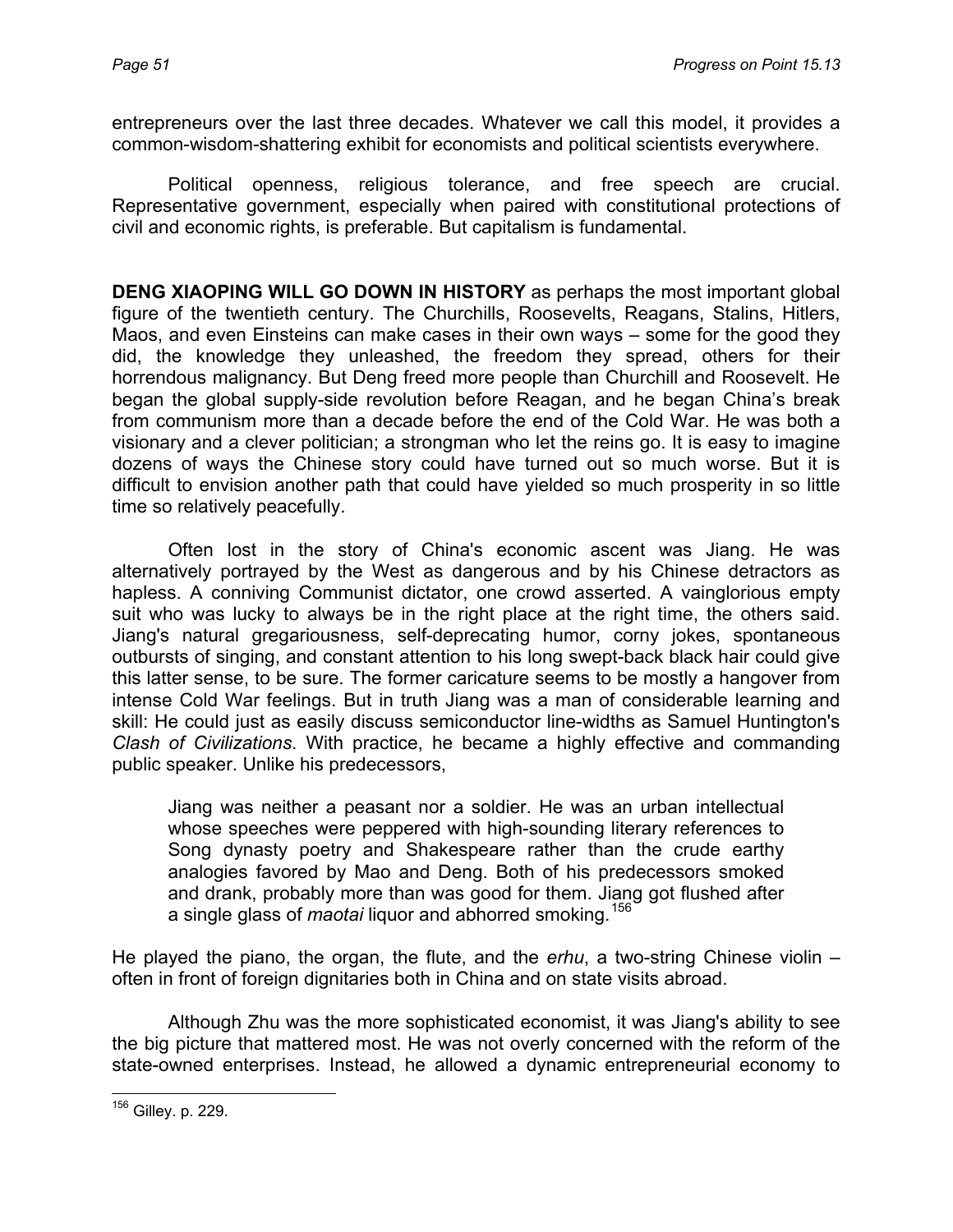develop all around the SOEs. (Not until 1997 did the process of transforming the SOEs into shareholder companies begin.) Throughout his career, Jiang continually evaded bureaucratic obstacles without fomenting major resentment. He transformed the Communist Party from a Marxist dictatorship into an organization built on consensus, one that now officially reveres entrepreneurial capitalists and recruits them as members. Crucially, Jiang pacified the conservatives in the People's Liberation Army while rendering impotent their efforts to block the real liberation of the Chinese people. He also knew enough to entrust many of the technical economic tasks to his long-time deputy, Zhu.

Even though Jiang was often portrayed as a micromanager, supposedly once getting bogged down in the disposal of watermelon rinds while mayor of Shanghai, the record viewed from afar yields exactly the opposite picture. A nation as large as China, in the midst of epochal social and economic changes, inevitably has many problems with which to deal. But Jiang, as Deng before him, did not focus on solving problems. He instead took the advice of management sage Peter Drucker and constantly pursued opportunities, often transcending the most pressing problems and potential disasters.

Although not without its tensions, the efficient transfer of power between Jiang and Hu Jintao was a crucial step in China's political evolution. Undemocratic, to be sure, but the only transfer of its kind in Chinese history. After stepping down as general secretary in late 2002, with Hu and Premier Wen Jiabao taking the reigns, Jiang retained only one title, that of chairman of the PLA, a title Hu would quickly assume in 2004.

Hu and Wen have managed a series of tactical crises and global objectives with overall success. *How* have they done it? Hu and his 12 top ruling colleagues, all engineers, have continued the practical "whatever works" strategy of Deng and Jiang. From the SARS outbreak of 2003, which was kept quiet for too long, to the tainted food and toy episodes of 2007, to the Chengdu earthquake of 2008, the Chinese government appears to be increasingly responsive to its citizens, and, at its own deliberate pace, open to the world. Hu's mantra of "harmonious development" is meant to lift inland China to better match the success of the coastal boom while pacifying global rivals with assurances of the nation's peaceful intentions. At the strategic level, China has burst onto the world scene during Hu's reign, and he has mostly handled the inevitable critiques and foreign fears of this emerging great power with pragmatism and calm. China's ultimate soft-power play, the 2008 Summer Games, was by all accounts and in almost all metrics a spectacular triumph.

To Chinese critics, the overall success is galling because the non-ideological practicality and resulting success of all three post-Mao leaders keeps the CCP in power. To the Chinese people, however, it has provided a mostly peaceful and prosperous path into the modern world.

*Where* will Hu and Wen go from here? China has now embarked on a campaign of "innovation" and information technology to supplant its heavy reliance on